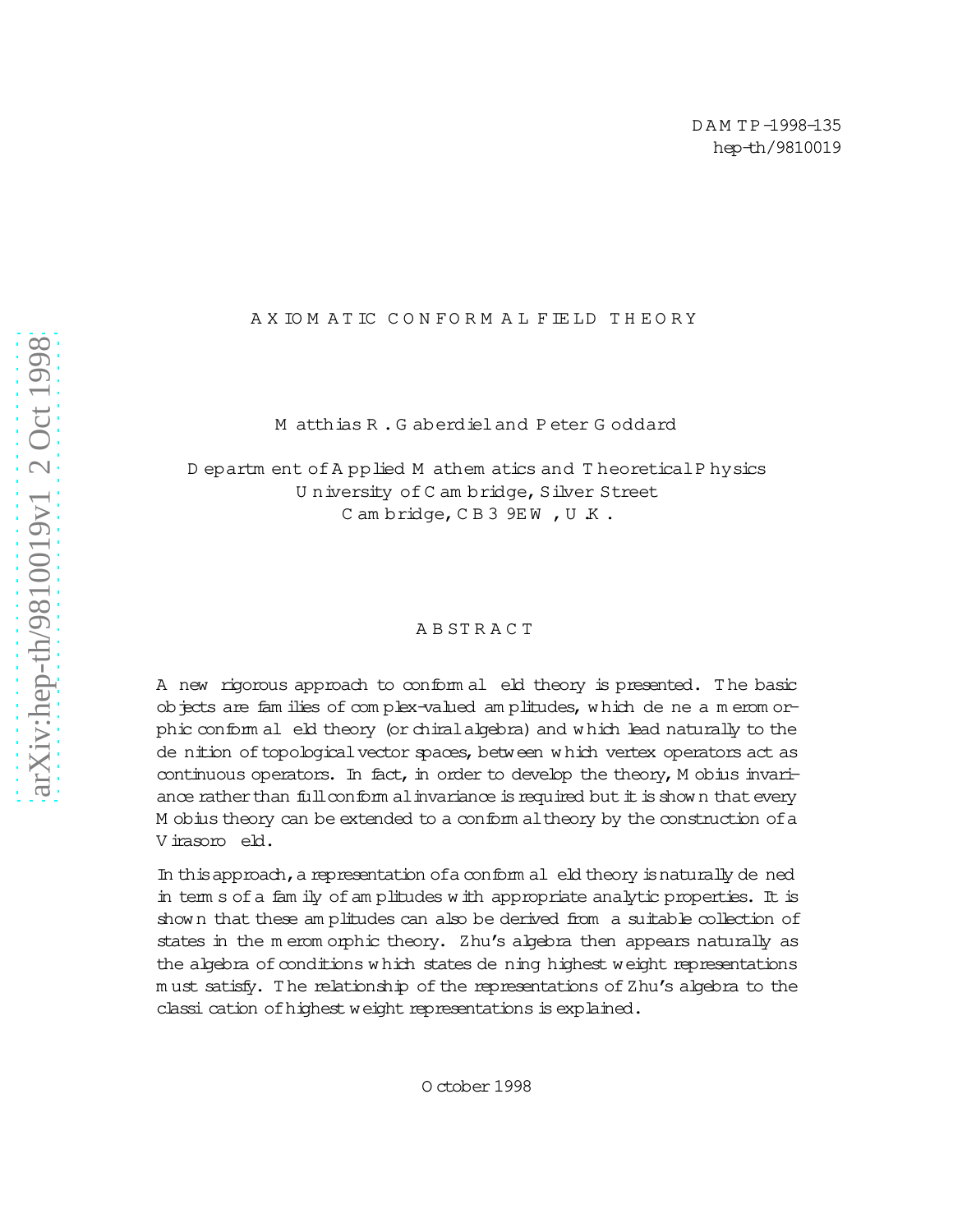# 1. Introduction

Conform al eld theory has been a subject w hich has attracted a great deal of attention in the last thirty years, much of the interest being motivated by its importance in string theory. Its role in string theory goes back to its very beginning w hen Veneziano<sup>[1]</sup> proposed a form for the scattering am plitude for four particles, quickly generalised to n-particle am plitudes, w hich could conveniently be expressed as integrals in the com plex plane of m erom orphic functions<sup>[2]</sup>. From these am plitudes, the space of states was obtained by factorisation.

The power of two-dim ensional conform al eld theory was conclusively dem onstrated by the work of Belavin, Polyakov and Zam olodchikov<sup>[3]</sup>. They set a general fram ework for its study which was further developed by M oore and Seiberg<sup>[4]</sup>, in particular. This approach is couched w ithin the general language of quantum eld theory. Not least because it is possible to establish very strong results in conform allel theory, it is very desirable to have a precise m athem atical context w ithin w hich they can be established. R igorous approaches to conform al eld theory have been developed, broadly speaking, from three dierent stand points: a geom etrical approach initiated by Segal<sup>[5]</sup>; an algebraic approach due to Borcherds<sup>[6;7]</sup>, Frenkel, Lepow sky and M eurm an<sup>[8]</sup> and developed further by Frenkel, H uang and Lepow sky<sup>[9]</sup> and K ac<sup>[10]</sup>; and an functional analytic approach in w hich techniques from algebraic quantum eld theory are em ployed and which has been pioneered by W assem ann  $[11]$  and G abbiani and Frohlich  $[12]$ .

Each of these three approaches produces a dierent perspective on conform al eld and each facilitates the appreciation of its deep connections with other parts of m athem atics, dierent in the three cases. Here we present a rigorous approach closely related to the way conform al eld theory arose at the birth of string theory. It is a developm ent of earlier studies of merom orphic conform alel theory  $[13]$ . Starting from a family of am plitudes', w hich are functions ofn com plex variables and describe the vacuum expectation values ofn elds associated w ith certain basic states, the full space of states of the theory is obtained by factorising these am plitudes in a certain sense.

The process of reconstructing the space of states from the vacuum expectation values of elds is fam iliar from axiom atic quantum eld theory. In the usual O sterwalder-Schrader fram ework of Euclidean quantum eld theory  $[14]$ , the ree ction positivity axiom quarantees that the resulting space of states has the structure of a H ilbert space. (In the context of conform aleld theory this approach has been developed by Felder, Frohlich and K eller $[15]$ .) In the present approach, the construction of the space of states depends only on the m erom orphicity of the given fam ily of am plitudes,  $A$ , and positivity is not required for the basic developm ent of the theory.

The spaces of states that are naturally de ned are not H ilbert spaces but topological vector spaces, their topology being determ ined by requirem ents designed to ensure m erom orphic am plitudes. (Recently H uang has also introduced topological vector spaces, w hich are related to ours, but from a dierent point of view  $[16]$ .) They are also such that one can introduce elds ('vertex operators') for the basic states which are continuous operators.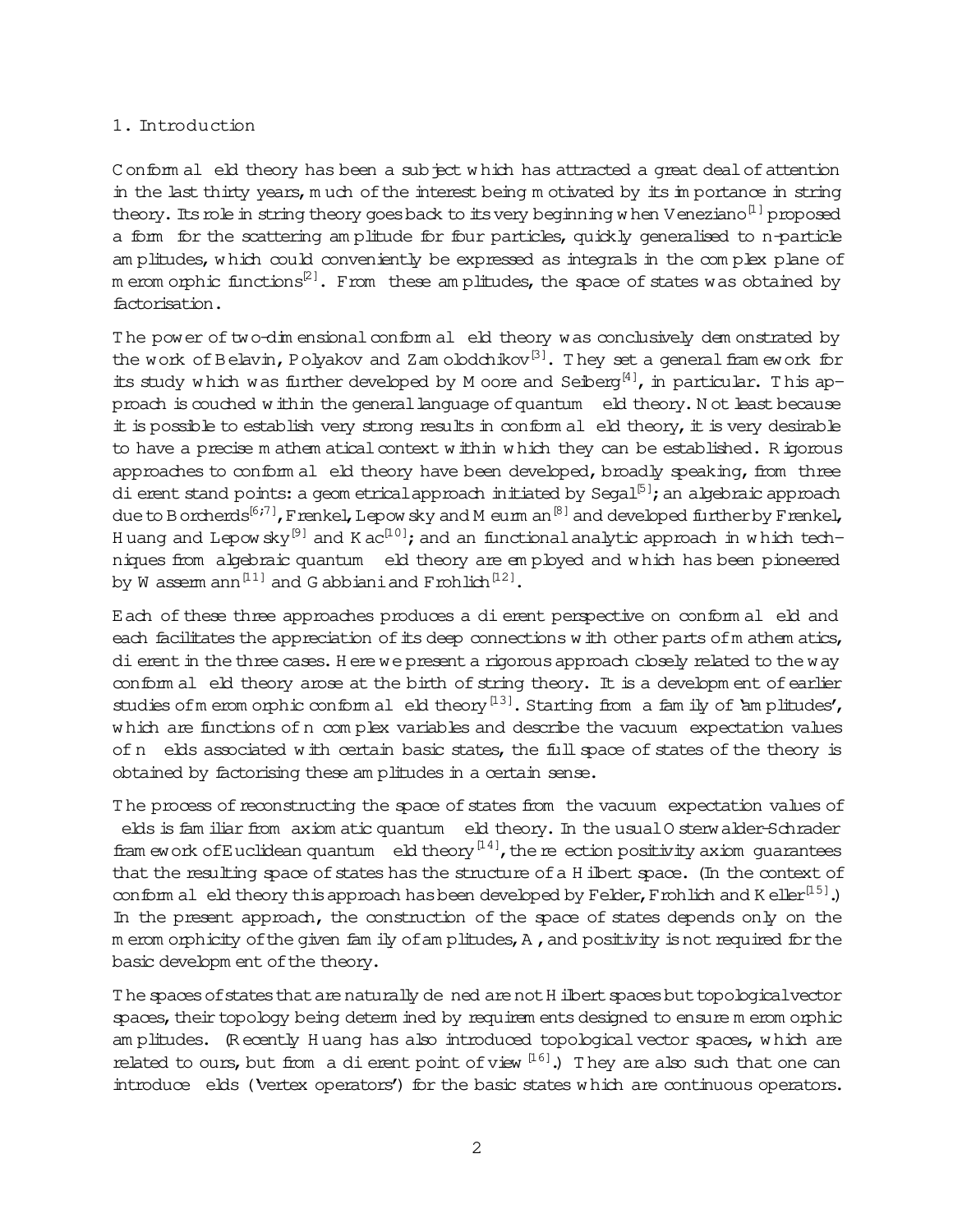The locality property of these vertex operators is a direct consequence of the locality assum ption about the fam ily of am plitudes, A , and this is then sucient to prove the duality property (or Jacobi identity) of the vertex operators $[13]$ .

To develop the theory further, we need to assum e that the basic am plitudes, A, are M obius invariant. This enables us to de ne vertex operators for m ore general states, m odes of vertex operators and a Fock space w hich contains the essential algebraic content of the theory. This Fock space also enables us to de ne the concept of the equivalence of conform al eld theories. The assum ptions m ade so far are very general but if we assum e that the am plitudes satisfy a cluster decom position property we place m uch m ore severe restrictions on the theory, enabling us, in particular, to prove the uniqueness of the vacuum state.

N othing assum ed so far im plies that the theory has a conform al structure, only one of M obius symmetry. However, we show that it is always possible to extend the theory in such a way that it acquires a conform alstructure. (For theories w ith a conform alstructure this leaves the theory unchanged.) A conform alstructure is necessary if we want to be able to denethetheory on highergenusR iem ann surfaces(although thisisnotdiscussed in the present paper). For this purpose, we also need to introduce the concept of a representations of a conform al (or rather a M obius) eld theory. D eveloping an idea of M ontague, we show that any representation corresponds to a state in the space of states of the theory<sup>[17]</sup>. This naturally poses the question of what conditions a state has to satisfy in order to de ne a representation. For the case of highest weight representations, the conditions de ne an associative algebra w hich is that originally introduced by Zhu<sup>[18]</sup>. It is the m ain content of Zhu's Theorem that this algebra can be de ned in term s of the algebraic Fock space.

The plan of the paper is as follow s. In Section 2, we introduce the basic assum ptions about the fam ily of am plitudes, A, and construct the topological vector space of states and the vertex operators for the basic states. In Section 3, M obius invariance and its consequences are discussed. In Section 4, we de nem odes of vertex operators and use them to construct Fock spaces and thus to de ne the equivalence of theories. Examples of conform al eld theories are provided in Section 5: the U (1) theory; a ne Lie algebra theory; the V irasoro theory; lattice theories; and an exam ple w hich does not have a conform alstructure. In Section 6, the assum ption of cluster decom position is introduced and in Section 7 we show how to extend a M obius invariant theory to m ake it conform ally invariant. In Section 8, we de ne what is meant by a representation and show how any representation can be characterised by a state in the theory. In Section 9, we de ne the idea of a M obius covariant representation and the notion of equivalence for representations. A n exam ple of a representation is given in Section 10. In Section 11, we introduce Zhu's algebra and explain the signi cance of Zhu's T heorem in our context. Further developm ents, which are to be the subject of a future paper<sup>[19]</sup>, are surveyed in Section 12. There are seven appendices in w hich som e of the m ore technical details are described.

## 2. A m plitudes, Spaces and V ertex O perators

The starting point for our approach is a collection of functions, which are eventually to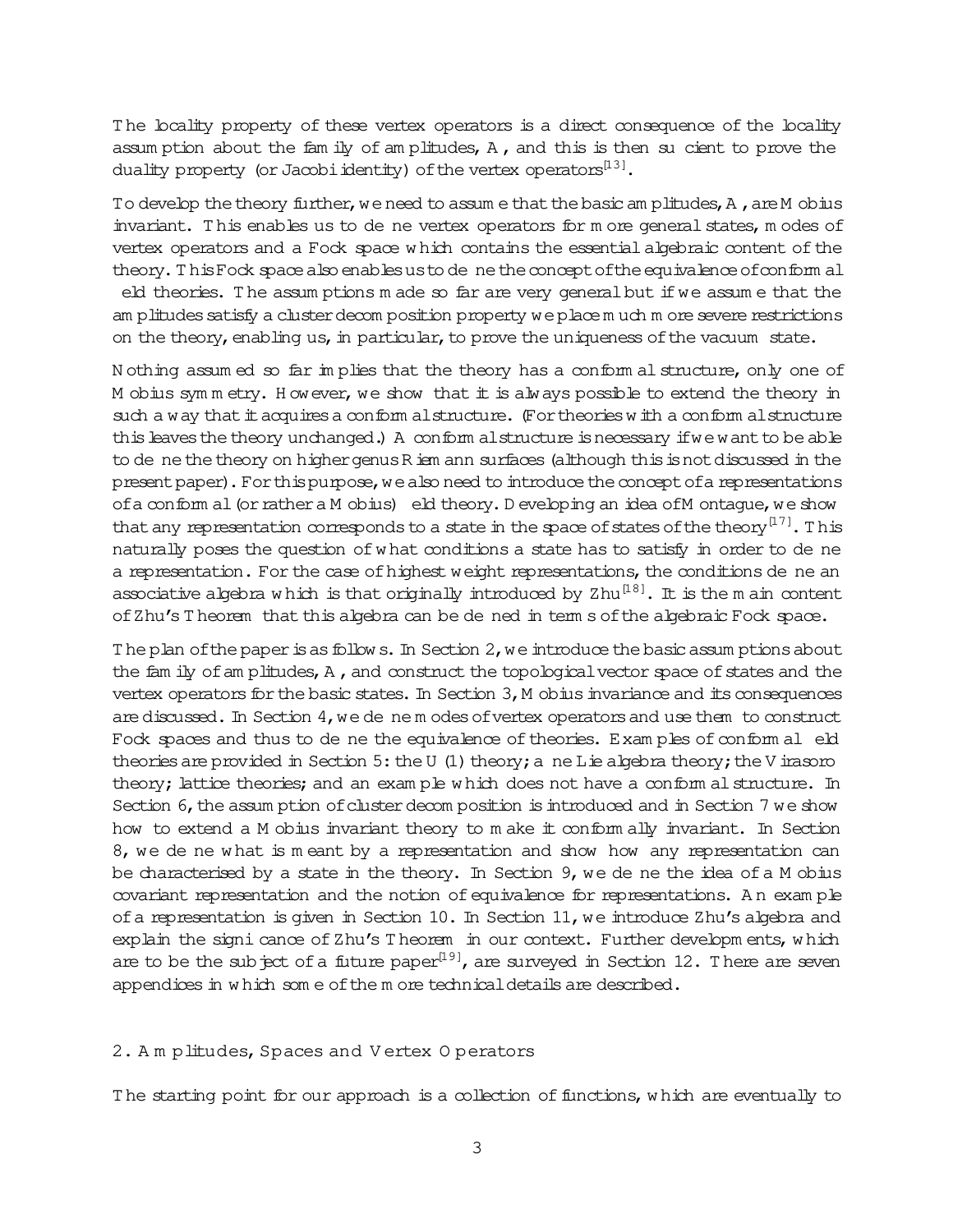be regarded as the vacuum expectation values of the elds associated with a certain basic set of states which generate the whole theory. We shall denote the space spanned by such states by V. In term softhe usual concepts of conform al eld theory, V would be a subspace of the space of quasi-prim ary states. V can typically be taken to be nite-dim ensional but this is not essential in what follows. (If it is in nite-dim ensional, we shall at least assume that the algebraic dimension of V is countable, that is that the elements of V consist of nite linear combinations of a countable basis.)

We suppose that V can be regarded as the direct sum of a collection of subspaces,  $V_{h}$ , to each of which we can attach an integer, h, called the conform alweight of the states in that subspace, so that  $V = \bigcup_{h} V_h$ . This is equivalent to saying that we have a diagonalisable operator :  $V$  !  $V$ , with eigenspaces  $V_h = f$  2  $V$  : = h g.

We also suppose that for any positive integer n, and any nite collection of vectors  $_1$  2  $V_{h_1}$ , and  $z_i$  2 P (the R ism ann Sphere), where  $i = 1, \ldots, n$ , we have a density

$$
f(\ _1;\ldots;\ _{n};z_1;\ldots;z_n)
$$
 \n $\begin{array}{ccc}\n& (z_1;z_1) \vee (z_2;z_2) & & (z_1;z_1) \vee (z_2;z_2) \\
& \downarrow & (dz_1)^{h_1} \\
& \downarrow & (1)\n\end{array}$ 

Here  $hV$  (  $_1; z_1)V$  (  $_2; z_2$  )  $V_n(z_n)$  i is merely a suggestive notation for what will in the end acquire an interpretation as the vacuum expectation value of a product of elds. These \am plitudes" are assumed to be multilinear in  $\mu$  invariant under the exchange of  $(j_1; z_1)$  with  $(j_1; z_1)$ , and analytic in  $z_1$ , save only for possible singularities occurring at  $z_i = z_i$  for  $i \in j$ , which we shall assume to be poles of nite order (although one could consider generalisations in which the am plitudes are allowed to have essential singularities). Because of the independence of order of the  $(\cdot_1; z_1)$ , we can use the notation

$$
f\left(\begin{array}{c}1;\ldots;\quad n; z_1;\ldots;z_n\end{array}\right)=\begin{array}{c}*\begin{array}{ccc}*\ & +\ & +\ & +\ & +\end{array} \\y_1\ & (dz_j)^{h_j}:\quad (2)
$$

We denote the collection of these densities, and the theory we develop from them, by  $A = ffg.$  We m ay assume that if all amplitudes in A involving a given 2 V vanish then  $= 0$  (for, if this is not so, we m ay replace V by its quotient by the space of all vectors 2 V which are such that all am plitudes involving vanish).

We use these amplitudes to de ne spaces of states associated with certain subsets C of the R iem ann Sphere P. W e can picture these spaces as consisting of states generated by elds acting at points of C. First introduce the set,  $B_C$ , whose elements are labelled by nite collections of  $_i$  2  $V_{h_i}$ ,  $z_i$  2 C P, i = 1;:::; n, n 2 N and  $z_i$   $\neq z_j$  if i  $\neq j$ ; we denote a typicalelement  $2 B<sub>c</sub>$  by

$$
= V (i_1; z_1) V (i_2; z_2) \t V_n (z_n) \t Y^n
$$
\n
$$
= V (i_1; z_1) \t (3)
$$

We shall in mediately identify 2  $B_C$  with the other elements of  $B_C$  obtained by replacing each j in (3) by  $j_{j}$ , 1 j n, where  $j_{j}$  2 C and  $\begin{bmatrix} 0 & 1 \\ 1 & 1 \end{bmatrix}$  i = 1.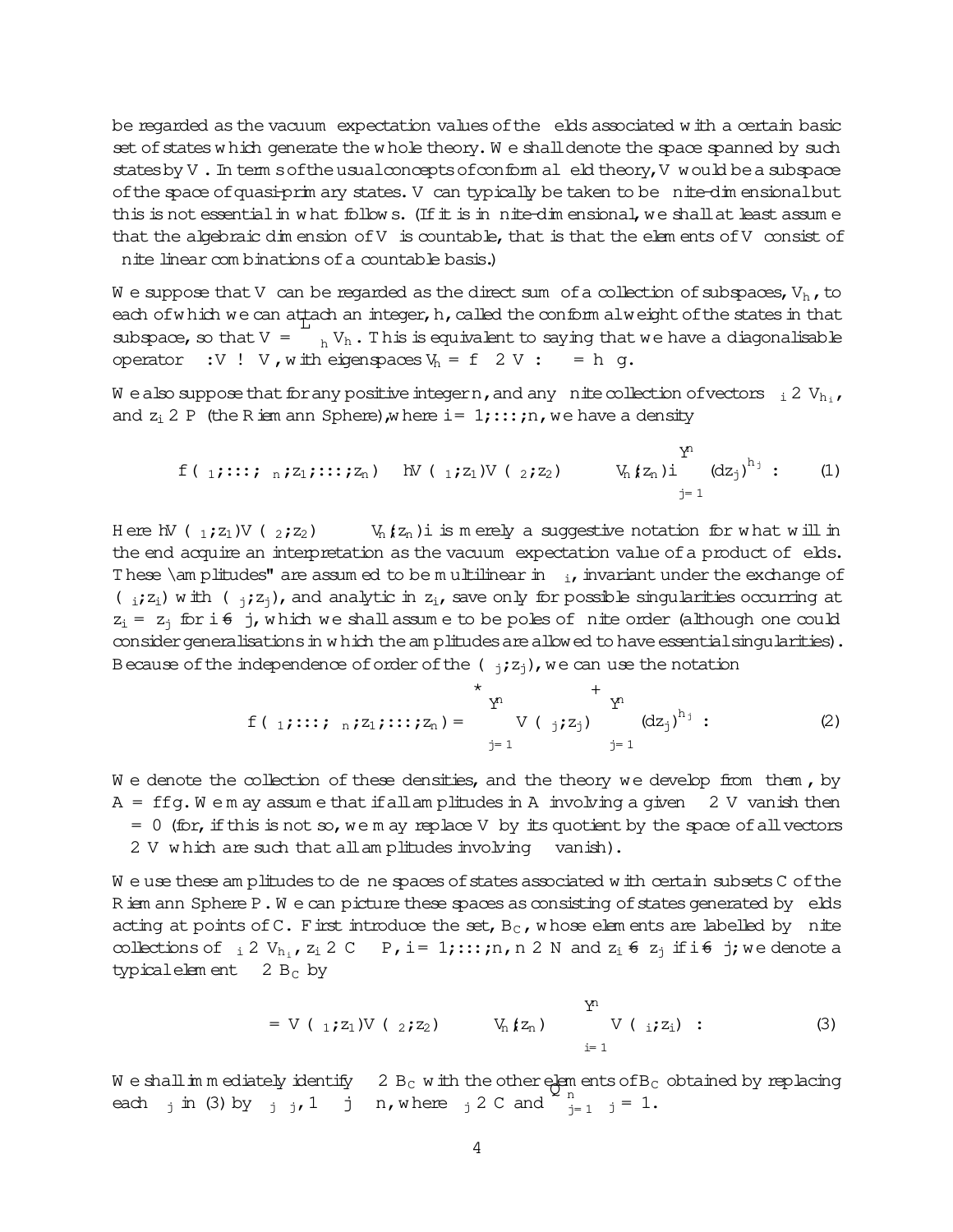N ext we introduce the free (com plex) vector space on  $B_C$  , i.e. the com plex vector space w ith basis  $B_C$  that is consisting of form al nite linear com binations =  $j$  j,  $j$  2 C,  $_1$  2 B<sub>C</sub>; we denote this space by V<sub>C</sub>.

The vector space  $V_C$  is enorm ous, and, intuitively, as we consider m ore and m ore com plex com binations of the basis vectors,  $B_C$ , we generate vectors which are very close to one another. To m easure this closeness, we need in essence to use suitably chosen am plitudes as test functions. To select a collection of linear functionals which we m ay use to construct from  $V_c$  a space in w hich we have some suitable idea of topology, we select another subset P w ith  $O \setminus C = ?$ , where  $O$  is open, and we suppose further that the interior of  $C$ ,  $C^{\circ}$ , is not em pty. Let

$$
= V (i \; i \; 1) V (i \; 2 \; i \; 2) \qquad V_m (t \; m) \; 2 B_0 \; i \qquad (4)
$$

where  $j \in \{1, \ldots, m\}$ . Each  $2 B_0$  de nes a m ap on  $2 B_c$  by

$$
(*) = (*;*) = \sum_{i=1}^{*} W (i, i) \qquad V (j, z_j) ;
$$
 (5)

w hich we can use as a contribution to our m easure of neamess of vectors in  $V_c$ . [Strictly speaking, this m ap de nes a density rather than a function, so that we should really be speaking, this map do<br>considering ( )  $\frac{m}{n}$ de nes a dens<br>  $\sum_{i=1}^{m}$  (d<sub>i</sub>)<sup>k<sub>i</sub>  $\sum_{j=1}^{n}$ </sup>  $\int_{j=1}^{n} (dz_j)^{h_j}$  :]

For each 2 B<sub>0</sub>, extends by linearity to a m ap  $V_C$  ! C, provided that  $O \setminus C = ?$ . We use these linear functionals to de ne our concept of closeness or, m ore precisely, the topology of our space. To m ake sure that we end up with a space which is complete, we need to consider sequences of elem ents of  $V_C$  w hich are convergent in a suitable sense. Let  $\mathcal{F}_C$  be the space of sequences = (  $_1; 2; \ldots$ ),  $_1$  2  $V_C$ . We consider the subset  $\mathcal{F}_C^0$  of such sequences for which  $\left(\begin{array}{cc} 1 \end{array}\right)$  converges on subsets of of the form

$$
f = V(1; 1)V(2; 2)
$$
  $V_n(r_m) : j2K; j_1 j_1 j \neq j_2;$  (6)

where for each collection of  $_{i}$ ,  $> 0$  and a compact subset K  $\sim$  0, the convergence is uniform in the (com pact) set

$$
f(\,1\text{)}::;\;;\;n\,): \;j\,2\,K\,;\;j\,i\quad j\,j\quad;\;j\,4\,\text{ is}\;j\,g:\qquad \qquad (7)
$$

If  $2 \mathcal{P}_C^0$ , the lim it

 $\lim_{j! \, 1} (j)$  (8)

is necessarily an analytic function of the  $_{j}$ , for  $_{j}$  2 O, w ith singularities only at  $_{i}$  =  $_{j}$ , i $6$  j. (A gain these could in principle be essential singularities, but the assum ption of the cluster decom postion property, m ade in Section  $6$ , w ill im ply that these are only poles of

nite order.) W e denote this function by ( ). A necessary and sucient condition for uniform convergence on the compact set  $(7)$  is that the functions  $(1)$  should be both convergent in the com pact set and locally uniform ly bounded, i.e. each point of (7) has a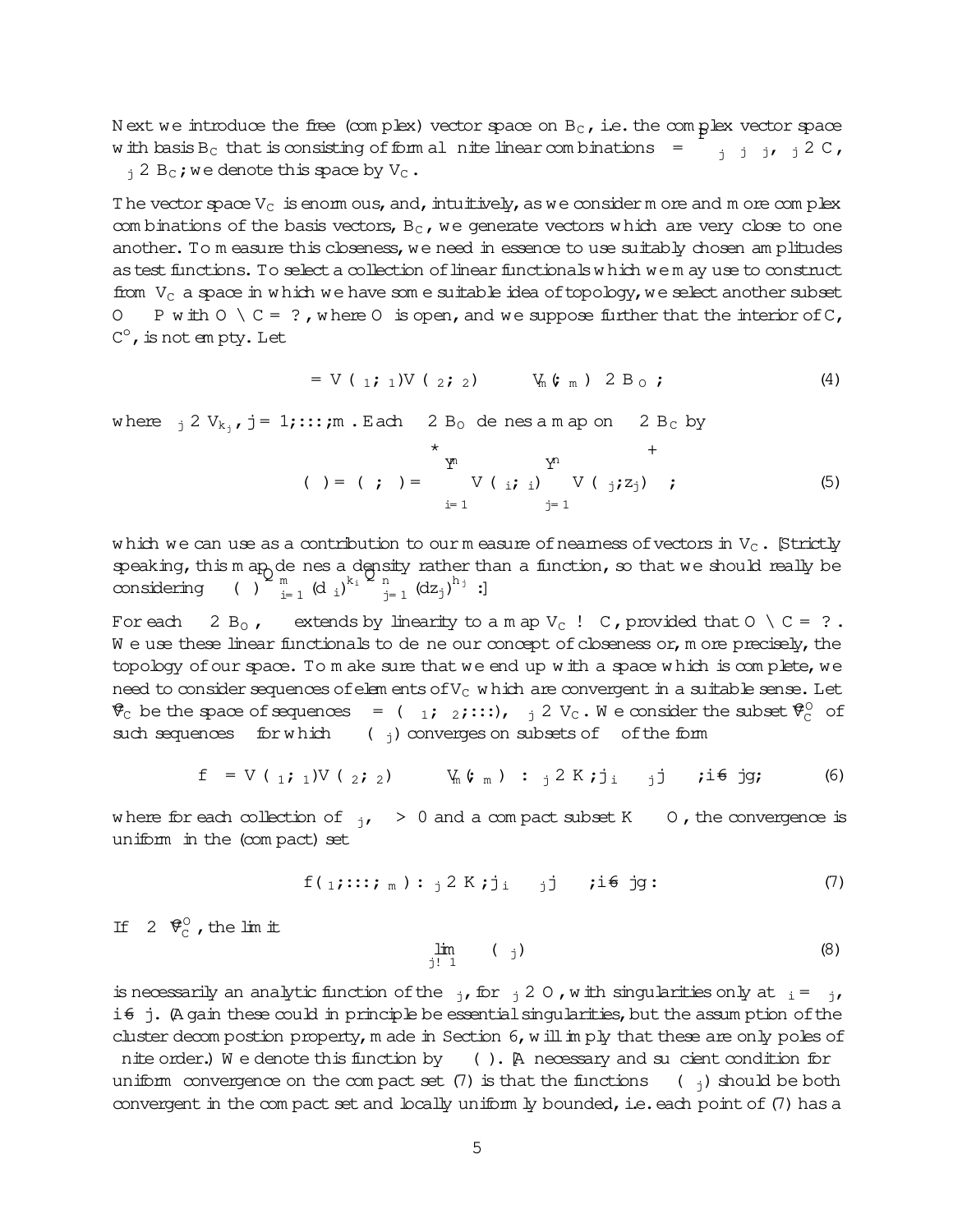neighbourhood in w hich  $\left(\begin{array}{c}1\end{array}\right)$  is bounded independently of j; see A ppendix A for further details.]

It is natural that we should regard two such sequences  $1 = {1 \choose 1}$  and  $2 = {2 \choose 1}$  as equivalent if

$$
\lim_{j! \ 1} \qquad (\frac{1}{j}) = \lim_{j! \ 1} \qquad (\frac{2}{j}) ; \qquad (9)
$$

i.e.  $(1) = (2)$ , for each  $2 B_0$ . We identify such equivalent sequences, and denote the space of them by  $V_C^0$ .

The space  $V^0_C$  has a naturaltopology: we de ne a sequence  $\frac{1}{2}$  2  $V^0_C$  , j = 1;2;::;, to be convergent if, for each 2 B<sub>0</sub>,  $($ <sub>j</sub>) converges uniform ly on each (com pact) subset of the form  $(7)$ . The lim it

$$
\lim_{j! \ 1} \qquad (-j) \qquad (10)
$$

is again necessarily amerom or phic function of the  $_{j}$ , for  $_{j}$  2 O, w ith poles only at  $_{i}$  =  $_{j}$ , i $6$  j. Provided that the lim its of such sequences are always in  $V^0_C$  , i.e.

$$
\lim_{j! \ 1} \ (j) = \ (j); \quad \text{for some} \ 2 \ V_C^{\circ} \tag{11}
$$

we can de ne the topology by de ning its closed subsets to be those for which the lim it of each convergent sequence of elem ents in the subset is contained w ithin it. In fact we do not have to incorporate the need for the lim it to be in  $\rm V_{C}^{O}$  , because it is so necessarily; we show this in Appendix B . As we note in this Appendix, this topology on  $\rm V_{C}^{O}$  can be induced by a countable family of seminorm s of the form  $j$   $j$   $j$  =  $m$  ax<sub>1</sub>  $j$   $n$   $m$  ax  $_{i_j}$   $j$   $_{i}$  ( )  $j$ where the  $i_1$  in i are chosen from nite subsets of a countable basis and the  $i_1$  are in a com pact set of the form  $(7)$ .]

B $_{\rm C}$  can be identi ed w ith a subset of  $\mathfrak{F}^{\rm O}_{\rm C}$  (using constant sequences), and this has an im age in  $V_C^O$  . It can be shown that this image is necessarily faithful provided that we assume the cluster property introduced in Section 6. In any case, we shall assume that this is the case in what follows and identify  $B_C$  with its image in  $V_C^O$  . There is a common vector 2 B  $_{\rm C}$   $\rm V_{C}^{\rm O}$  for all C;O w hich is called the vacuum vector. The linear span of B<sub>C</sub> is dense in  $V_C^O$  , (i.e. it is what is called a total space). W ith this identi cation, the im age of B<sub>C</sub> in  $V_C^0$  , , de ned as in (3), depends linearly on the vectors  $\frac{1}{12}$  2 V .

A key result in our approach is that, for suitable 0 ,  $\rm V_C^{\rm O}$  does not depend on C. This is an analogue of the Reeh-Schlieder T heorem of A xiom atic Q uantum Field T heory. In our context it is basically a consequence of the fact that any m erom orphic function is determ ined by its values in an arbitrary open set. Precisely, we have the result:

Theorem  $1: V_C^0$  is independent of C if the complem ent of O is path connected.

The proof is given in A ppendix C. In the follow ing we shall m ainly consider the case where the complem ent of 0 is path-connected and, in this case, we denote  $\rm V^O_C$  by  $\rm V^O$  .

The de nition of  $\;\;\; : \mathrm{V_C}$  ! C,  $\mathfrak{F}_\mathrm{C}$  and, in particular,  $\mathrm{V_C^\mathrm{O}}$  alldepend, at least super cially, on the particular coordinate chosen on  $P$ , that is the particular identi cation of  $P$  w ith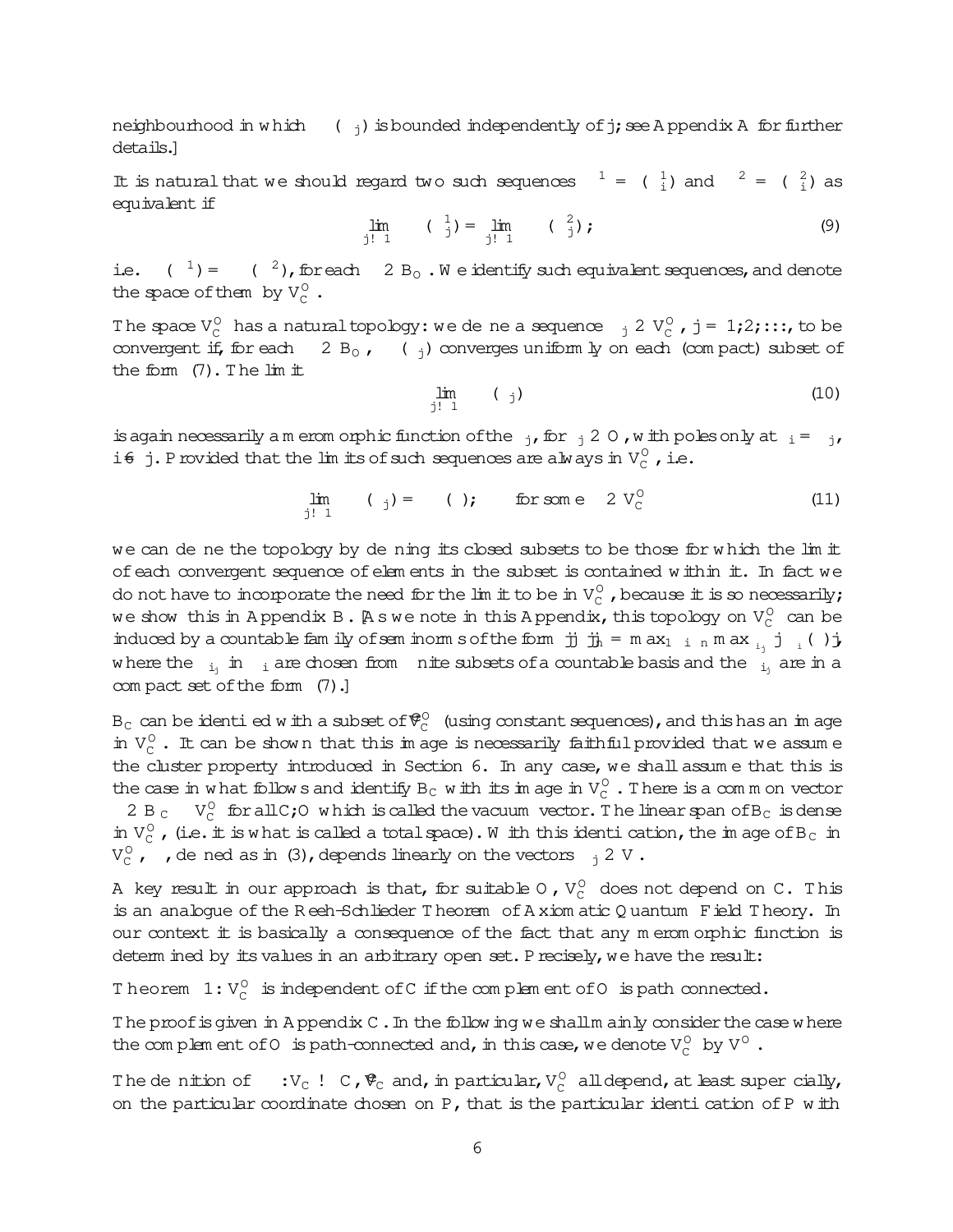C [f1 g. However the coe cients with which elements of B  $_{\rm C}$  are combined to constitute elements of  $V_C$  should be regarded as densities and then a change of coordinate on P induces an endomorphism of  $V_c$  which relates the denitions of the space  $V_c^0$  which we would get with the dierent choices of coordinates, because only changes by an overall factor (albeit a function of the  $\frac{1}{1}$ ). In this way  $V_c^0$ , etc. can be regarded as coordinate independent.

Suppose that 0 0  $^0$  and C \ 0  $^0$  = ? w ith C  $^{\circ}$   $\theta$  ? Then if a sequence = (  $_{\rm i}$ ) 2  $\mathcal{F}_{\rm C}$ is such that  $\left(\begin{array}{cc} 1 \end{array}\right)$  is convergent for all 2 B<sub>0</sub>  $\circ$  it follows that it is convergent for all 2  $B_0$  $B_0$ . In these circum stances, if () vanishes for all 2 B<sub>0</sub>, it follows that  $\circ$  () will vanish for all  $\circ$  2 B<sub>0</sub> $\circ$ , because each  $\circ$  () is the analytic continuation of (), for some 2 B<sub>0</sub>; the converse is also immediate because B<sub>0</sub> B<sub>0</sub><sup>0</sup>. Thus m embers of an equivalence class in  $V_C^{0}$  are also in the same equivalence class in  $V_C^0$ . We thus have an injection  $V^0$  '!  $V^0$ , and we can regard  $V^0$   $V^0$ . Since B<sub>c</sub> is dense in  $V^0$ , it follows that  $V^{\circ}$  is also.

G iven a subset C P with  $C^{\circ}$   $\theta$  ?,  $B_C$  is dense in a collection of spaces  $V^{\circ}$ , with  $C \setminus O = ?$ . G iven open sets  $0_1$  and  $0_2$  such that the complement of  $0_1$  [  $0_2$  contains an open set,  $B_C$  will be dense in both  $V^{0_1}$  and  $V^{0_2}$  if C is contained in the complement of  $0_1$  [O<sub>2</sub> and  $C^{\circ}$   $\epsilon$  ? . The collection of topological vector spaces V<sup>o</sup>, where 0 is an open subset of the Riem ann sphere whose complement is path-connected, form s in some sense the space of states of the merom orphic eld theory we are considering.

A vertex operator can be de ned for 2 V as an operator V (;z):  $V^0$  !  $V^0$ , where z 2 0 but z  $\geq 0^0$  0, by de ning its action on the dense subset B<sub>C</sub>, where C \ 0 = ?

$$
V ( ;z) = V ( ;z) V ( ;z1) V ( ;z1) V ( ;z2) Vn (zn)
$$
 (12)

2 B<sub>C</sub>. The image is in  $V_{C^0}$  for any  $C^0$  C which contains z, and we can choose and C<sup>0</sup> such that C<sup>0</sup> \ O<sup>0</sup> = ?. This then extends by linearity to a m ap V<sub>c</sub> ! V<sub>C</sub><sup>0</sup>. To show that it induces a m ap  $V_C^0$  !  $V_{C^0}^{0}$  we need to show that if  $\vec{J}$ ;  $2 V_C^0$ ; ! 0 as j! 1, then V (;z) <sup>j</sup> ! 0 as j ! 1; i.e. if (<sup>j</sup>) ! 0 for all 2 B<sub>0</sub>, then  $\circ$  (V (;z) <sup>j</sup>) ! 0 for all  ${}^{0}$  2 B<sub>0</sub>  $\cdot$ . But  ${}^{0}$  (V (;z)  ${}^{j}$ ) = ( ${}^{j}$ ) where = V (;z)  ${}^{0}$  2 B<sub>0</sub> and so tends to zero as required. It is straightforward to show that the vertex operator V ( $;z)$  is continuous. We shall refer to these vertex operators also as merom orphic elds.

It follow s directly from the invariance of the am plitudes under permutations that

P roposition 2: If z;  $20, z \in$ , and ;  $2V$ , then

$$
V ( ; z) V ( ; ) = V ( ; ) V ( ; z)
$$
 (13)

as an identity on  $V^0$ .

This result, that the vertex operators,  $V($ ; z), commute at dierent z in a (bosonic) m erom orphic conform al eld theory, is one which should hold m orally, but norm ally one has to attach a m eaning to it in some other sense, such as analytic continuation (com pare for example  $[13]$ ).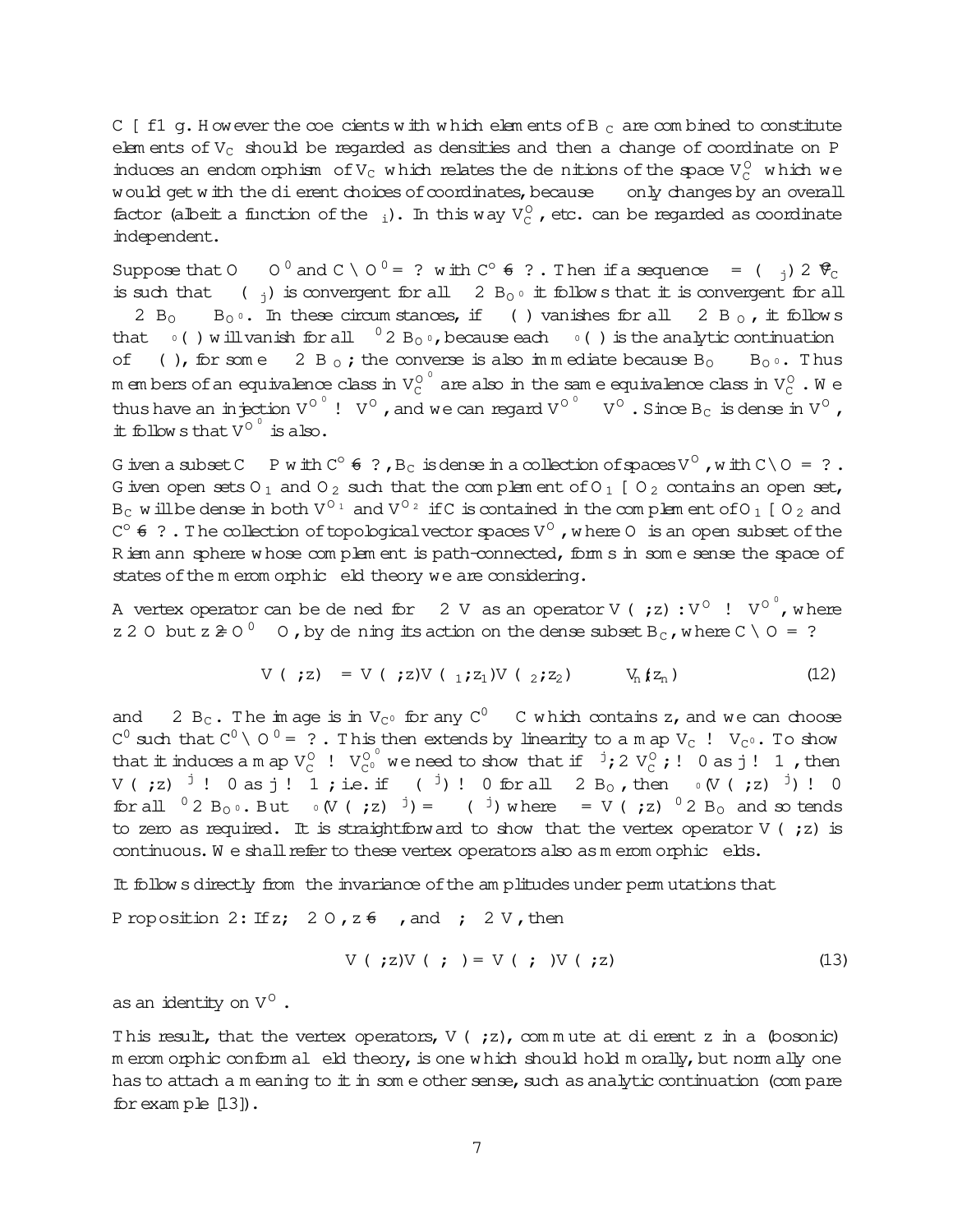#### 3. M obius Invariance

In order to proceed much further, w ithout being dependent in some essentialway on how the R iem ann sphere is identied with the complex plane (and in nity), we shall need to assum e that the am plitudes A have som e sort of M obius invariance. We shall say that the densities in A are invariant under the M obius transform ation  $\,$ , where

$$
\text{(z)} = \frac{\text{az} + \text{b}}{\text{cz} + \text{d}}; \tag{14}
$$

(and we can take ad  $bc = 1$ ), provided that the densities in (2) satisfy

\* nY j= 1 V ( <sup>j</sup>;zj) + nY j= 1 (dzj) <sup>h</sup><sup>j</sup> = \* nY j= 1 V ( <sup>j</sup>;j) + nY j= 1 (dj) <sup>h</sup><sup>j</sup> ; w here <sup>j</sup> = (zj); (15a)

 $i.e.$   $*$ 

nY j= 1 V ( <sup>j</sup>;zj) + = \* nY j= 1 V ( <sup>j</sup>; (zj)) + nY j= 1 ( <sup>0</sup>(zj))<sup>h</sup><sup>j</sup> : (15b)

H ere  $_{\rm i}$  2 V<sub>h<sub>i</sub>. The M obius transform ations form the group M = SL(2,C)=Z<sub>2</sub>.</sub>

If A is invariant under the M obius transform ation  $\,$ , we can de ne an operator U ():  $V^{\circ}$  !  $V^{\circ}$  , where  $\circ$  = f (z): z 2  $\circ$  g, by de ning it on the dense subset B<sub>C</sub> for some C w ith  $C \setminus O = ?$ , by

$$
U ( ) = \sum_{j=1}^{Y^n} V ( _{j} ; (z_j) ) \sum_{j=1}^{Y^n} ( ^{0} (z_j) )^{h_j} ; \qquad (16)
$$

where = V (  $_1$ ;z<sub>1</sub>)  $V_n$  ( $z_n$ ) 2 B  $_c$ . Again, this extends by linearity to a m ap de ned on  $V_c$ , and to show that it de nes a m ap  $V_C^0$  !  $V_C^0$  , where  $C = f$  (z):z 2 Cg, we again need to show that if  $\left(\begin{array}{cc} 1 \end{array}\right)!$  0 for all 2 B<sub>0</sub>, then  $\left(0 \left(1\right) \right)$  of  $\frac{1}{1}$  0 for all  $^{0}$  2 B<sub>0</sub> . By the assumed invariance under , we have  $^{0}$  (U ( )  $^{1}_{j}$ ) = ( $^{1}_{j}$ ), where = U ( $^{-1}$ )  $^{0}$ , and the result follows.

It follows immediately from the denition of U() that U() = (where we have identied  $2 V^0$  with  $2 V^0$  as explained in Section 2). Furtherm ore,

$$
U ( )V ( ; z)U ( ^1 ) = V ( ; (z) ) ^0 (z) ^h ; for 2 V_h : (17)
$$

By choosing a point  $z_0 \geq 0$  , we can identify V with a subspace of  $V^0$  by the map  $7 \quad V$  ( ;  $z_0$ ) ; this m ap is an injection provided that A is invariant under an in nite subgroup of M w hich m aps  $z_0$  to an in nite num ber of distinct im age points. For, if

$$
\sum_{i=1}^{Y^n} V (i \mathbf{i} z_i) V (j \mathbf{i})
$$
 (18)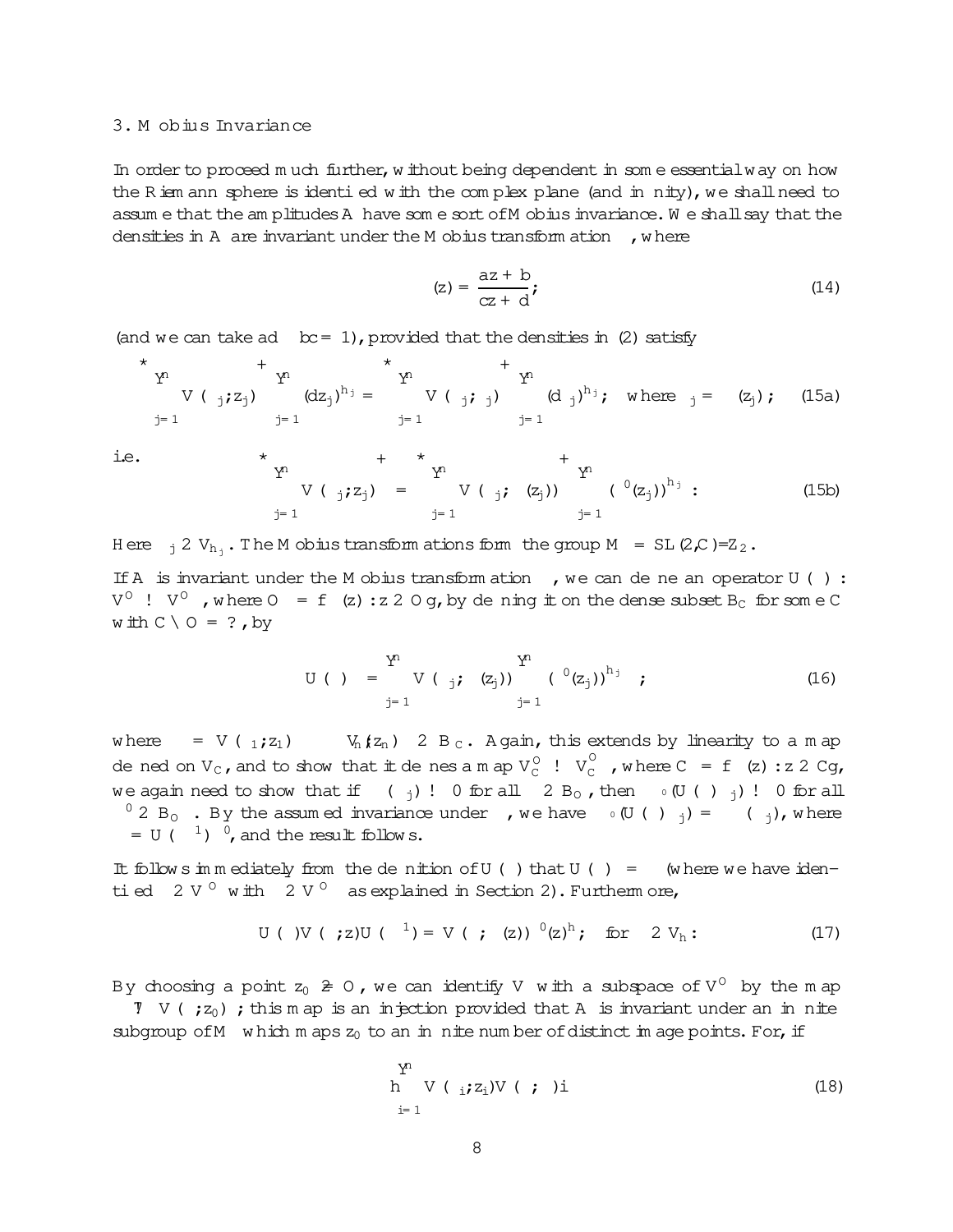vanishes for =  $z_0$  for all  $\tau_1$  and  $z_1$ , then by the invariance property, the same holds for an in nite number of  $\prime$ s. Regarded as a function of , (18) de nes a m erom orphic function w ith in nitely m any zeros; it therefore vanishes identically, thus implying that  $= 0$ .

In the follow ing we shall use elements of SL  $(2,C)$  to denote the corresponding elements of M where no confusion will result, so that

if 
$$
=
$$
  $\begin{pmatrix} a & b \\ c & d \end{pmatrix}$ ;  $(z) = \frac{az + b}{cz + d}$ ; (19)

An element of M has either one or two xed points or is the identity. The one-param eter com plex subgroups of M are either conjugate to the translation group  $z \overline{y} + z +$ (one xed point) or the dilatation group  $z \overline{z}$  e z (two xed points).

Now, rst, consider a theory which is invariant under the translation group  $\mathbb Z$   $\mathbb T$  $(z) =$ z + . Then, if  $= e^{-L}$ , and we do not distinguish between U(L<sub>1</sub>) and L<sub>1</sub> in term s of notation, from (17) we have

$$
e^{L_{1}} V ( ; z)e^{-L_{1}} = V ( ; z + ):
$$
 (20)

[If, instead, we had a theory invariant under a subgroup of the M obius group conjugate to the translation group, f  $_0^1$  0: 2 Cg say, and if =  $_0$ (z),  $\frac{1}{2}$   $\frac{1}{2}$  = + under  $_0^1$  0; then, if  $\oint ($ ;  $) = V ($ ; z)  $_0^0 (z)$  <sup>h</sup> and  $\hat{L}$ <sub>1</sub> =  $_0^1 L$ <sub>10</sub>, then  $e^{ \hat{L} i \hat{\phi}} ( ; )e^{ \hat{L} i = \hat{\phi} ( ; + )}.$ 

Consider now a theory which is invariant under the whole M obius group. We can pick a group conjugate to the translation group, and we can change coordinates so that  $z = 1$  is the xed point of the selected translation group. (In particular, this de nes an identication of P with C [f1 g up to a Euclidean or scaling transform ation of C.) If we select a point  $z_0$  to de ne the injection V !  $V^0$ ,  $z_0 \ge 0$ , we have e ectively selected two xed points. W ithout loss of generality, we can choose  $z_0 = 0$ . Then

$$
= V (.; 0) 2 Vo :
$$
 (21)

We can then introduce naturally two other one-parameter groups, one generated by  $L_0$ which  $x$ es both 0 and 1 (the group of dilatations or scaling transform ations), and another which xesonly 0, generated by  $L_1$  (the group of special conform altransform ations). Then

$$
e^{L_{1}}(z) = z +
$$
;  $e^{L_{0}}(z) = e z$ ;  $e^{L_{1}}(z) = \frac{z}{1 - z}$ ; (22a)

$$
e^{L_{1}} = \begin{pmatrix} 1 \\ 0 & 1 \end{pmatrix}
$$
,  $e^{L_{0}} = \begin{pmatrix} e^{\frac{1}{2}} & 0 \\ 0 & e^{-\frac{1}{2}} \end{pmatrix}$ ,  $e^{L_{1}} = \begin{pmatrix} 1 & 0 \\ 1 & 1 \end{pmatrix}$  (22b)

and thus

$$
L_{1} = \begin{array}{ccccc} 0 & 0 & 0 \\ 0 & 0 & 0 \end{array}
$$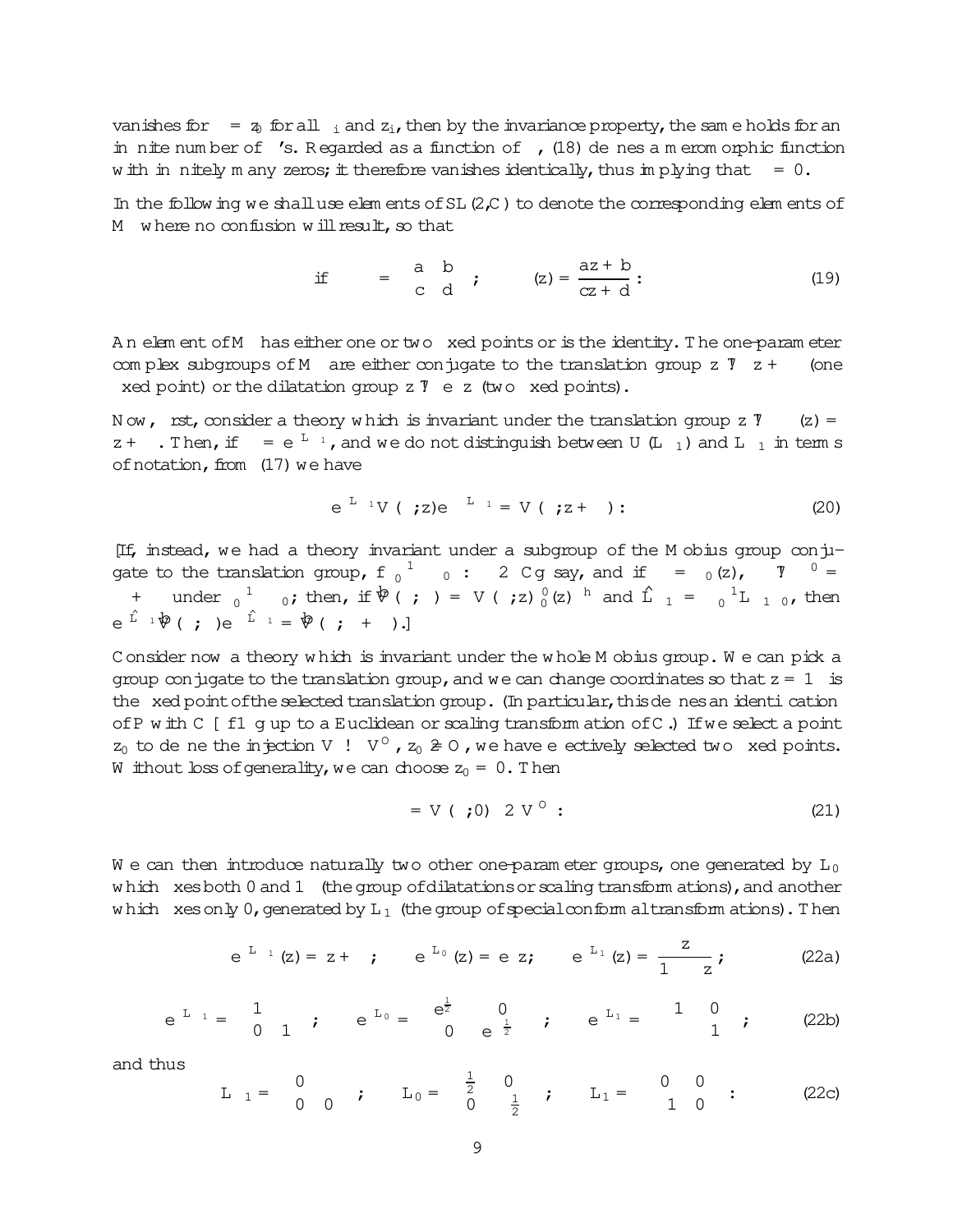In particular, it then follows that

$$
[L_m;L_n] = (m \t n)L_{m+n}; \t m;n = 0; 1: \t (23)
$$

We also have that  $L_n = 0$ ,  $n = 0$ ; 1. W ith this parametrisation, the operator corresponding to the M obius transform ation , de ned in  $(19)$ , is given as (see [13])

$$
U \text{ } (\ ) = \exp \left( \frac{b}{d} L \right) \qquad \frac{P \frac{d}{d} k}{d} \qquad \exp \left( \frac{c}{d} L_1 \right) \qquad (24)
$$

For 2  $V_h$ , by (17), U ( )V (;z)U ( <sup>1</sup>) = V (; (z))  $(2)^h$ , and so, by (21), U ( ) =  $\lim_{z \to 0} V$  (; (z))  $(2)^h$ . From this it follows that,

$$
L_0 = h
$$
;  $L_1 = 0$ ;  $L_1 = V^0$  (0) : (25)

Thus  $L_0 = \arctan \theta$  on V.

Henceforth we shall assume that our theory dened by A is M obius invariant.

H aving chosen an identication of P with C  $\int_{p=1}^{1}$  J and of V with a subspace of V<sup>o</sup>, we can now also de ne vertex operators for  $\int_{p=1}^{1}$ V ( $\int_{p=1}^{1}$ V ( $\int_{p=1}^{1}$ V ( $\int_{p=1}^{1}$ V ( $\int_{p=1}^{1}$ V ( $\int_{p=1}^{1}$ 

$$
V ( ; z) = \begin{cases} Y^{1} & \text{if } z_{j} + z \\ y = 1 & \text{if } z \leq z_{j} + z \end{cases}
$$
 (26)

Then V (; z) is a continuous operator  $V^{0_1}$  !  $V^{0_2}$ , provided that  $z_1 + z \ge 0_2$  0 1 but  $z_1 + z \, 2 \, 0 \, 1, 1 \, j \, n.$ 

We can further extend the denition of V (; z) by linearity from 2 B<sub>c</sub> to vectors 2 V  $_{c}^{0}$ , the in age of  $V_c$  in  $V_c^0$ , to obtain a continuous linear operator V (;z):  $V^{0_1}$  !  $V^{0_2}$ , where  $C_z \setminus O_2 = ?$ ,  $O_2$   $O_1$  and  $C_z$   $O_1$  for  $C_z = f + z$ : 2  $Cg$ . One m ight be tem pted to try to extend the de nition of the vertex operator even further to states in  $V_c^0 = V^0$ , but the corresponding operator will then only be well-de ned on a suitable dense subspace of  $V^{O_1}$ .

For the vertex operator associated to  $2 \text{V}^{\circ}_{c}$ , we again have

$$
e^{-L} V (7Z)e^{-L} = V (7Z + T)
$$
;  $V (70) =$  : (27)

Furthem ore,

$$
V ( ; z) V ( ; ) = V ( ; ) V ( ; z) ; \qquad (28a)
$$

$$
V ( ;z) = e2L 1
$$
 (28b)

for any 2 V,  $\geq \mathbb{C}$ . [In (28a), the lefthand and righthand sides are to be interpreted as m aps  $V^{0_{1}}$  !  $V^{0_{2}}$ , with V (; ): $V^{0_{1}}$  !  $V^{0_{L}}$  and V (; z): $V^{0_{L}}$  !  $V^{0_{2}}$  on the lefthand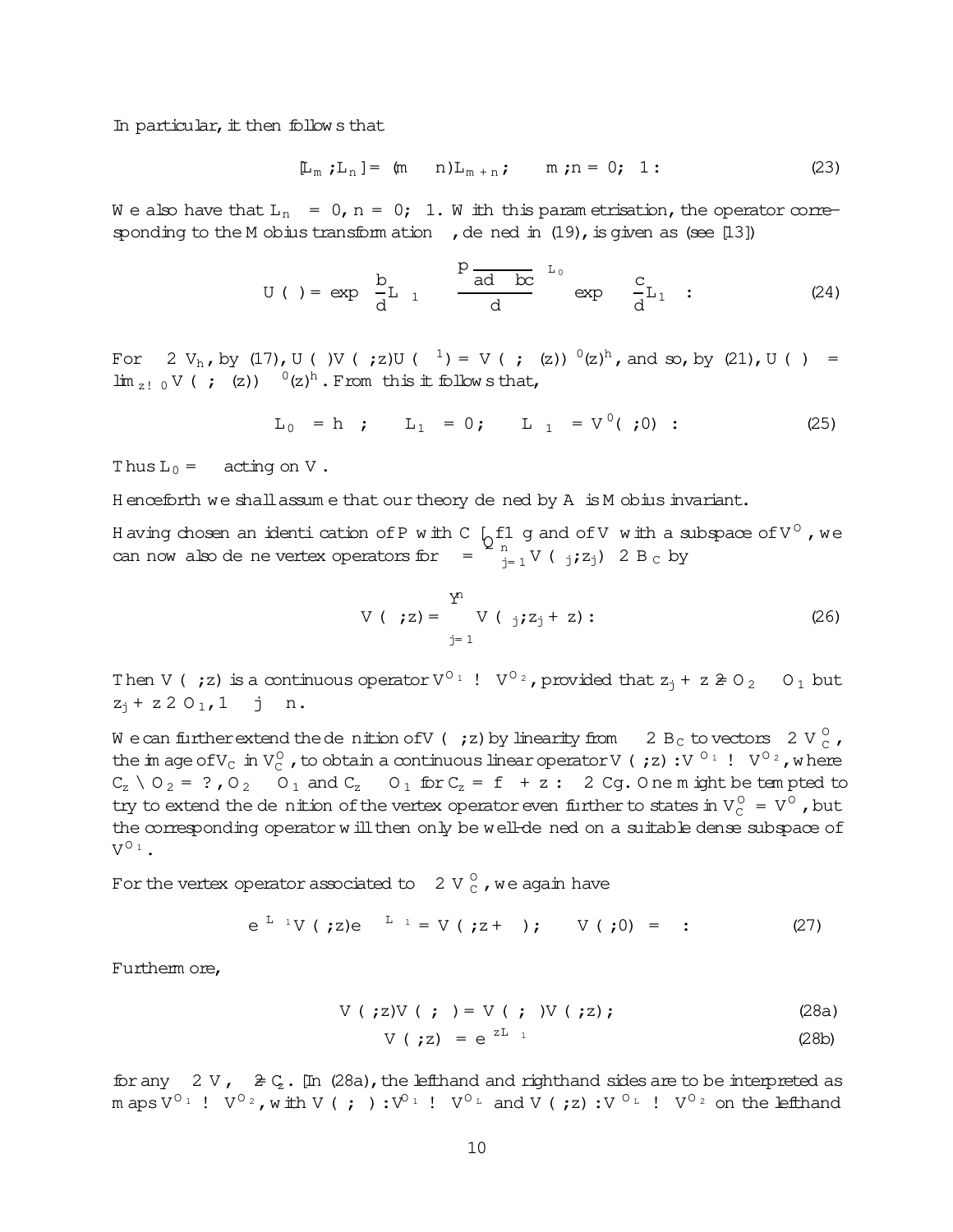side and V (; z) :  $V^{0}$ <sup>1</sup> !  $V^{0}$ <sup>R</sup> and V (; ) :  $V^{0}$ <sup>R</sup> !  $V^{0}$ <sup>2</sup> on the righthand side, where O <sup>2</sup> O <sup>L</sup> O <sup>1</sup>,O <sup>2</sup> O <sup>R</sup> O <sup>1</sup>, 2 O<sup>R</sup> \ O <sup>c</sup> <sup>L</sup> \ O <sup>c</sup> <sup>2</sup> and C<sup>z</sup> O <sup>L</sup> \ O <sup>c</sup> <sup>R</sup> \ O <sup>c</sup> <sup>2</sup> (w here O c 2 denotes the complem ent of O<sub>2</sub>, etc.). Equation (28b) holds in  $V^{\circ}$  with  $C_z \setminus 0 = ?$ .

A ctually, these two conditions characterise the vertex operator already uniquely:

Theorem 3 [U niqueness]: For 2 V  $^{\circ}_{\rm c}$  , the operator V (; z) is uniquely characterised by the conditions (28a) and (28b).

The proof is essentially that contained in ref. [13]: If W (z)V (;) = V (;)W (z) for 2  $V$ ;  $\hat{z} \in C_z$ , and  $W$  (z) =  $e^{zL}$  ,  $\hat{z}$  to  $\hat{z}$  that, for 2 V  $C^0$ ,  $W$  (z)  $V$  (;  $V$  =  $V$  (;  $W$  (z) provided that  $C^0 \setminus C_z = ?$  and so

W (z)e L <sup>1</sup> = W (z)V (;) = V (;)W (z) = V (;)e zL 1 = V (;)V ( ;z) = V ( ;z)V (;) = V ( ;z)e L 1

for all  $2 V_{C^0}^{O^0}$ , which is dense in  $V^{O^0}$ , show ing that W (z) = V (;z).

From this uniqueness result and  $(17)$  we can deduce the commutators of vertex operators V (  $;z$ ), 2  $V_h$ , w ith L  $_1;L_0;L_1$ :

$$
\mathbb{L} \quad \mathbf{1} \mathbf{y} \quad (\mathbf{z}) = \frac{\mathbf{d}}{\mathbf{dz}} \mathbf{V} \quad (\mathbf{z}) \tag{29a}
$$

$$
[\mathbb{L}_0; V \quad (z)] = z \frac{d}{dz} V \quad (z) + hV \quad (z)
$$
 (29b)

$$
[L_1; V \; ( ;z)] = z^2 \frac{d}{dz} V \; ( ;z) + 2hzV \; ( ;z): \tag{29c}
$$

We recall from (25) that  $L_1 = 0$  and  $L_0 = h$  if  $2 V_h$ ; if  $L_1 = 0$ , is said to be quasi-prim ary.

The de nition (26) immediately implies that, for states ; 2 V, V (;z)V (;) = V  $(V ( ; z )$ ; ); This statem ent generalises to the key duality result of T heorem 4, w hich can be seen to follow from the uniqueness theorem :

Theorem 4  $\mathbb D$  uality]: If 2 V  $_{\rm C}^{\rm O}$  and 2 V  $_{\rm C}^{\rm O}$ , where  ${\rm C_z} \setminus$  C $^{\rm O}$  = ?, then

$$
V ( ; z) V ( ; ) = V ( V ( ; z ) ; )
$$
 (30)

[In (30), the lefthand and righthand sides are to be interpreted as m aps  $V^{0}$ <sup>1</sup> !  $V^{0}$ <sup>2</sup>, with V ( ; )  $:V^{\circ}$   $:$   $V^{\circ}$   $\cdot$  and V ( ;z)  $:V^{\circ}$   $\cdot$   $:$   $V^{\circ}$   $\cdot$  on the lefthand side and V ( ;z ) 2  $V_{C_z}$  <sub>[C</sub><sup>o</sup> w here O<sub>2</sub> O<sub>L</sub> O<sub>1</sub>, C<sub>z</sub> O<sub>L</sub> \ O<sub>2</sub><sup>C</sup> and C<sup>0</sup> O<sub>1</sub> \ O<sub>L</sub><sup>C</sup><sub>L</sub></sub>]

T he result follow s from the uniqueness theorem on noting that

 $V ( ; z) V ( ; ) = V ( ; z) e^{-L_1} = e^{-L_1} V ( ; z ) = V ( V ( ; z ) )$ ;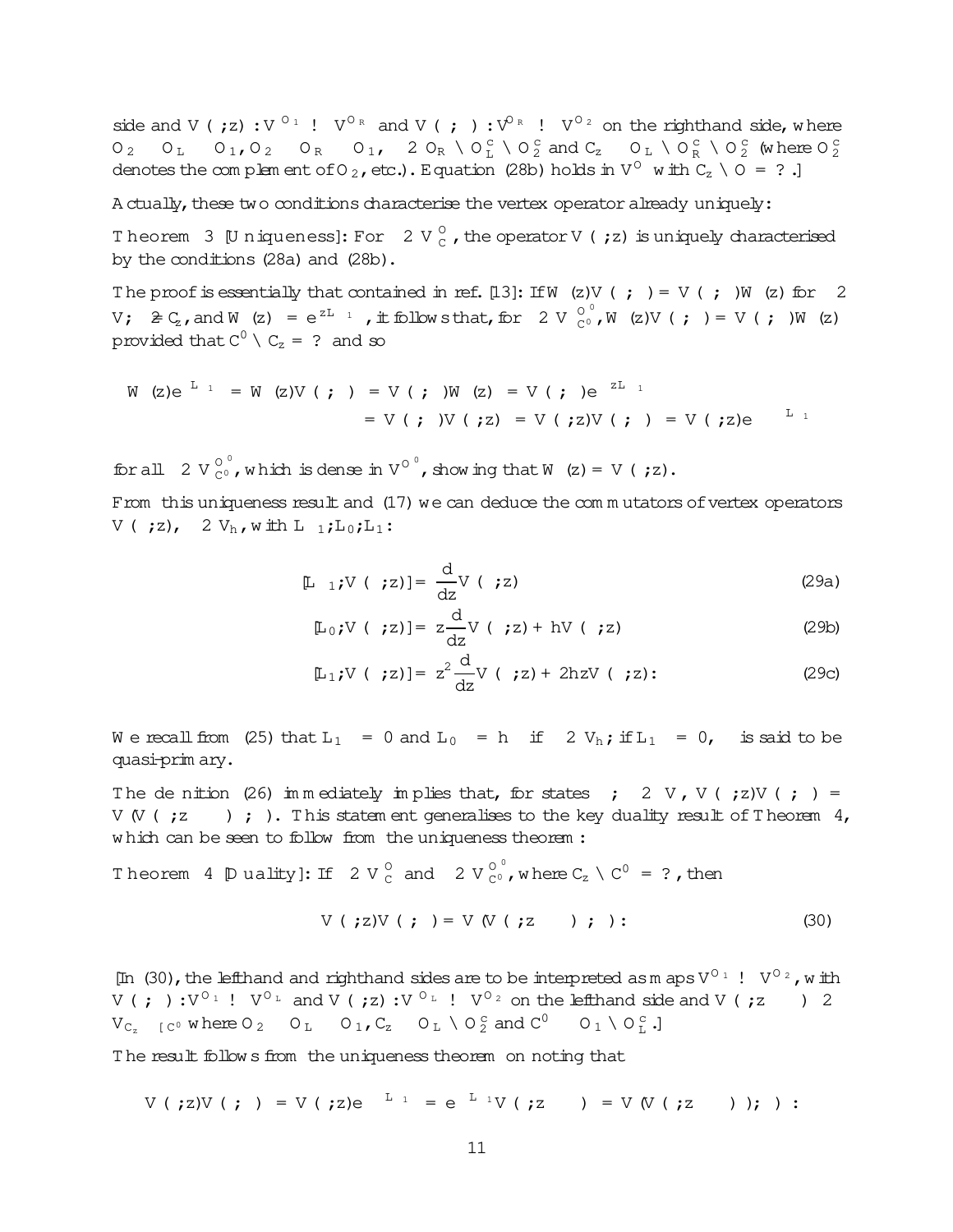## 4. M odes, Fock Spaces and the Equivalence of Theories

The concept of equivalence between two merom orphic eld theories in our de nition could be form ulated in term s of the whole collection of spaces  $V^0$ , where 0 ranges over the open subsets of P with path-connected complement, but this would be very unwieldy. In fact, each meromorphic eld theory has a Fock space at its heart and we can focus on this in order to de ne (and, in practice, test for) the equivalence of theories. To approach this we rst need to introduce the concept of the m odes of a vertex operator.

It is straightforward to see that we can construct contour integrals of vectors in  $V^0$  , e.g. of the form  $\overline{z}$  $\overline{z}$ 

where r n and the weight function is analytic in some neighbourhood of  $C_1$   $C_2$ 

r and the distances  $\dot{\mathcal{F}}_i$   $z_i$   $\dot{\mathcal{F}}_i$  i  $\dot{\mathcal{F}}_i$  are bounded away from 0 on this set. In this way we can de ne the m odes

$$
V_n ( ) = \int_{C}^{L} z^{h+n-1} V ( ;z) dz ; \quad \text{for} \quad 2 V_h ; \tag{32}
$$

as linear operators on  $V_C^0$ , where C encircles C and C  $\quad$  O  $\mu$  ith 1 2 O and 0 2 C, and we absorb a factor of  $1=2$  into the denition of the symbol. The merom or phicity of the am plitudes allow s us to establish

$$
V ( ; z) = \sum_{n = 1}^{x^{\frac{1}{2}}} V_n ( ) z^{n} h
$$
 (33)

w ith convergence w ith respect to the topology of  $V^0$  for an appropriate 0  $^0$ .

The dention of  $V_n$  () is independent of C if it is taken to be a simple contour encircling the origin once positively. Further, if  $0_2$  0,  $V^{0_1}$   $V^{0_2}$  and if 1 2 0,  $0_2$ ; 0  $\geq 0_1$ , the de nition of  $V_n$  () on  $V^{0_1}$ ,  $V^{0_2}$ , agrees on  $V^{0_1}$ , which is dense in  $V^{0_2}$ , so that we may regard the de nition as independent of 0 also.  $V_n$  () depends on our choice of 0 and 1 but di erent choices can be related by M obius transform ations.

We de ne the Fock space H<sup>o</sup>  $V^0$  to be the space spanned by nite linear combinations of vectors of the form

$$
= V_{n_1} (1) V_{n_2} (2) \t n_N V(N) ; \t (34)
$$

where  $\frac{1}{1}$  2 V and  $n_1$  2 Z, 1 j N. Then, by construction, H<sup>o</sup> has a countable basis. It is easy to see that H<sup>o</sup> is dense in  $V^0$ . Further it is clear that H<sup>o</sup> is independent of O, and, where there is no am biquity, we shall denote it  $\sin p$  by  $H$ . It does how ever depend on the choice of 0 and 1, but dierent choices will be related by the action of the M obius group again.

It follows from (28b) that

$$
V(\cdot;0) = (35)
$$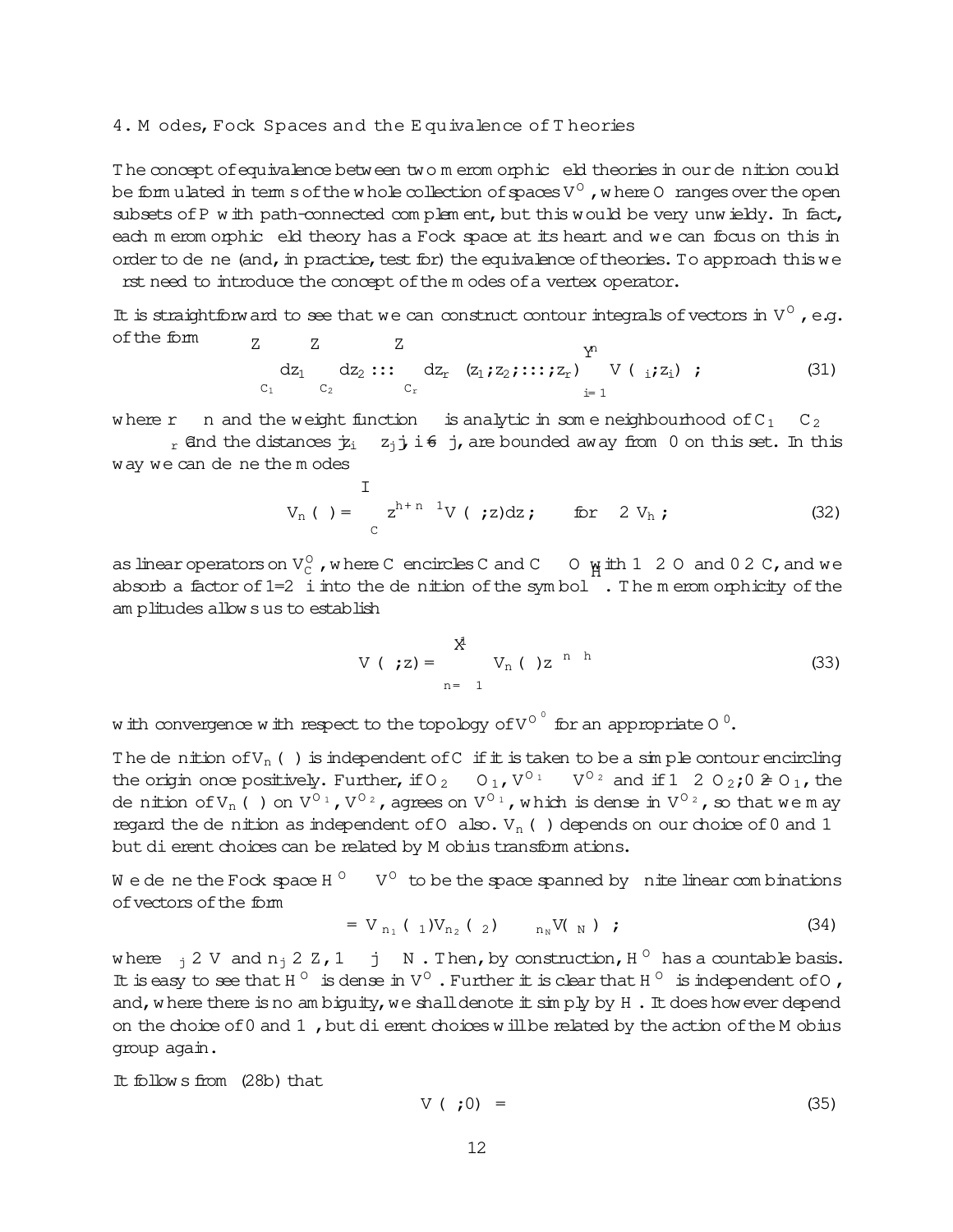which implies that

$$
V_n \t= 0 \tiff n > h \t(36)
$$

and

$$
V_h() = : \t\t(37)
$$

Thus V H .

Since 1 and 0 play a special role, it is not surprising that  $L_0$ , the generator of the subgroup of M preserving them, does as well. From (29b) it follows that

$$
\mathbb{L}_0 \mathbf{y}_n \quad ( ) = nV_n \quad ( ) \tag{38}
$$

so that for dened by  $(34)$ ,

$$
L_0 = h
$$
; where  $h = \begin{cases} x^N \\ n_j : \\ y = 1 \end{cases}$  (39)

Thus

$$
H = \begin{array}{c} M \\ H_h; \\ h2Z \end{array} \quad \text{where } V_h \quad H_h; \tag{40}
$$

where H<sub>h</sub> is the subspace spanned by vectors of the form (34) for which h =  $\frac{P}{i}n_j$ .

Thus  $L_0$  has a spectral decomposition and the H<sub>h</sub>, h 2 Z, are the eigenspaces of  $L_0$ . They have countable dim ensions but here we shall only consider theories for which their dim ensions are nite. (This is not quaranteed by the nite-dim ensionality of V; in fact, in practice, it is not easy to determ ine whether these spaces are nite-dim ensional or not, although it is rather obvious in m any exam ples.)

We can de ne vertex operators for the vectors (34) by

$$
V ( ; z) = \sum_{C_1}^{L_1 + n_1} \frac{1}{2} V ( _1 ; z + z_1) dz_1 \qquad \qquad \frac{1}{2} \sum_{C_N}^{L_N + n_N} \frac{1}{2} V ( _N ; z + z_N) dz_N ; \qquad (41)
$$

where the C<sub>i</sub> are contours about 0 with  $\dot{x}_i$   $\dot{y}_i$  if  $i < j$ . We can then replace the densities (1) by the larger class  $A^0$  of densities

$$
W (i_1; z_1) V (j_2; z_2) \t V_n(z_n) i (dz_j)^{h_j}; \t(42)
$$

where  $\frac{1}{1}$  2 H<sub>h<sub>1</sub></sub>, 1 j n. It is not dieut to see that replacing A with A<sup>0</sup>, i.e. replacing V with H, does not change the de nition of the spaces  $V^{\circ}$ . Theorem 3 (Uniqueness) and Theorem 4  $\emptyset$  uality) will still hold if we replace  $V_C^0$  with  $H_C^0$ , the space we would obtain if we started with H rather than V, etc. These theorem s enable the M obius transform ation properties of vertex operators to be determined (see Appendix D).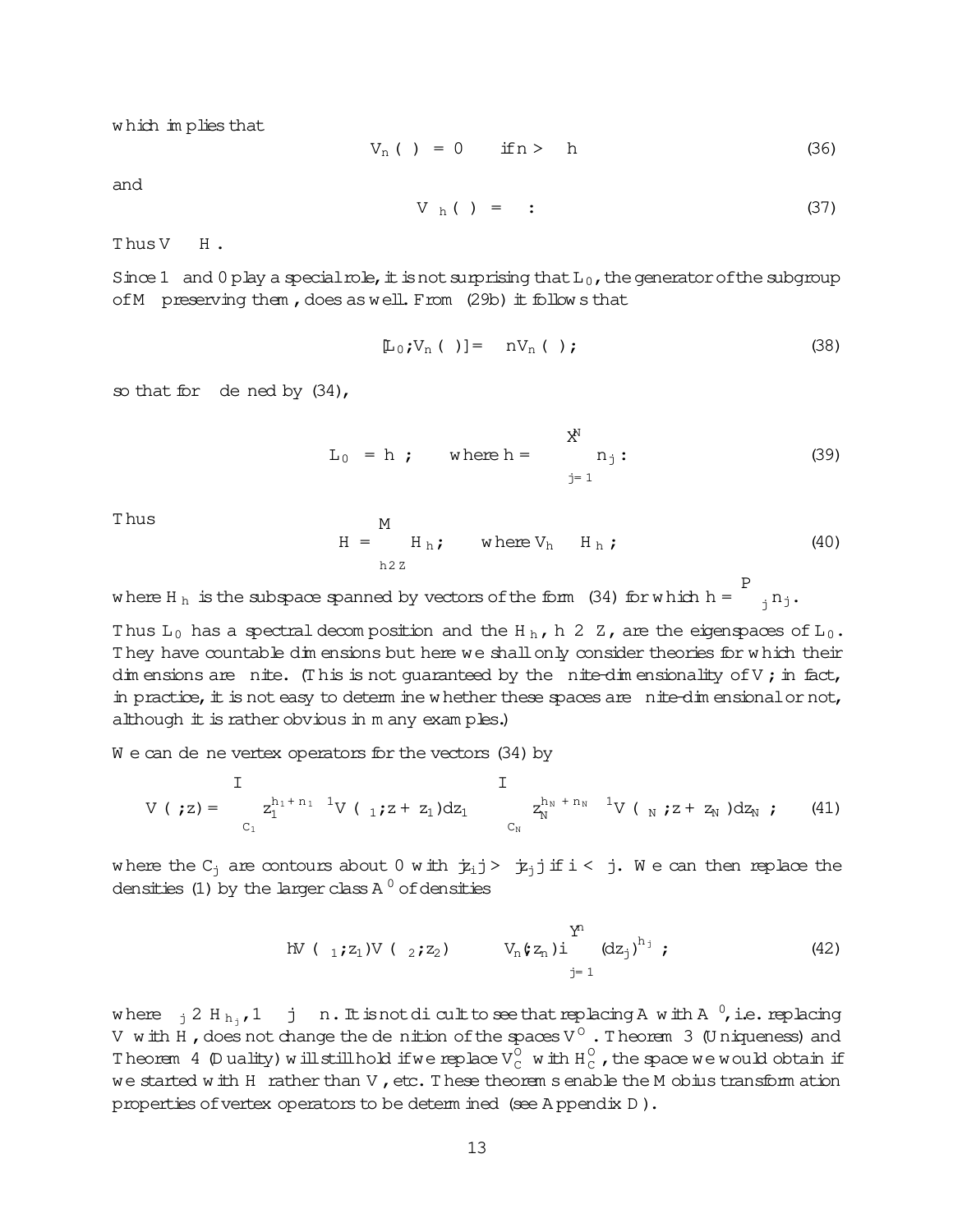H owever, if we use the whole of H as a starting point, the M obius properties of the densities A  $^0$  can not be as simple as in Section 3 because not all  $\;$  2 H have the quasiprim ary property  $L_1 = 0$ . But we can introduce the subspaces of quasi-prim ary vectors w ithin H and  $H_h$ ,

$$
H^Q = f \ 2 H : L_1 = 0
$$
g;  $H_h^Q = f \ 2 H_h : L_1 = 0$ g;  $H^Q = \begin{bmatrix} M \\ H_h^Q \\ h \end{bmatrix}$  (43)

V  $\,$  H  $\,^\circ$  and H  $\,^\circ$  is the m axim alV w hich will generate the theory with the same spaces  $\rm V^{\circ}~$  and w ith agreem ent of the densities. [U nder the cluster decom position assum ption of Section 6, H is generated from H  $^{\circ}$  by the action of the M obius group or, m ore particularly,  $L_1$ . See A ppendix D.]

We are now in a position to de ne the equivalence of two theories. A theory specied by a space V and am plitudes A = ffg, leading to a quasi-primary space H  $^{\circ}$  , is said to be equivalent to the theory specied by a space  $\hat{V}$  and am plitudes  $\hat{A} = f\hat{f}g$ , leading to a quasi-prim ary space  $H^Q$  , if there are graded in jections  $\;$  :V !  $\hat{H}^Q$  (i.e.  $\;$  (V<sub>h</sub>)  $\;$   $\;$  H $^Q$ <sub>h</sub>) and  $\hat{v}$  : H  $\Omega$  w hich m ap am plitudes to am plitudes.

M any calculations in conform al eld theory are m ost easily perform ed in term s of m odes of vertex operators w hich capture in essence the algebraic structure of the theory. In particular, the m odes of the vertex operators de ne w hat is usually called a W -algebra; this can be seen as follow s.

The duality property of the vertex operators can be rew ritten in term s ofm odes as

$$
V ( ; z) V ( ; ) = V ( V ( ; z ) ; )
$$
  
= V (V<sub>n</sub> ( ; ) ; ) (z )<sup>n h</sup> ; (44)

where  $L_0 = h$  and  $L_0 = h$ , and  $\gamma$  2 H. We can then use the usual contour techniques of conform al eld theory to derive from this form ula com mutation relations for the respective m odes. Indeed, the com m utator of two m odes  $V_m$  () and  $V_n$  () acting on  $B<sub>c</sub>$  is dened by

$$
[V_{m} ( ); V_{n} ( )] = \begin{cases} I & I \\ dz & dz^{m+h} \\ dz & dz^{m+h} \\ dz & dz^{m+h} \\ dz & dz^{m+h} \\ dz & dz^{m+h} \\ dz & dz^{m+h} \end{cases} (7.3)
$$
\n(45)

w here the contours on the right-hand side encircle C anti-clockw ise. We can then deform the two contours so as to rew rite (45) as

$$
[V_{m} ( ); V_{n} ( )] = \begin{bmatrix} I & I & X \\ n+h & 1 d & Z^{m+h} & 1 dZ & V (V_{1} ( ) ; ) (Z & ) & 1 & h \\ 0 & 1 & 1 & 1 & 1 \end{bmatrix}
$$
 (46)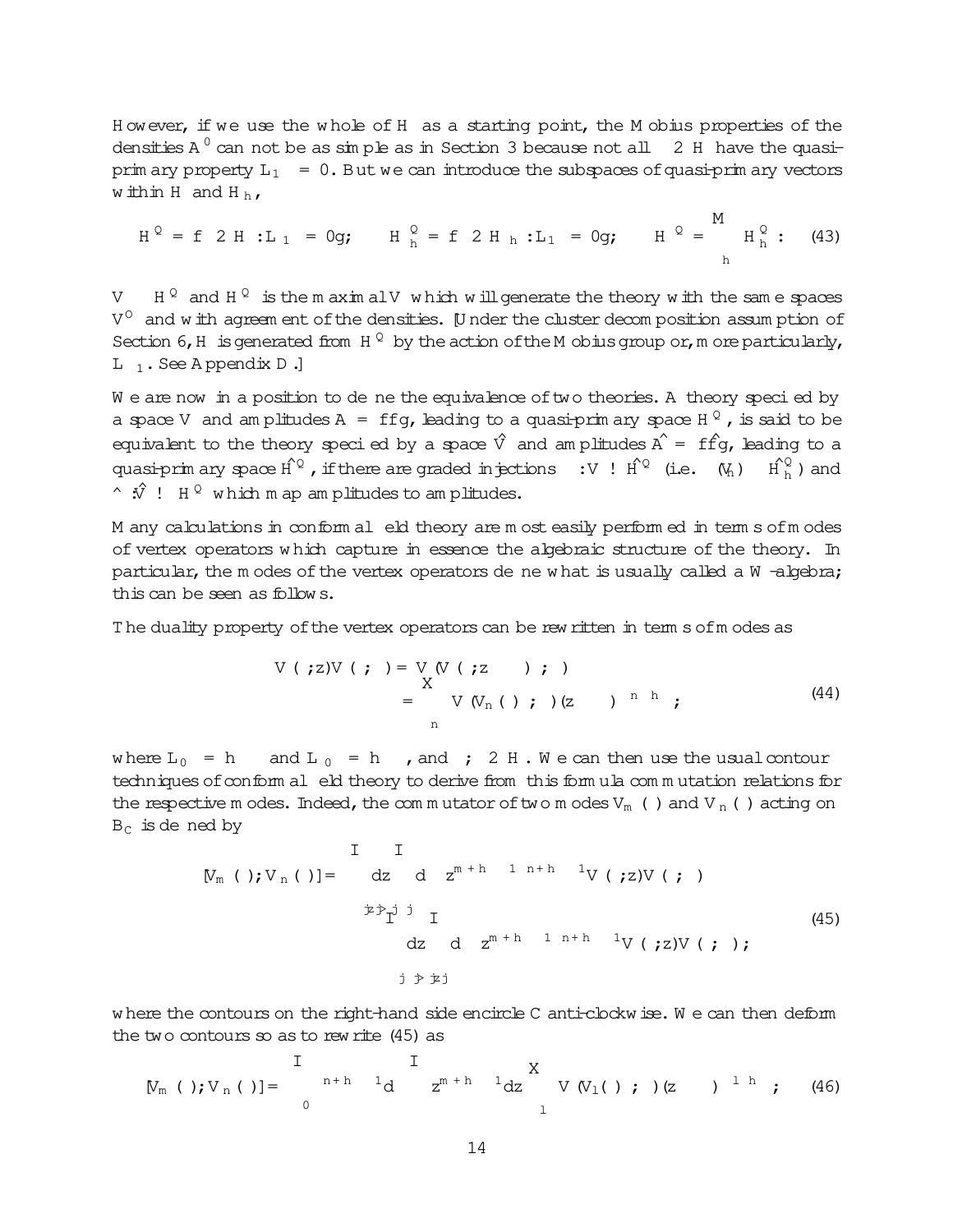w here the z contour is a sm all positive circle about and the contour is a positive circle about  $C$ . O nly term s w ith  $1 \quad 1$  h contribute, and the integral becomes

$$
[V_{m} ( );V_{n} ( )]=\frac{\dot{X}^{i}}{N^{i}} \quad m+h \quad 1 \quad V_{m+n} (V_{N} ( ) ) : \qquad (47)
$$

In particular, if  $m = h + 1$ ,  $n = h + 1$ , then  $m = N$  0 in the sum, and  $m + n$  $N + n$  N  $h + 1$ . This implies that the modes  $fV_m$  ( ): m  $h + 1g$  close as a Lie algebra; the same also holds for  $fV_m$  ( ) : 0 m h + 1g.

A s we shall discuss below in Section 6, in conform al eld theory it is usually assumed that the am plitudes satisfy another property w hich guarantees that the spectrum of  $L_0$  is bounded below by  $0$ . If this is the case then the sum in  $(47)$  is also bounded above by h.

## 5. Som e E xam ples

Before proceeding further, we shall give a num ber of exam ples of theories that satisfy the axiom sthat we have specied so far.

## (a) T he U (1) theory

The sim plest exam ple is the case where  $V$  is a one-dim ensional vector space, spanned by a vector J of weight 1, in w hich case we w rite J (z)  $V (J; z)$ . The am plitude of an odd num ber of  $J$ -elds is de ned to vanish, and in the case of an even num ber it is given by

$$
hJ(z_1) \t\t \t\t \Phi_n(\Sigma) = \frac{k^n}{2^n n!} \frac{X}{2 s_{2n}} \frac{Y^n}{(z_{(j)} - z_{(j+n)})^2};
$$
\n(48a)

$$
= k^{n} \frac{X Y^{n}}{2 S_{2n}^{0} j = 1} \frac{1}{(z_{(j)} - z_{(j+n)})^{2}} ;
$$
 (48b)

w here k is an arbitrary (real) constant and, in  $(48a)$ ,  $S_{2n}$  is the perm utation group on 2n object,whilst, in (48b), the sum is restricted to the subset  $S^0_{2n}$  of permutations  $-2\,S_{2n}$ such that (i) < (i+ n) and (i) < (j) if 1 i < j n. (T his denes the am plitudes on a basis of V and we extend the de nition by multilinearity.) It is clear that the am plitudes are m erom orphic in  $z_1$ , and that they satisfy the locality condition. It is also easy to check that they are M obius covariant, w ith the weight of J being  $1$ .

From the amplitudes we can directly read o the operator product expansion of the eld J w ith itselfas

$$
J(z)J(w)
$$
  $\frac{k}{(z-w)^2} + O(1)$ : (49)

C om paring this with  $(44)$ , and using  $(47)$  we then obtain

$$
[J_n; J_m] = nk_{n; m} : \qquad (50)
$$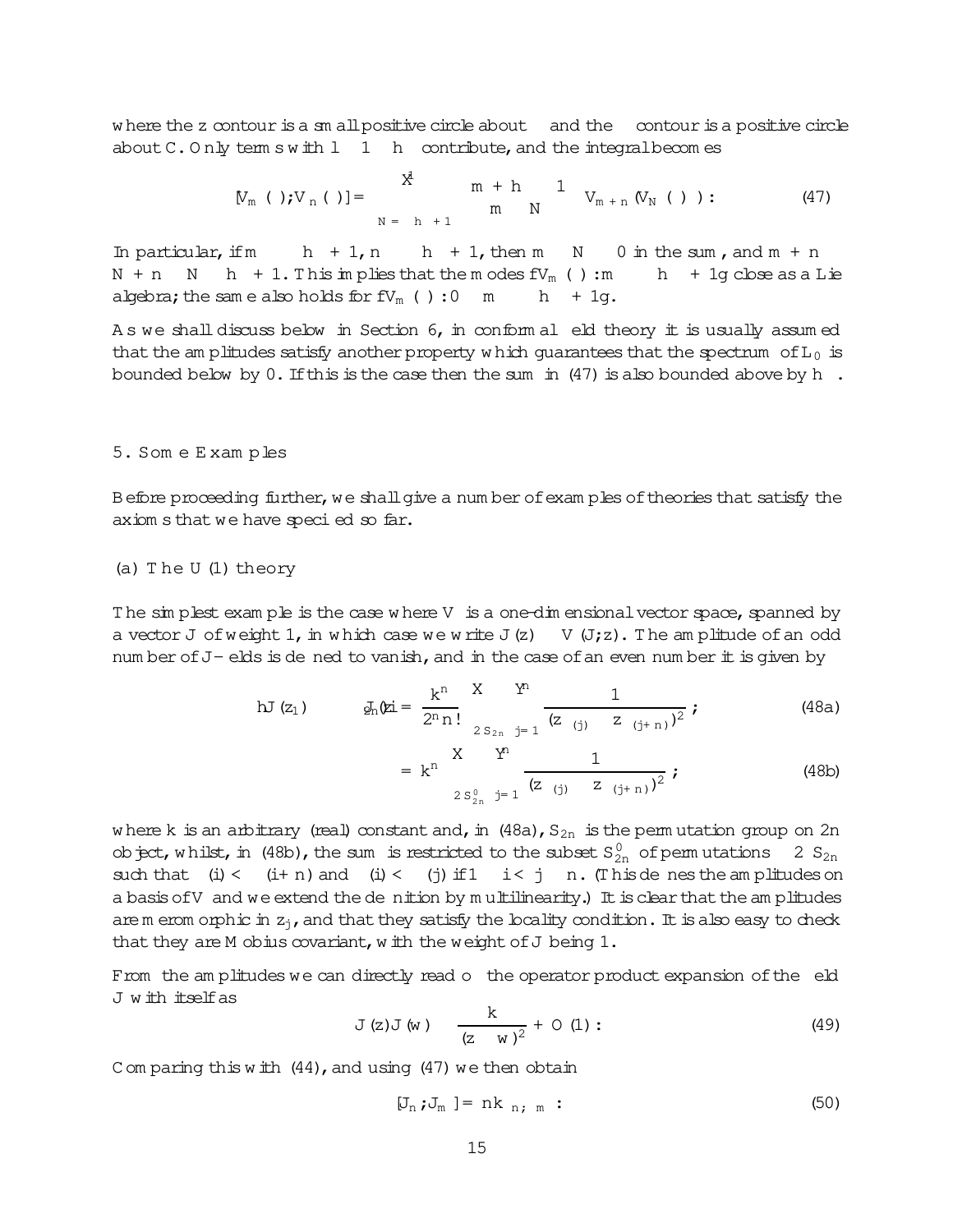This de nes (a representation of) the a ne algebra  $\hat{u}(1)$ .

(b) A ne Lie algebra theory

Follow ing Frenkel and Zhu [20], we can generalise this example to the case of an arbitrary nite-dim ensional Lie algebra q. Suppose that the m atrices  $t^a$ , 1 a dim q, provide a nite-dim ensional representation of g so that  $[t^a, t^b] = f^{ab}_{c} t^c$ , where  $f^{ab}_{c}$  are the structure constants of  $q$ . In this case, the space  $V$  is of dimension dim  $q$  and has a basis consisting of weight one states  $J^a$ , 1 a dim g. Again, we write  $J^a$  (z) = V ( $J^a$ ; z).

If K is any m atrix which commutes with all the  $t^a$ , de ne

$$
a_1 a_2 \cdots a_m = \text{tr}(K \ t^{a_1} \ t^{a_2} \qquad a_m \ t \tag{51}
$$

The  $a_1 a_2 ... a_m$  have the properties that

$$
a_1 a_2 a_3 ... a_m \quad 1 a_m = a_2 a_3 ... a_m \quad 1 a_m a_1 \tag{52}
$$

and

$$
a_1 a_2 a_3 \cdots a_m \quad a_m \quad a_2 a_1 a_3 \cdots a_m \quad a_m \quad = \quad f^{a_1 a_2} \quad b^{a_3 \cdots a_m} \quad a^m \quad : \tag{53}
$$

W ith a cycle =  $(i_1 j_2 j_2 ; \cdots ; j_m)$   $(i_2 j_2 ; \cdots ; j_m j_1)$  we associate the function

$$
f^{a_{i_1}a_{i_2}...a_{i_m}} (z_{i_1}; z_{i_2}; \ldots; z_{i_m}) = \frac{a_{i_1}a_{i_2}...a_{i_m}}{(z_{i_1} \quad z_{i_2})(z_{i_2} \quad z_{i_3}) \quad \frac{a_{i_1}a_{i_2}...a_{i_m}}{z_{i_m}(z_{i_1} \quad z_{i_m})(z_{i_m} \quad z_{i_1})} : (54)
$$

If the permutation 2  $S_n$  has no xed points, it can be written as the product of cycles of length at least 2,  $=$   $\frac{1}{2}$ ::  $\frac{1}{2}$  W e associate to the product f of functions f<sub>1</sub>f<sub>2</sub> ::: f<sub>M</sub> and dene hJ<sup>a<sub>1</sub></sup> (z<sub>1</sub>) J<sup>a<sub>2</sub></sup> (z<sub>2</sub>) ::: J<sup>a<sub>n</sub></sup> (z<sub>n</sub>) i to be the sum of such functions f over permutations 2  $S_n$  with no xed point. G raphically, we can construct these am plitudes by sum m ing over all graphs with n vertices where the vertices carry labels  $a_{1}$ ,  $\mathbf 1$ Ė. n, and each vertex is connected by two directed lines (propagators) to other vertices, one of the lines at each vertex pointing towards it and one away. Thus, in a given graph, the vertices are divided into directed loops or cycles, each loop containing at least two vertices. To each loop, we associate a function as in (55) and to each graph we associate the product of functions associated to the loops of which it is composed.

A gain, this de nes the amplitudes on a basis of V and we extend the de nition by multilinearity. The am plitudes are evidently local and m erom orphic, and one can verify that they satisfy the M obius covariance property with the weight of  $J^a$  being 1.

The am plitudes determ ine the operator product expansion to be of the form

$$
J^{a} (z) J^{b} (w) \qquad \frac{ab}{(z-w)^{2}} + \frac{f^{ab}{}_{c} J^{c} (w)}{(z-w)} + O (1) ; \qquad (55)
$$

and the algebra therefore becomes

$$
[J_m^a; J_n^b] = f^{ab}{}_{c} J_{m+n}^c + m^{ab}{}_{m,n} ; \qquad (56)
$$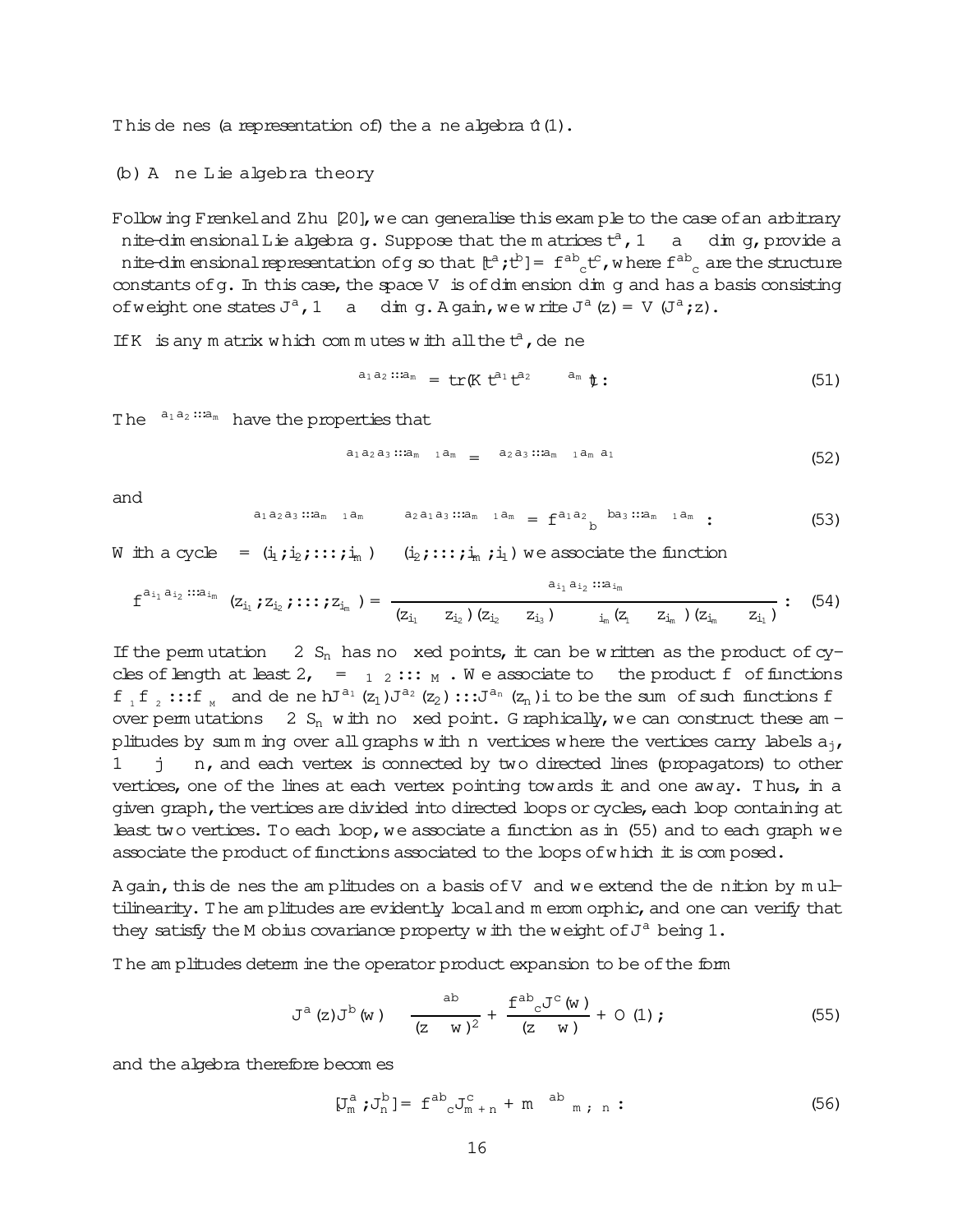This is (a representation of) the a ne algebra  $\hat{q}$ . In the particular case w here g is sim ple,  $a^{ab}$  = tr(K t<sup>a</sup>t<sup>b</sup>) = k  $a^{ab}$ , for som e k, if we choose a suitable basis.

#### (c) T he V irasoro T heory

A gain follow ing Frenkel and Zhu [20], we can construct the V irasoro theory in a similar way. In this case, the space V is one-dim ensional, spanned by a vector L of weight 2 and we w rite L(z) = V (L;z). W e can again construct the am plitudes graphically by sum m ing over all graphs w ith n vertices, w here the vertices are labelled by the integers  $1 \quad j \quad n$ , and each vertex is connected by two lines (propagators) to other vertices. In a given graph, the vertices are now divided into loops, each loop containing of at least two vertices. To each loop '=  $(i_1;i_2;;\ldots;i_m)$ , we associate a function

$$
f \cdot (z_{i_1} ; z_{i_2} ; \cdots ; z_{i_m} ) = \frac{c-2}{(z_{i_1} - z_{i_2})^2 (z_{i_2} - z_{i_3})^2} \frac{1}{(z_{i_1} - z_{i_1})^2 (z_{i_1} - z_{i_1})^2};
$$
(57)

where c is a real number, and, to a graph, the product of the functions associated to its loops. Since it corresponds a factor of the form  $(z_i - z_j)^{-2}$  rather than  $(z_i - z_j)^{-1}$ , each line or propagator m ight appropriately be represented by a double line.] T he am plitudes hL(z<sub>1</sub>)L(z<sub>2</sub>):::L(z<sub>n</sub>)i are then obtained by summing the functions associated with the various graphs w ith n vertices. Note graphs related by reversing the direction of any loop contribute equally to this sum .]

T hese am plitudes determ ine the operator product expansion to be

$$
L(z)L( ) \quad \frac{c=2}{(z-\gamma^{4}}+\frac{2L( )}{(z-\gamma^{2}}+\frac{L^{0}( )}{z}+O(1) \qquad (58)
$$

w hich leads to the V irasoro algebra

$$
[\mathbb{L}_m; \mathbb{L}_n] = (\mathfrak{m} \quad n) \mathbb{L}_{m+n} + \frac{c}{12} \mathfrak{m} (\mathfrak{m}^2 \quad 1) \mathbb{I}_{m+n} : \tag{59}
$$

## (d) Lattice T heories

Suppose that is an even n-dim ensional Euclidean lattice, so that, if k 2 , k  $^2$  is an even integer. We introduce a basis  $e_1$ ; $e_2$ ;:::; $e_n$  for, so that any elem ent k of is an integral linear com bination of these basis elem ents. We can introduce an algebra consisting of matrices  $_{j}$ , 1 j n, such that  $_{j}^{2}$  = 1 and  $_{i}$   $_{j}$  = (1)<sup>e<sub>i</sub>  $_{\circ}$ </sup>  $_{j}$   $_{i}$ . If we de ne  $_{k}$  =  $\frac{m}{1}$   $\frac{m}{2}$  :::  $\frac{m}{n}$  fork =  $m_1e_1 + m_2e_2 + \cdots + m_n e_n$ , we can de ne quantities  $(k_1;k_2;\cdots;k_N)$ , taking the values  $1$ , by

$$
k_1 \quad k_2 \; \cdots \; k_N \; = \; (k_1 \; ; k_2 \; ; \cdots \; ; k_N \; ) \; k_1 + k_2 + \cdots + k_N \; : \tag{60}
$$

We de ne the theory associated to the lattice by taking V to have a basis f  $k : k 2 q$ , where the weight of  $k$  is  $\frac{1}{2}k^2$ , and, w riting V (  $k$ ;z) = V (k;z), the am plitudes to be

$$
W(k_1; z_1) V(k_2; z_2) \tW_k(z_1; z_1) V(k_2; z_2) \tW_k(z_1; z_1; z_2; \ldots; k_N) \tY \t(z_1; z_1)^{k_1 k_2} (61)
$$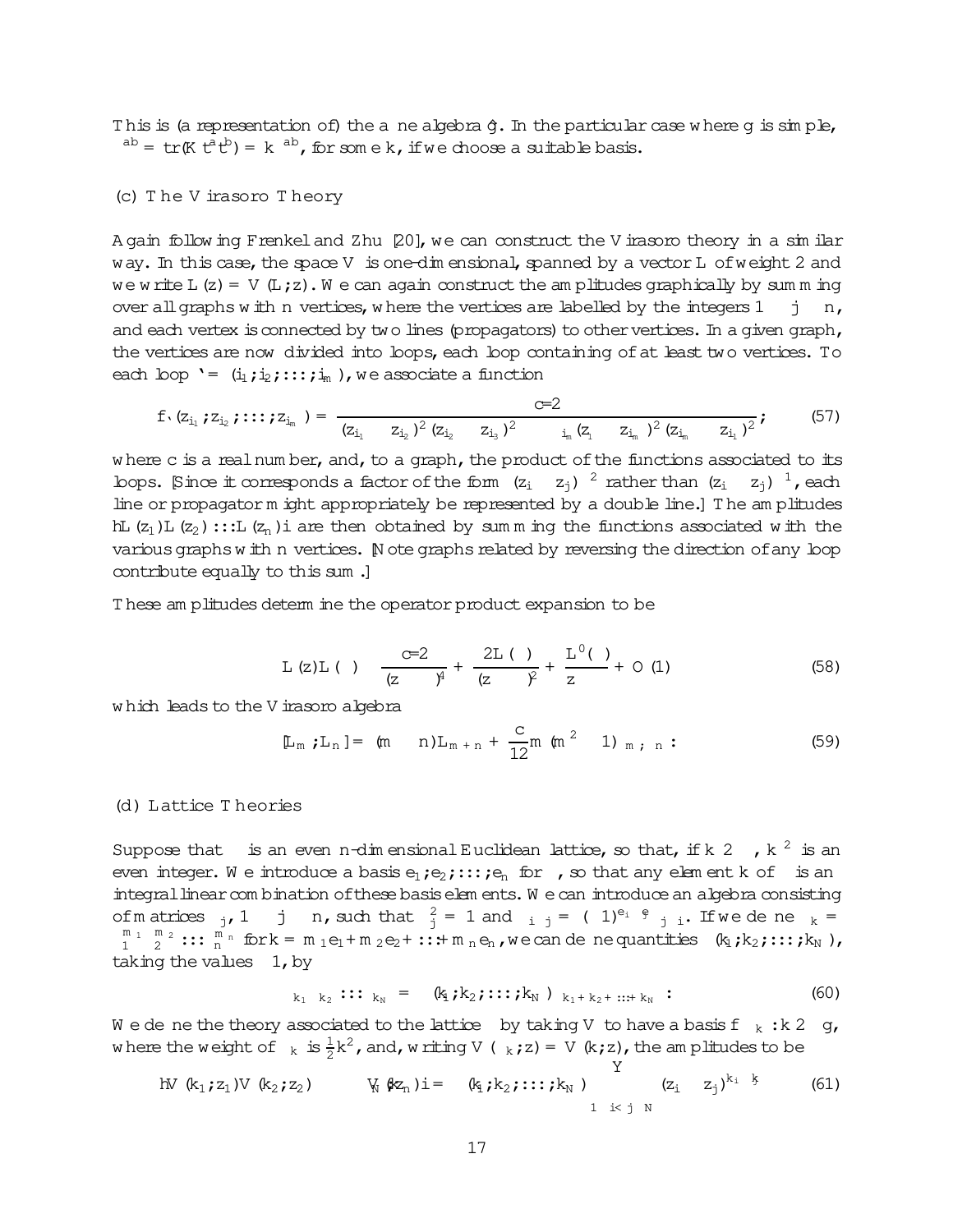if  $k_1 + k_2 + \cdots + k_N = 0$  and zero otherwise. The  $(k_1; k_2; \cdots; k_N)$  obey the conditions

$$
(k_1;k_2; \ldots; k_{j-1}; k_j; k_{j+1}; k_{j+2}; \ldots; k_N) = (1)^{k_j - k_{j+1}} (k_1;k_2; \ldots; k_{j-1}; k_{j+1}; k_j; k_{j+2}; \ldots; k_N);
$$

which quarantees locality, and

$$
(k_1;k_2;::;k_j) (k_{j+1};::;k_N)
$$
  
=  $(k_1 + k_2 + ::;k_{j};k_{j+1} + ::;k_N) (k_1;k_2;::;k_{j};k_{j+1};::;k_N);$ 

which implies the cluster decomposition property of Section 6.

#### (e) A non-conform alexample

The above examples actually de ne m erom orphic conformal eld theories, but since we have not yet de ned what we mean by a theory to be conform al, it is instructive to consider also an example that satis es the above axiom s but is not conform al. The simplest such case is a slight modi cation of the U (1) example described in  $5$  (a): again we take V to be a one-dim ensional vector space, spanned by a vector K, but now the grade of K is taken to be 2. W riting K (z) V (K; z), the am plitudes of an odd number of K - elds vanishes, and in the case of an even number we have

$$
f_{\text{R}}(z_1) \t\t\t f_{\text{R}}(z_1) = \frac{k^n}{2^n n!} \frac{X}{2 s_{2n} j = 1} \frac{Y^n}{(z_{(j)} z_{(j+n)})^4} : \t\t(62)
$$

It is not di cult to check that these am plitudes satisfy all the axiom swe have considered so far. In this case the operator product expansion is of the form

K (z)K (w) 
$$
\frac{k}{(z-w)^4} + O(1)
$$
; (63)

and the algebra of m odes is given by

$$
\mathbb{K}_{n}; \mathbb{K}_{m} \; \mathbb{I} = \frac{k}{6} n \, (n^{2} \quad 1) \; \mathbb{I}_{n; m} \; : \tag{64}
$$

#### 6. C luster D ecom position

So far the axiom swe have formulated do not impose any restrictions on the relative norm alisation of am plitudes involving for exam ple a di erent number of vectors in  $V$ , and the class of theories we are considering is therefore rather exible. This is m irrored by the fact that it does not yet follow from our considerations that the spectrum of the operator  $L_0$  is bounded from below, and since  $L_0$  is in essence the energy of the corresponding physical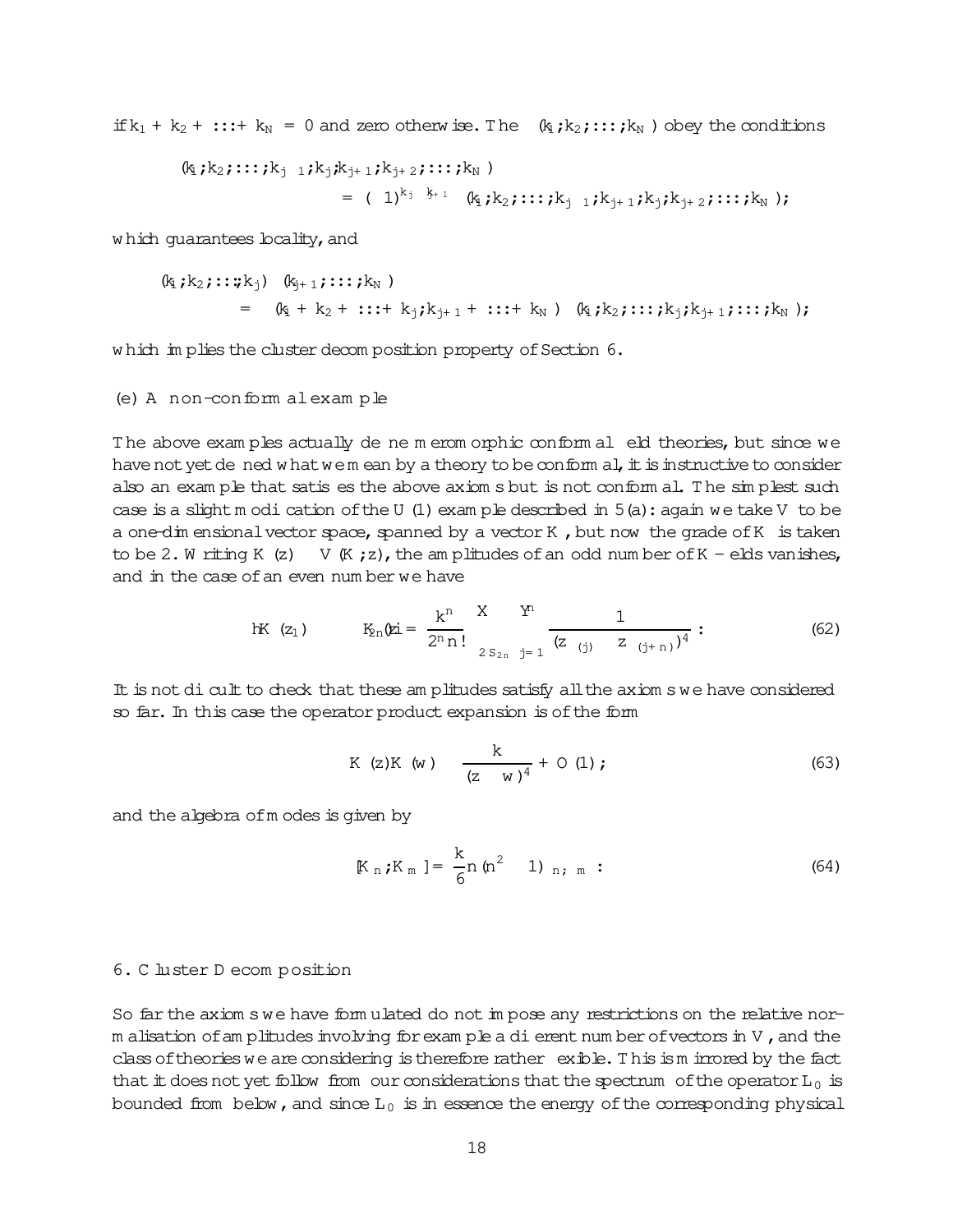theory, we may want to im pose this constraint. In fact, we would like to im pose the slightly stronger condition that the spectrum of  $L_0$  is bounded by 0, and that there is precisely one state w ith eigenvalue equal to zero. This w ill follow (as we shall show m om entarily) from the cluster decom position property, w hich states that if we separate the variables of an am plitude into two sets and scale one set towards a xed point  $(e,q.0 \text{ or } 1)$  the behaviour of the am plitude is dom inated by the product of two am plitudes, corresponding to the two sets of variables, multiplied by an appropriate power of the separation, specically

\* Y i V ( <sup>i</sup>;i) Y j V ( <sup>j</sup>;zj) + \* Y i V ( <sup>i</sup>;i) + \* Y j V ( <sup>j</sup>;zj) + <sup>h</sup><sup>j</sup> as ! 0; (65)

where  $\pm$  2  $V_{h_1^0}$ ;  $\pm$  2  $V_{h_1^+}$ . It follows from M obius invariance, that this is equivalent to

\* Y i V ( <sup>i</sup>;i) Y j V ( <sup>j</sup>;zj) + \* Y i V ( <sup>i</sup>;i) + \* Y j V ( <sup>j</sup>;zj) + h 0 <sup>i</sup> as ! 1 : (66)

The cluster decom position property extends also to vectors  $\frac{1}{2}$ ;  $\frac{1}{2}$  H. It is not dicult to check that the exam ples of the previous section satisfy this condition.

We can use the cluster decomposition property to show that the spectrum of  $L_0$  is nonnegative and that the vacuum is, in a sense, unique. To this end let us introduce the projection operators de ned by

$$
P_{N} = \int_{0}^{L_{0} N} u^{L_{0} N} d\mu; \quad \text{for } N \geq Z : \tag{67}
$$

In particular, we have

$$
P_{N} \t V \t j; z_{j}) = \t U^{h N} \t V \t j; uz_{j}) du ; \t (68)
$$

w here h = P  $j$  h $j$  . It then follow s that the P<sub>N</sub> are projection operators

$$
P_N P_M = 0; \text{ if } N \in M; \quad P_N^2 = P_N; \quad X_{P_N} = 1
$$
 (69)

onto the eigenspaces of  $L_0$ ,

$$
L_0 P_N = N P_N: \qquad (70)
$$

For  $N$  0, we then have

\* Y i V ( <sup>i</sup>;i)P<sup>N</sup> Y j V ( <sup>j</sup>;zj) + = I 0 u h<sup>j</sup> N 1 \* Y i V ( <sup>i</sup>;i) Y j V ( <sup>j</sup>;uzj) + du \* Y i V ( <sup>i</sup>;i) + \* Y j V ( <sup>j</sup>;zj) + I juj= u <sup>N</sup> <sup>1</sup>du;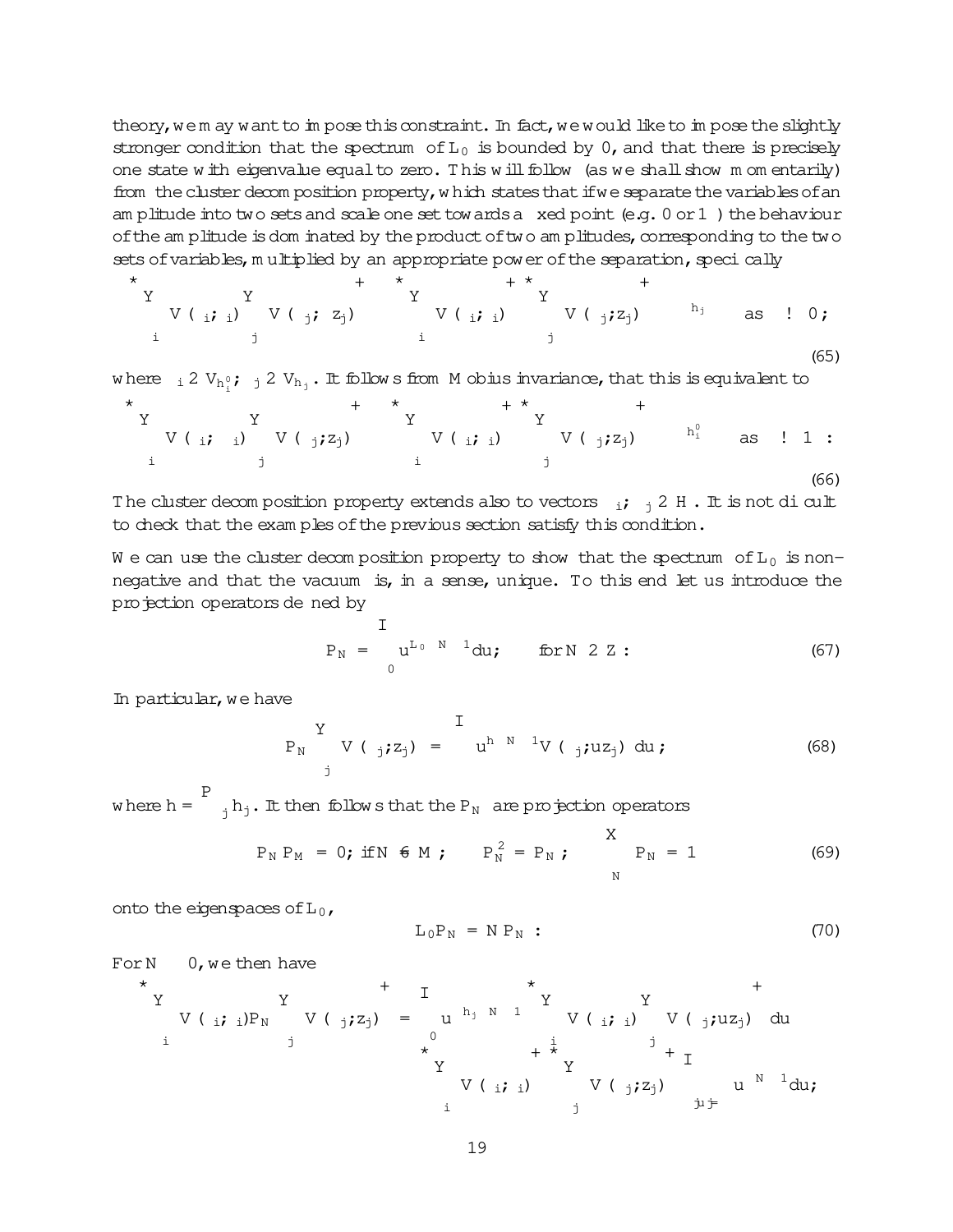which, by taking ! 0, is seen to vanish for  $N < 0$  and, for  $N = 0$ , to give

$$
P_0 \n\begin{array}{ccc}\nY & + \\
Y & \n\end{array}\n\quad \n\begin{array}{ccc}\nY & + \\
Y & \n\end{array}\n\quad (71)
$$

and so P<sub>0</sub> = h i. Thus the cluster decomposition property implies that P<sub>N</sub> = 0 for N < 0, i.e. the spectrum of L<sub>0</sub> is non-negative, and that H<sub>0</sub> is spanned by the vacuum, which is thus the unique state with  $L_0 = 0$ .

As we have m entioned before the absence of negative eigenvalues of  $L_0$  gives an upper bound on the order of the pole in the operator product expansion of two vertex operators, and thus to an upperbound in the sum in (47): if ; 2 H are of grade L  $_0$  = h ; L  $_0$  = h, we have that  $V_n$  ( ) = 0 for n > h because otherwise  $V_n$  ( ) would have a negative eigenvalue, h n, w ith respect to  $L_0$ . In particular, this show s that the leading )  $h$  h singularity in  $V$  (; z) $V$  (; ) is at m ost (z

The cluster property also implies that the space of states of the m erom orphic eld theory does not have any proper invariant subspaces in a suitable sense. To m ake this statem ent precise we must rst give a meaning to a subspace of the space of states of a conformal eld theory. The space of states of the theory is really the collection of topological spaces  $V^0$ , where 0 is an open subset of P whose complement is path-connected. Recall that  $V^0$   $V^0$  if  $0$   $0^0$ . By a subspace of the conform alebral theory we shall mean subspaces  $U^0$   $V^0$  specied for each open subset 0 P with path-connected complement, such that  $U^{\circ} = U^{\circ} \vee V^{\circ}$  if  $\circ$   $\circ^{\circ}$ .

P roposition 5: Suppose  $fU^0$  g is an invariant closed subspace of  $fV^0$  g, i.e.  $U^0$  is closed;  $U^{\circ} = U^{\circ} \setminus V^{\circ}$  if  $O^{\circ}$ ; and  $V$  (; z) $U^{\circ}$   $U^{\circ}$  for all 2 V where z 2 0, z  $\geq 0^{\circ}$  0. Then  $fU^0$  q is not a proper subspace, i.e. either  $U^0 = V^0$  for all 0, or  $U^0 = f0q$ .

P roof: Suppose that 2 U<sup>o</sup>,  $\frac{1}{1}$  2 V,  $z_1$  2 O,  $z_1 \ge 0$ <sup>0</sup> O and consider

 $Y^{n}$ <br>V (  $_{j}$ ; z<sub>j</sub>) 2 U<sup>O</sup> °:<br>j= 1  $(72)$ 

Now, taking a suitable integral of the left hand side,

$$
P_0 \n\begin{array}{ccc}\nY^n & & & + \\
P_0 & V \left( \begin{array}{c}\n\end{array} ; z_j \right) = \n\end{array} = \n\begin{array}{ccc}\nY^n & & + \\
& V \left( \begin{array}{c}\n\end{array} ; z_j \right) & \n\end{array} \n\end{array} \n\tag{73}
$$

Thus either all the am plitudes involving vanish for all  $2 \text{ U}$ , in which case  $U = f \cdot 0$ g, or 2 U<sup>o</sup> for some 0<sup>0</sup>, in which case it is easy to see that 2 U<sup>o</sup> for all 0 and it follows that  $U^0 = V^0$  for all 0.

The cluster property also implies that the image of  $B_c$  in  $V_c^0$  is faithful. To show that the in ages of the elements ;  $0.2 B_C$  are distinct we note that otherwise () = (0) for all  $2 V_0$  with as in (4). By taking m in (4) to be su ciently large, dividing the  $\frac{1}{1}$ ,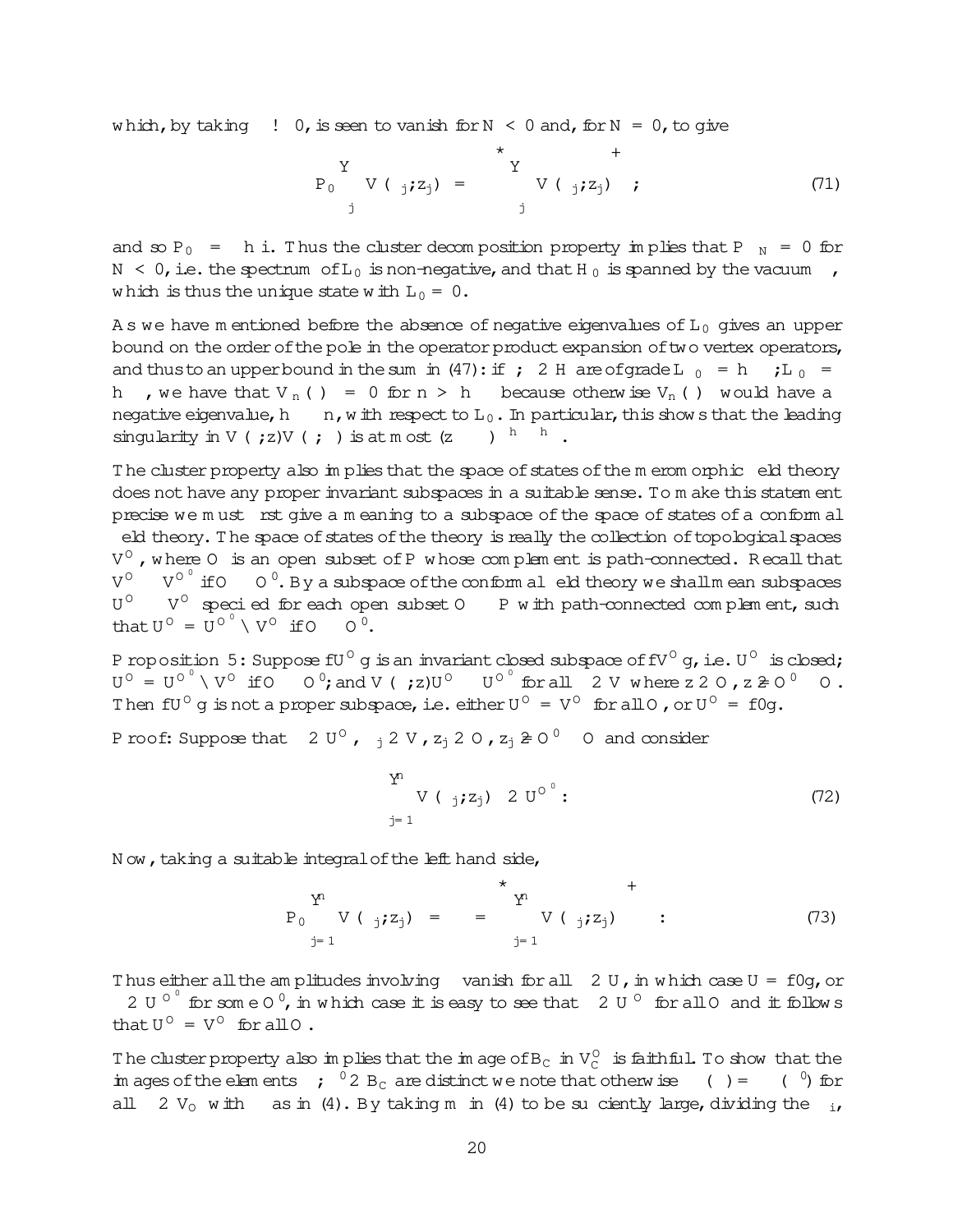1 i m, into n groups which we allow to approach the  $z_j$ , 1 j n, successively. The cluster property then show s that these m ust be the sam e points as the  $z_j^0$  $\mathbf{m}_j^{\mathrm{o}},$  1 j  $\mathbf{n}^{\mathrm{o}}$  in  $^{0}$  and that  $_{i} = \begin{array}{cc} 0 & \text{for some} & \text{if } i \neq j \\ 0 & \text{for some} & \text{if } i \neq j \end{array}$  $j=1$  j = 1, establishing that =  $\int_{0}^{n}$  as elem ents of  $V_C^O$ .

## 7. C onform alSym m etry

So far our axiom s do not require that our am plitudes correspond to a conform al eld theory, only that the theory have a M obius invariance, and indeed, as we shall see, the exam ple in  $5$  (c) is not conform ally invariant. Further, what we shall discuss in the sections w hich follow the present one w ill not depend on a conform al structure, except w here we explicitly m ention it; in this sense, the present section is som ew hat of an interlude. On the other hand, the conform alsymm etry is crucial for m ore sophisticated considerations, in particular the theory on higher genus R iem ann surfaces, and therefore form s a very im portant part of the general fram ework.

Let us rst describe a construction be means of which a potentially new theory can be associated to a given theory, and explain then in term s of this construction w hat  $\pm$  m eans for a theory to be conform al.

Suppose we are given a theory that is specied by a space V and am plitudes  $A = ffg$ . Let us denote by  $\hat{V}$  the vector space that is obtained from V by appending a vector L of grade two, and let us w rite V  $(L; z) = L(z)$ . The am plitudes involving only elds in V are given as before, and the am plitude

$$
\sum_{j=1}^{r} \sum_{i=1}^{r} V(i_{ij}z_{i})i;
$$
 (74)

where  $\frac{1}{1}$  2 V<sub>h</sub>, is de ned as follows: we associate to each of the n + m elds a point, and then consider the (ordered) graphs consisting of loopsw here each loop contains at m ost one of the points associated to the  $\mu$ , and each point associated to an L is a vertex of precisely one loop. (The points associated to  $\frac{1}{1}$  m ay be vertices of an arbitrary num ber of loops.) To each loop w hose vertices only consist of points corresponding to L we associate the sam e function as before in Section 5(c), and to the loop  $(z_i;w_{(1)};...;w_{(l)})$  we associate the expression

$$
\frac{\dot{\Psi}}{j=1} \frac{1}{(w_{(j)} - w_{(j+1)})^2} - \frac{h_i}{(w_{(1)} - z_i)(w_{(1)} - z_i)} + \frac{1}{2} - \frac{1}{(w_{(1)} - z_i)} \frac{d}{dz_i} + \frac{1}{(w_{(1)} - z_i)} \frac{d}{dz_i} \qquad (75)
$$

W e then associate to each graph the product of the expressions associated to the dierent loops acting on the am plitude w hich is obtained from (74) upon rem oving L (w<sub>1</sub>)  $\frac{L_{\text{m}}(w_1)}{L_{\text{m}}(w_1)}$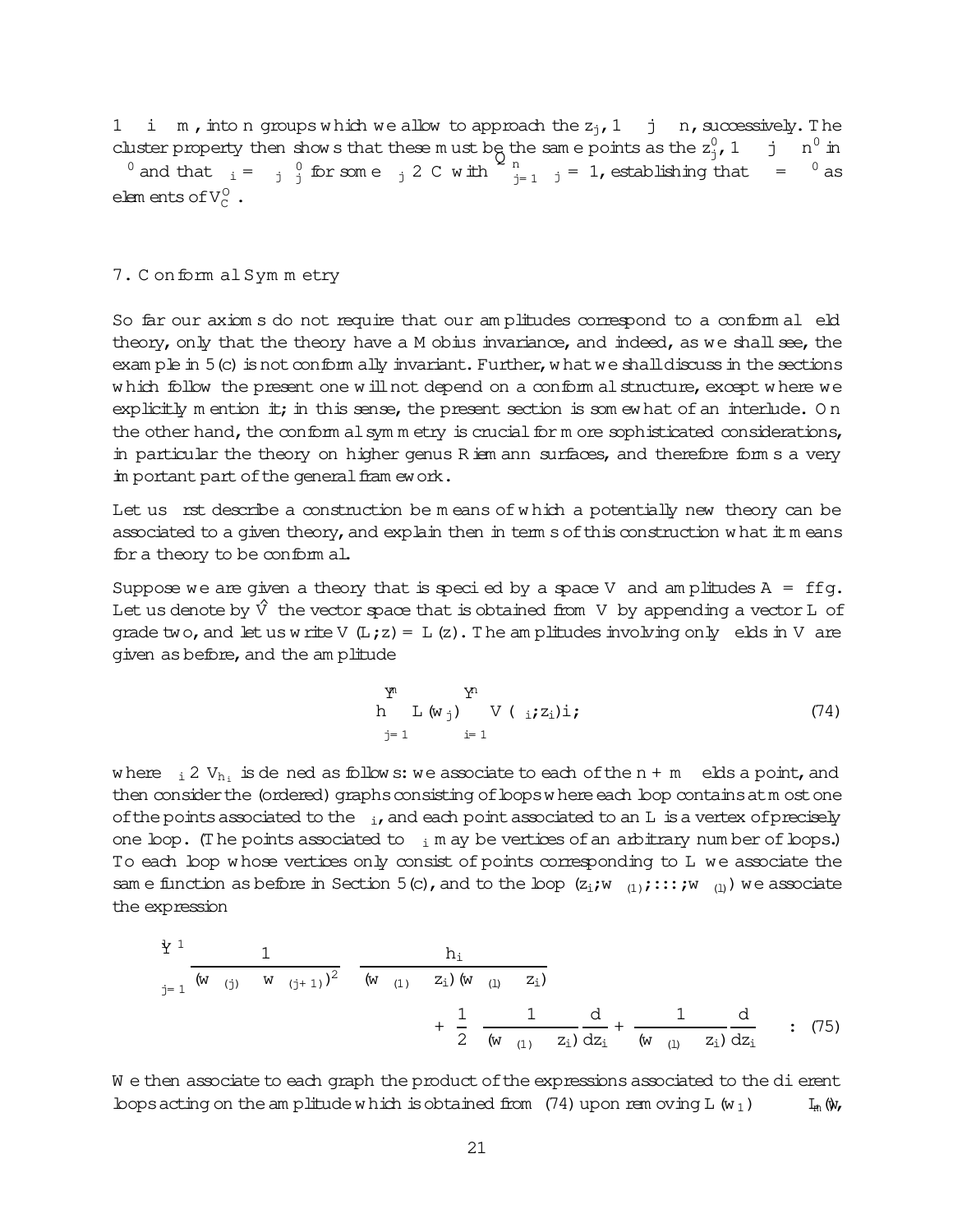and the totalam plitude is the sum of the functions associated to all such (ordered) graphs. (T he product of the expressions of the form  $(75)$  is taken to be 'norm alordered' in the sense that all derivatives w ith respect to  $z_i$  only act on the am plitude that is obtained from  $(74)$  upon excising the Ls; in this way, the product is independent of the order in w hich the expressions of the from  $(75)$  are applied.)

We extend this de nition by multilinearity to amplitudes de ned for arbitrary states in  $\hat{V}$ . It follow s im m ediately that the resulting am plitudes are local and m erom orphic; in A ppendix E we shall give a m ore explicit form ula for the extended am plitudes, and use it to prove that the am plitudes also satisfy the M obius covariance and the cluster property. In term s of conventional conform allel theory, the construction treats all quasiprim ary states in V as prim ary w ith respect to the V irasoro algebra of the extended theory; this is apparent from the formula given in A ppendix  $E$ .

W e can generalise this de nition further by considering in addition graphs w hich contain 'double loops' of the form  $(z_i;w_j)$  for those points  $z_i$  which correspond to states in V of grade two, where in this case neither  $z_i$  nor  $w_j$  can be a vertex of any other loop. We associate the function

$$
\frac{c}{(z_i - w_j)^4} \tag{76}
$$

to each such loop (w here c is an arbitrary linear functional on the states of weight two in  $V$ ), and the product of the dierent expressions corresponding to the dierent loops in the graph act in this case on the am plitude  $(74)$ , where in addition to all L - elds also the elds corresponding to V ( $_i$ ; $z_i$ ) (for each iw hich appears in a double loop) have been rem oved. It is easy to see that this generalisation also satis es all axiom s.

T his construction typically m odies the structure ofthe m erom orphic eld theory in the sense that it changes the operator product expansion (and thus the commutators of the corresponding m odes) of vectors in V ; this is for exam ple the case for the 'hon-conform al' m odeldescribed in Section  $5$  (e). If we introduce the eld L as described above, we nd the com m utation relations

$$
[\mathbb{L}_m \; ; K_n] = [m \; n) K_{m+n} + \frac{c_K}{12} m [m^2 \; 1)_{m,n} : \qquad (77)
$$

H owever, this is incompatible w ith the original commutator in  $(64)$ : the Jacobi identity requires that

$$
0 = [\mathbb{L}_m; [\mathbb{K}_n; \mathbb{K}_1]] + [\mathbb{K}_n; [\mathbb{K}_1; \mathbb{L}_m]] + [\mathbb{K}_1; [\mathbb{L}_m; \mathbb{K}_n]]
$$
  
\n
$$
= (\mathbb{L} \quad m) [\mathbb{K}_n; \mathbb{K}_{\perp+m}] + (m \quad n) [\mathbb{K}_1; \mathbb{K}_{m+n}]
$$
  
\n
$$
= \frac{k}{6} \quad \text{if } m+n; 0 \quad (\mathbb{L} \quad m) (\mathbb{L} + m) \quad (\mathbb{L} + m)^2 \quad 1 + (2m + 1) \mathbb{1} (\mathbb{L}^2 \quad 1)
$$
  
\n
$$
= \frac{k}{6} \quad \text{if } m+n; 0 \quad m \quad (\mathbb{m}^2 \quad 1) (2\mathbb{L} + m)
$$

and this is not satis ed unless  $k = 0$  (in which case the original theory is trivial). In fact,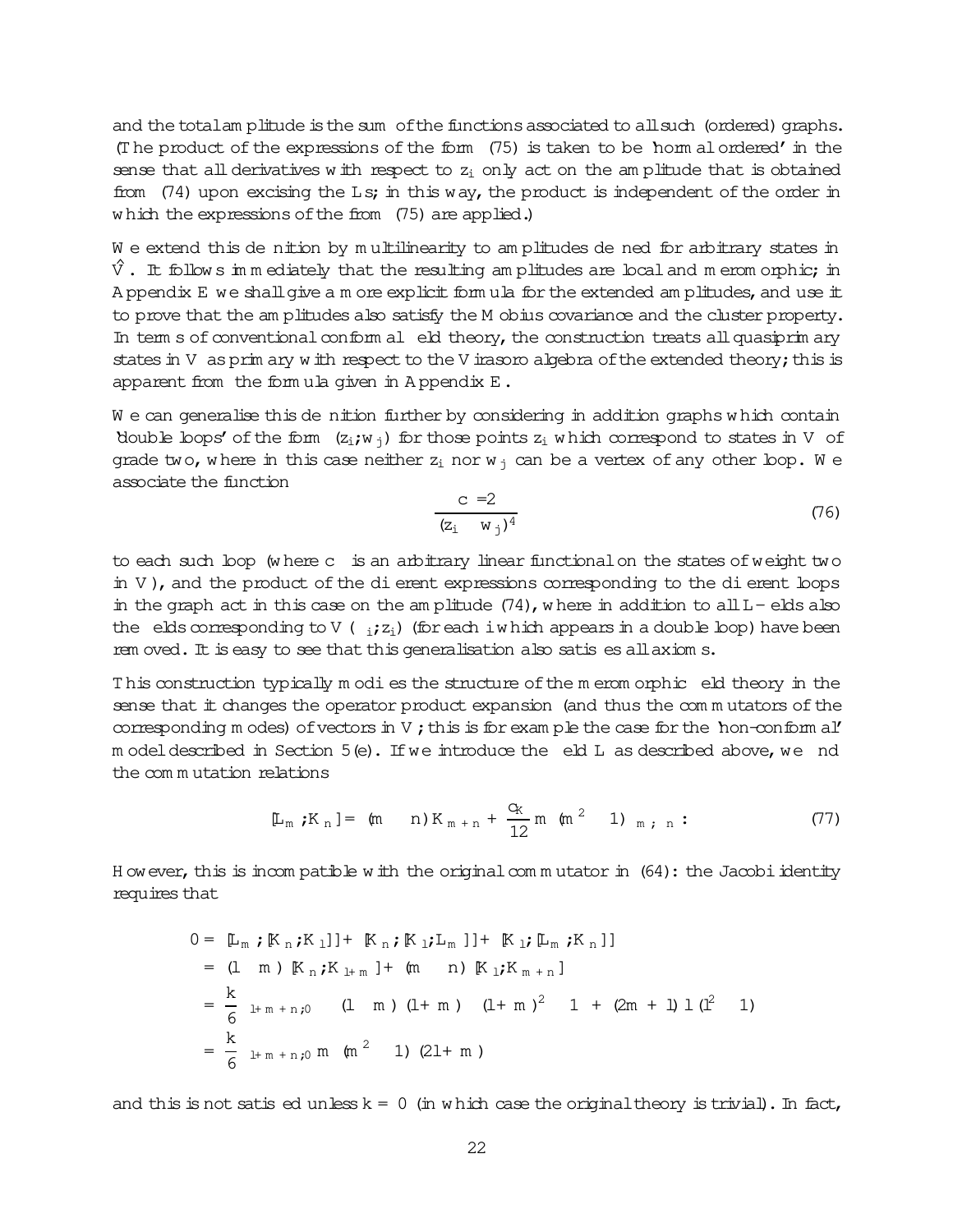the introduction of  $L$  m odi es  $(64)$  as

$$
[\mathbb{K}_{m} ; \mathbb{K}_{n}] = \frac{k}{6} m \text{ (m}^{2} \quad 1)_{m, n} + \frac{k}{a} (m \quad n) Z_{m+n}
$$
\n
$$
[\mathbb{L}_{m} ; \mathbb{K}_{n}] = \frac{c_{k}}{12} m \text{ (m}^{2} \quad 1)_{m, n} + (m \quad n) K_{m+n}
$$
\n
$$
[\mathbb{Z}_{m} ; \mathbb{K}_{n}] = 0
$$
\n
$$
[\mathbb{L}_{m} ; \mathbb{Z}_{n}] = \frac{a}{12} m \text{ (m}^{2} \quad 1)_{m, n} + (m \quad n) Z_{m+n}
$$
\n
$$
[\mathbb{L}_{m} ; \mathbb{L}_{n}] = \frac{c}{12} m \text{ (m}^{2} \quad 1)_{m, n} + (m \quad n) \mathbb{L}_{m+n}
$$
\n
$$
[\mathbb{Z}_{m} ; \mathbb{Z}_{n}] = 0;
$$

w here a is non-zero and can be set to equalk by rescaling  $Z$ , and the  $Z_n$  are the m odes of a eld of grade two. This set of commutators then satis es the Jacobi identities. It also follow sfrom the fact that the commutators of Z w ith K and Z vanish, that am plitudes that involve only  $K$  - elds and at least one  $Z$  - eld vanish; in this way we recover the original am plitudes and com m utators.

The construction actually depends on the choice of V (as well as the values of c and c), and therefore does not only depend on the equivalence class of merom orphic eld theories. H ow ever, we can ask w hether a given equivalence class of m erom orphic eld theories contains a representative  $(V;A)$  (i.e. a choice of V that gives an equivalent description of the theory) for which  $(\hat{V};A^T)$  is equivalent to  $(V;A)$ ; if this is the case, we call the m erom orphic eld theory conform al. It follow s directly from the denition ofequivalence that a m erom orphic eld theory is conform al if and only if there exists a representative  $(V;A)$ and a vector  $L^0$  2 V (of grade two) so that

h L (w) 
$$
L^0(w)
$$
  $Y^n$    
  $V(\frac{1}{2};z_j) = 0$  (78)

for all  $\frac{1}{1}$  2 V, where L is dened as above. In this case, the linear functional c is dened by  $\ddot{\phantom{1}}$ 

$$
c = 2 (w z)4 hL0 (w) V (. ; z) i :
$$

In the case of the non-conform alexam ple of Section  $5(e)$ , it is clear that (78) cannot be satis ed as the Fock space only contains one vector of grade two,  $L^0 = K_{22}$ , and  $L^0$ does not satisfy  $(78)$  for any value of . On the other hand, for the exam ple of Section  $5$ (a), we can choose

$$
L^{0} = \frac{1}{2k} J_{1} J_{1}
$$
 ; (79)

and this then satis es  $(78)$ . Sim ilarly, in the case of the exam ple of Section 5(b), we can choose

$$
L^{0} = \frac{1}{2(k+Q)} \sum_{a}^{X} J^{a}{}_{1} J^{a}{}_{1} ;
$$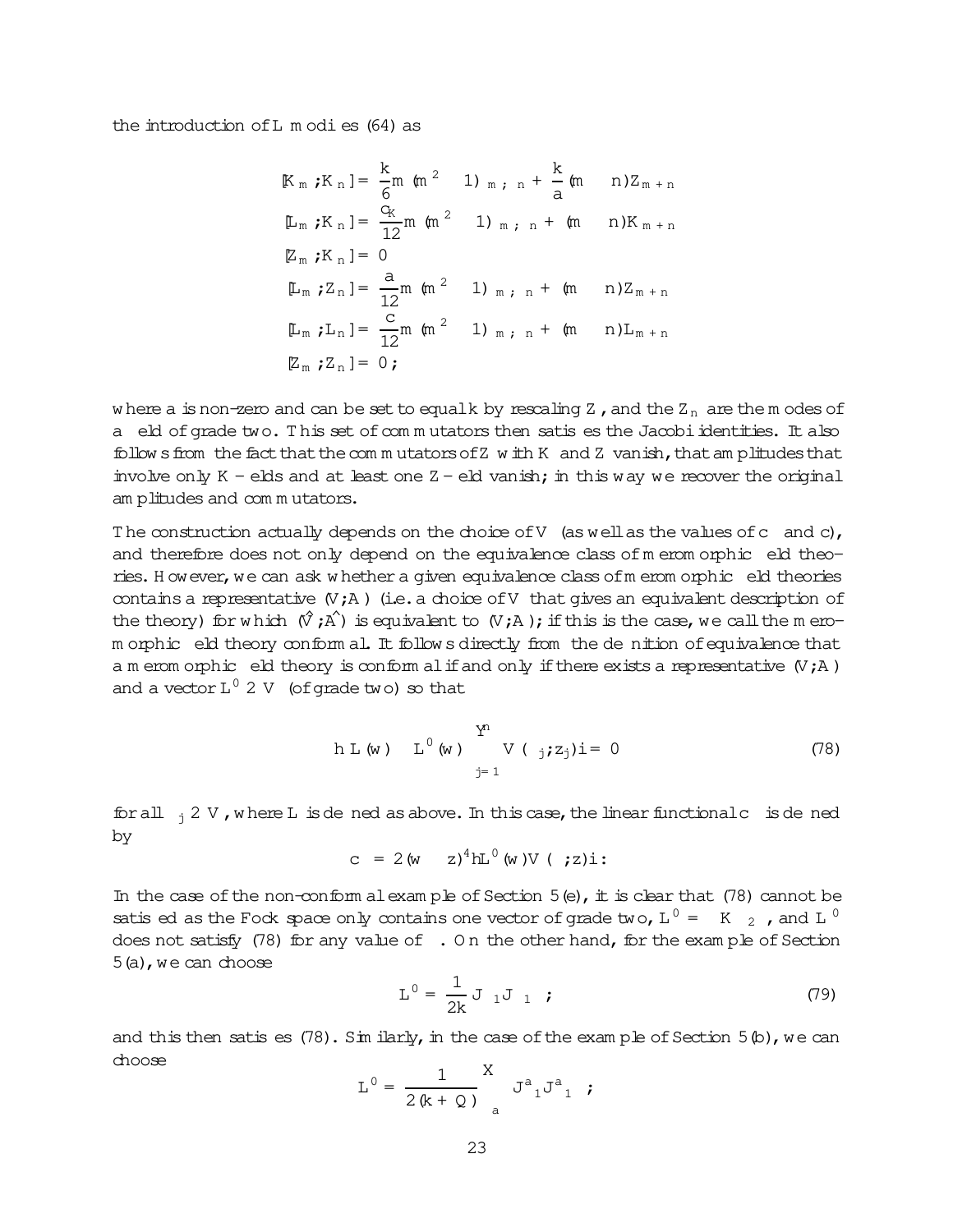where  $Q$  is the dual C oxeter num ber of q (i.e. the value of the quadratic C asim ir in the adjoint representation), and again (78) is satis ed for this choice of  $\tt L^0$  (and the above choice of V). This construction is known as the Sugawara construction'.

For completeness it should be m entioned that the modes of the eld L (that is contained in the theory in the conform alcase) satisfy the V irasoro algebra

$$
[\mathbb{L}_m \; ; \mathbb{L}_n] = (\text{m} \quad n) \mathbb{L}_{m+n} + \frac{c}{12} \text{m} (\text{m}^2 \quad 1) \, \mathbb{m} \; ; \; n \; \mathbf{\dot{r}}
$$

where c is the num ber that appears in the above denition of  $L$ . Furtherm ore, the modes  $L_m$  w ith  $m = 0$ ; 1 agree w ith the M obius generators of the theory.

#### 8. R epresentations

In order to introduce the concept of a representation of a m erom orphic conform al eld theory or conform alalgebra, we consider a collection of densities m ore general than those used in Section 2 to de ne the m erom orphic conform al eld theory itself. The densities we now consider are typically de ned on a cover of the R iem ann sphere,  $P$ , rather than P itself. We consider densities which are functions of variables  $u_{i}$ , 1 i N, and  $z_{i}$ , 1 j n,w hich are analytic ifno two ofthese N + n variablesare equal,m ay have poles at  $z_i = z_j$ , i  $\neq j$ , or  $z_i = u_j$ , and m ay be branched about  $u_i = u_j$ , i  $\neq j$ . To de ne a representation, we need the case w here  $N = 2$ , in w hich the densities are m erom orphic in all but two of the variables.

Starting again with  $V = hV_h$ , together with two nite-dim ensional spaces W and W (w hich m ay be one-dim ensional), we suppose that, for each integer n  $\,0$ , and  $z_i$  2 P and  $u_1$ ;  $u_2$  on some branched cover of P, and for any collection of vectors  $\bar{u}_1$  2 V<sub>hi</sub> and  $_1$  2 W ;  $_2$  2 W , we have a density

$$
g(\ _{1};::;;_{n};z_{1};::;z_{n};_{1};z_{1};u_{1};u_{2})
$$
\n
$$
W(\ _{1};z_{1})V(\ _{2};z_{2}) \qquad V_{n}(z_{n})W(\ _{1};u_{1})W(\ _{2};u_{2})i \qquad (dz_{j})^{h_{j}}(du_{1})^{r_{1}}(du_{2})^{r_{2}};
$$
\n
$$
y^{n}
$$
\n
$$
(80)
$$

where  $r_1$ ;  $r_2$  are realnum bers, which we call the conform alweights of  $r_1$  and  $r_2$ , respectively.T he am plitudes

$$
hV (1; z_1)V (z; z_2) \t V_h (z_n)W (1; u_1)W (z; u_2)i \t (81)
$$

are taken to be multilinear in the  $\frac{1}{1}$  and  $\frac{1}{2}$ , and invariant under the exchange of ( $i, z_i$ ) w ith ( $i, z_i$ ), and m erom orphic as a function of the  $z_i$ , analytic except for possible poles at  $z_i = z_j$ , i  $\neq j$ , and  $z_i = u_1$  or  $z_i = u_2$ . A s functions of  $u_1, u_2$ , the am plitudes are analytic except for the possible poles at  $u_1 = z_i$  or  $u_2 = z_i$  and a possible branch cut at  $u_1 = u_2$ . We denote a collection of such densities by  $R = f$ gg.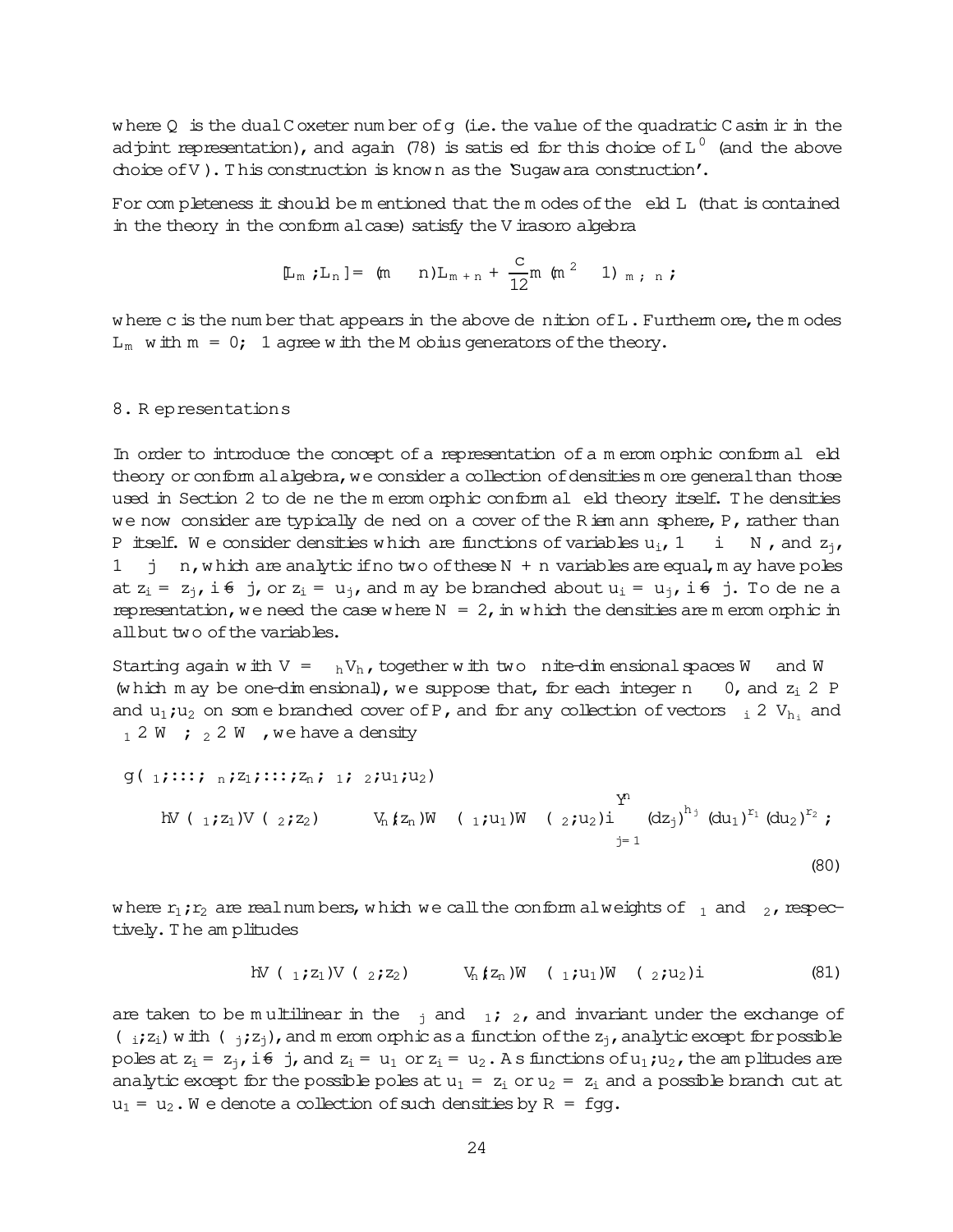Just as before, given an open set C  $P$  we introduced spaces  $B_C$ , whose elem ents are of the form (3), so we can now introduce sets,  $B_C$ , labelled by nite collections of  $i$  2  $V_{h_i}$ ,  $z_i$  2 C P, i= 1;:::;n, n 2 N and  $z_i$   $\neq z_j$  if i $\neq j$ , together w ith  $1$  2 W ; 2 2 W and  $u_1$ ; $u_2$  2 C,  $u_1$   $\neq$   $u_2$  and  $z_i$   $\neq$   $u_j$ , denoted by

$$
= V (i_{1}; z_{1}) V (i_{2}; z_{2}) \t V_{n} (z_{n}) W (i_{1}; u_{1}) W (z_{1}; u_{2})
$$
  
\n
$$
Y^{n}
$$
  
\n
$$
V (i_{1}; z_{1}) W (i_{1}; u_{1}) W (z_{1}; u_{2})
$$
  
\n
$$
i=1
$$
\n(82)

We again immediately identify dierent  $2B_C$  with the other elements of  $B_C$  obtained by replacing each  $\frac{1}{2}$  in (82) by  $\frac{1}{2}$ ,  $1$  j n,  $\frac{1}{2}$  by  $\frac{1}{2}$ ,  $i = 1,2$ , where  $\frac{1}{2}$ ;  $\frac{1}{2}$  C and  $\begin{array}{c} 1 & 2 \end{array}$   $\begin{array}{c} \overline{p} & 1 \end{array}$   $\begin{array}{c} \overline{p} & 1 \end{array}$ 

P roceeding as before, we introduce the vector space  $V_C$  with basis  $B_C$  and we cut it down to size exactly as before, i.e. we note that if we introduce another open set  $0$  P, w ith  $0 \setminus C = ?$ , and, as in (4) write

$$
= V (i \; i \; 1) V (i \; 2 \; i \; 2) \qquad V_m (t \; m) \; 2 B_0 \; i \qquad (83)
$$

where  $j \, 2 \, V_{k,j}$ ,  $j = 1$ ;:::m, each 2 B<sub>0</sub> de nes a m ap on B<sub>c</sub> by

$$
(*) = (*;*) =
$$
  
\n
$$
(*) = (*;*) =
$$
  
\n
$$
V(*)
$$
  
\n
$$
V(*)
$$
  
\n
$$
V(*)
$$
  
\n
$$
V(*)
$$
  
\n
$$
V(*)
$$
  
\n
$$
V(*)
$$
  
\n
$$
V(*)
$$
  
\n
$$
V(*)
$$
  
\n
$$
V(*)
$$
  
\n
$$
V(*)
$$
  
\n
$$
V(*)
$$
  
\n
$$
V(*)
$$
  
\n
$$
V(*)
$$
  
\n
$$
V(*)
$$
  
\n
$$
V(*)
$$
  
\n
$$
V(*)
$$
  
\n
$$
V(*)
$$
  
\n
$$
V(*)
$$
  
\n
$$
V(*)
$$
  
\n
$$
V(*)
$$
  
\n
$$
V(*)
$$
  
\n
$$
V(*)
$$
  
\n
$$
V(*)
$$
  
\n
$$
V(*)
$$
  
\n
$$
V(*)
$$
  
\n
$$
V(*)
$$
  
\n
$$
V(*)
$$
  
\n
$$
V(*)
$$
  
\n
$$
V(*)
$$
  
\n
$$
V(*)
$$
  
\n
$$
V(*)
$$
  
\n
$$
V(*)
$$
  
\n
$$
V(*)
$$
  
\n
$$
V(*)
$$
  
\n
$$
V(*)
$$
  
\n
$$
V(*)
$$
  
\n
$$
V(*)
$$
  
\n
$$
V(*)
$$
  
\n
$$
V(*)
$$
  
\n
$$
V(*)
$$
  
\n
$$
V(*)
$$
  
\n
$$
V(*)
$$
  
\n
$$
V(*)
$$
  
\n
$$
V(*)
$$
  
\n
$$
V(*)
$$
  
\n
$$
V(*)
$$
  
\n
$$
V(*)
$$
  
\n
$$
V(*)
$$
  
\n
$$
V(*)
$$

A gain extends by linearity to a m ap  $V_c$  ! C and we consider the space,  $\mathcal{P}_c$ , of sequences X =  $(X_1;X_2;...), X_1 \, 2 \, V_C$ , for which  $(X_1)$  converges uniform ly on each of the fam ily of compact sets of the form (7). We write  $(X) = \lim_{i \to \infty} (X_i)$  and de ne the space  $V_{\rm C}^0$  as being com posed of the equivalence classes of such sequences, identifying two sequences X<sub>1</sub>;X<sub>2</sub>, if (X<sub>1</sub>) = (X<sub>2</sub>) for all 2 B<sub>0</sub>. U sing the same argum ents as in the proof of Theorem 1 (see A ppendix C), it can be show n that the space  $V_c^0$  $is$ independent of C, provided that the complem ent of O is path-connected; in this case we write  $V^0$   $V^0_C$  . We can de ne a family of seminorms for  $V^0$  by  $jX$   $jj = j$  (X) $j$ where is an arbitrary element of  $\texttt{B}_0$  , and the natural topology on  $\texttt{V}^\texttt{O}$  is the topology that is induced by this fam ily of sem inorm s. (This is to say, that a sequence of states in  $X_j$  2  $V^0$  converges if and only if  $(X_j)$  converges for every 2 B<sub>0</sub>.)

So far we have not speci ed a relationship between the spaces V  $^{\circ}$  , which de ne the conform al eld theory, and the new spaces  $V^{\circ}$  , which we have now introduced to de ne a representation of  $\pm$ . Such a relation is an essential part of the de nition of a represen $tation;$  it has to express the idea that the two spaces de ne the same relations between com binations of vectors in the sets  $B_C$ . To do this consider the space of all continuous linear functionals on  $\mathrm{V}^\circ$  , the dual space of  $\mathrm{V}^\circ$  , which we will denote  $(\mathrm{V}^\circ$  ) $^0$ , and also the dual,  $\mathcal{N}^\circ$  )<sup>0</sup>, of  $\mathcal{N}^\circ$  . It is natural to consider these dual spaces as topological vector spaces w ith the weak topology: for each <code>f 2 (V $^{\circ}$ ) $^{\circ}$ , we can consider the (uncountable) fam ily of</code>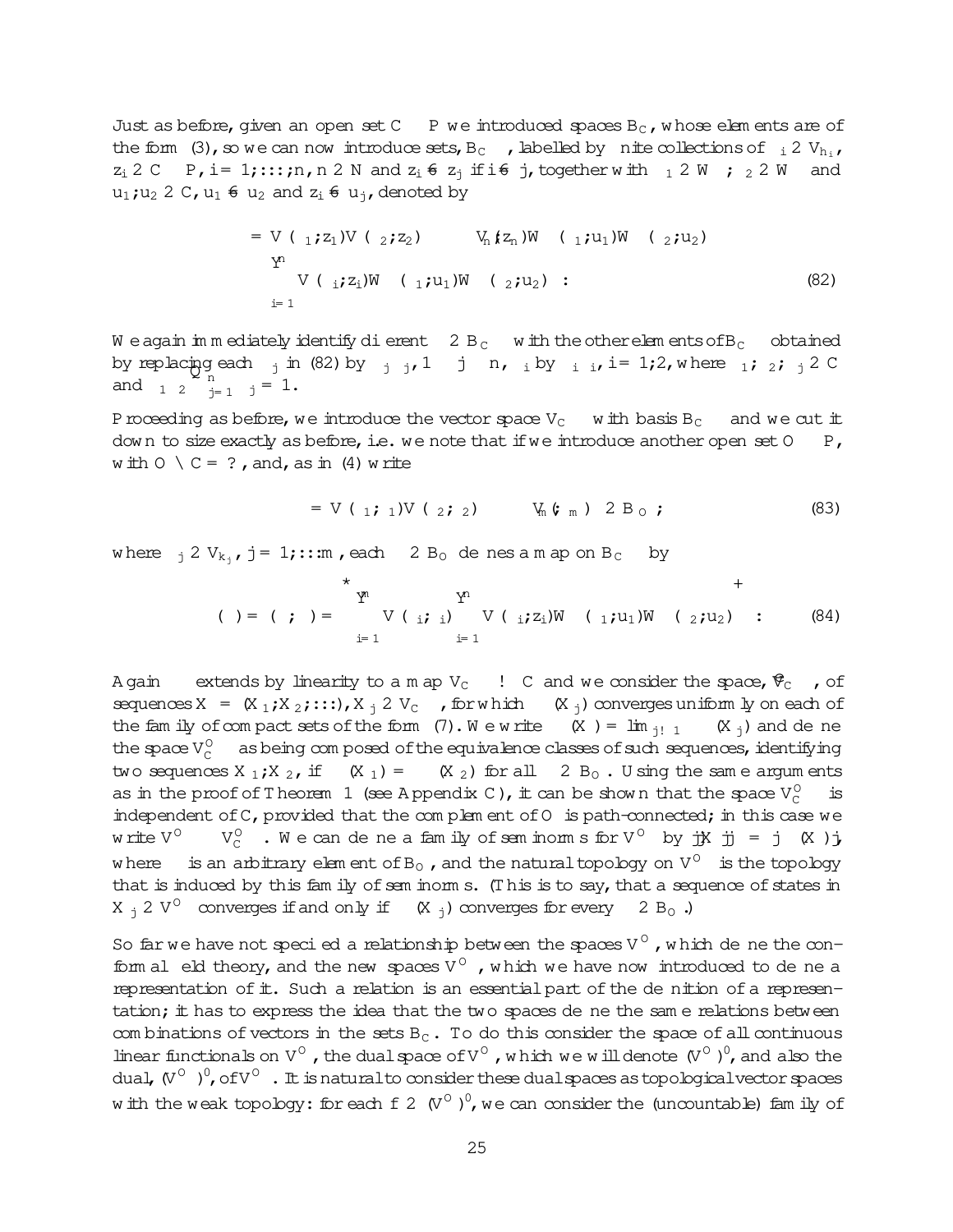sem inoms de ned by  $\sharp f$   $\sharp$   $\sharp$  (); where is an arbitrary element of V  $\circ$  (and similarly for  $(V^0)$ ). The weak topology is then the topology that is induced by this fam ily of sem inom s (so that  $f_n$  ! f if and only if  $f_n$  ( ) ! f ( ) for each 2 V  $\circ$  ).

Every element of 2 B<sub>0</sub> de nes a continuous linear functional both on  $V^0$  and on  $V^0$ , each of which we shall denote by , and the linear span of the set of all linear functionals that arise in this way is dense in both  $(V^{\circ})^0$  and  $(V^{\circ})^0$ . We therefore have a m ap from a dense subspace of  $N^0$  )<sup>0</sup> to a dense subspace of  $N^0$  )<sup>0</sup>, and the condition for the am plitudes (80) to de ne a representation of the m erom orphic (conform al) eld theory whose spaces of states are given by  $V^0$  is that this m ap extends to a continuous m ap between the dual spaces, i.e. that there exists a continuous m ap

$$
(\sqrt{2})^0
$$
  $(\sqrt{2})^0$  such that  $( ) = :$  (85)

This in essence says that  $V^0$  will not distinguish limits of linear combinations of  $B_0$  not distinguished by  $V^0$ .

G iven a collection of densities R we can construct (in a similar way as before for the collection of am plitudes A ) spaces of states  $V^0$  and  $V^0$ , on which the vertex operators of the m erom orphic theory are well-de ned operators. By the by now fam iliar scheme, let us introduce the set B<sub>c</sub> that is labelled by nite collections of  $\frac{1}{2}$  V<sub>h</sub>, z<sub>i</sub> 2 C P, i= 1;:::;n, n 2 N and  $z_i \notin z_i$  if i $\iff j$ , together with 2 W and u 2 C,  $z_i \notin u$ , denoted by

$$
= V (i \thinspace j \thinspace z_{1}) V (i \thinspace z \thinspace j \thinspace z_{2}) \qquad V_{n} (z_{n}) W (i \thinspace u)
$$
\n
$$
Y^{n}
$$
\n
$$
V (i \thinspace j \thinspace z_{1}) W (i \thinspace u) : \qquad (86)
$$

We again immediately identify dierent 2 B<sub>c</sub> with the other elements of B<sub>c</sub> obtained by replacing each  $\frac{1}{1}$  in (86) by  $\frac{1}{1}$  j n, by , where ;  $\frac{1}{1}$  2 C and  $\frac{1}{1}$  =  $\frac{1}{1}$  = 1. We also dene B<sub>c</sub> analogously (by replacing  $2W$  by  $2W$ ).

We then introduce the vector space  $V_c$  with basis  $B_c$ , and we cut it down to size exactly as before by considering the m ap analogous to  $(84)$ , where now 2 B<sub>0</sub>. The resulting space is denoted by  $V_c^0$ , and is again independent of C provided that the complement of 0 is path-connected; in this case we write  $V^0$   $V^0_C$ . It also has a natural topology induced by the sem inoms j  $(X)$  j where now  $2B_0$ . W ith respect to this topology, the span of B<sub>c</sub> is dense in  $V^0$ . We can similarly consider the spaces  $V^0$  by exchanging the rôles of  $W$  and  $W$ .

For 2 V, a vertex operator V (; z) can be de ned as an operator V (; z):  $V^0$  !  $V^0$ , where z 2 0 but z  $\beta$  0<sup>0</sup> 0, by de ning its action on the total subset B<sub>c</sub>, where  $C \setminus O = ?$ 

and 2 B<sub>c</sub> is as in (86). The image is in B<sub>c</sub><sup>0</sup> for any C<sup>0</sup> C which contains z, and we can choose C<sup>0</sup> such that C<sup>0</sup> \ O <sup>0</sup> = ? . This then extends by linearity to a m ap V<sub>c</sub> ! V<sub>C</sub><sup>0</sup>, and we can show, by analogous argum ents as before, that it induces a m ap  $V_c^0$  !  $V_{c0}^0$ .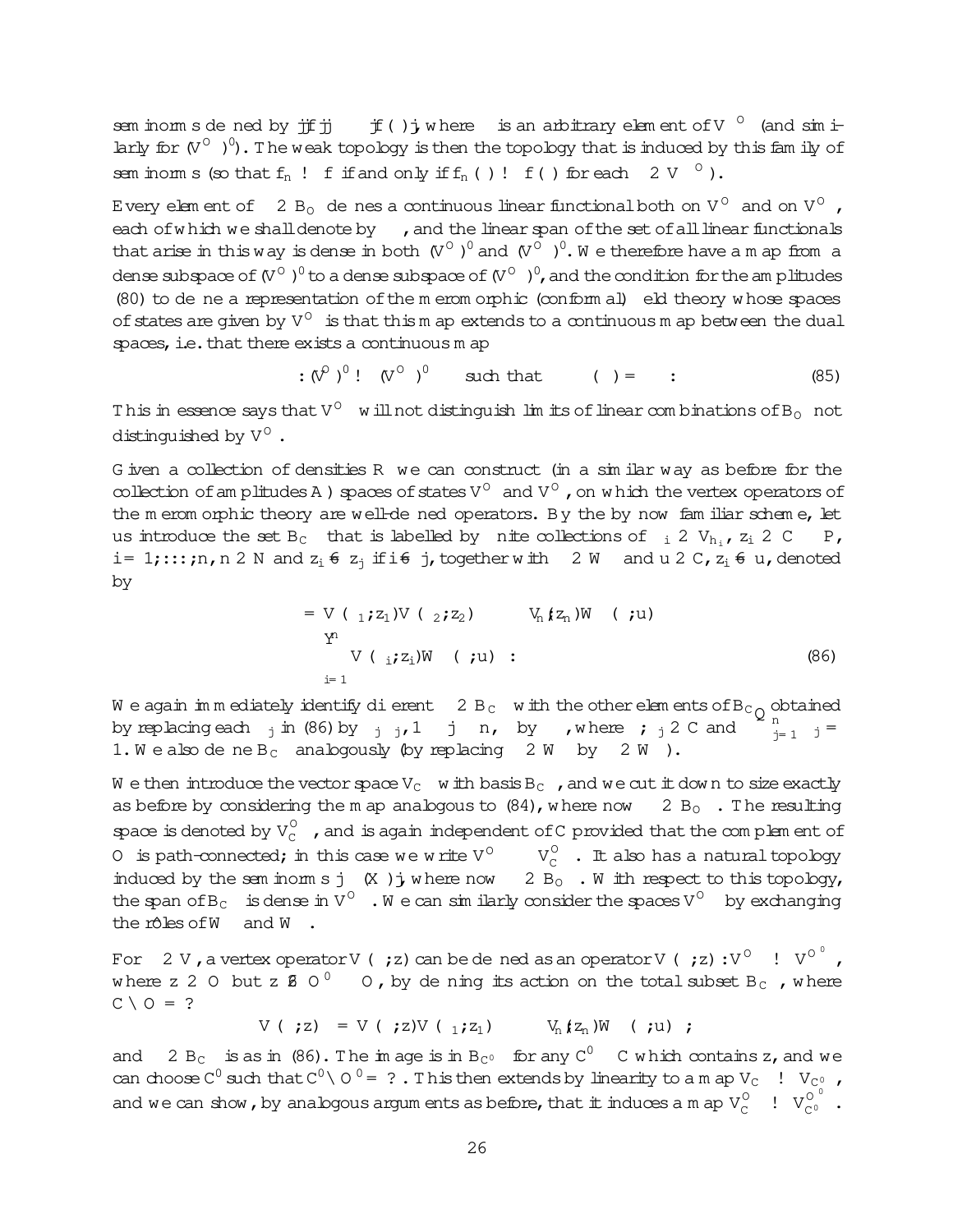By the same argum ents as before in Section  $4$ , this de nition can be extended to vectors

of the form (34) that span the Fock space of the m erom orphic theory. The actual Fock space H  $^{\circ}$   $^{\circ}$  (that is typically a quotient space of the free vector space spanned by the vectors of the from (34)) is a subspace of  $(V^{\circ})^0$  provided that  $O^{\circ}$  [  $O = P$ , and if the am plitudes de ne a representation,  $(H^{0})$   $(V^{0})^{0}$  because of (85). In this case it is then possible to de ne vertex operators V (; z): V  $^{\circ}$  ! V  $^{\circ}$  for arbitrary elements of the Fock space H, and this is what is usually thought to be the de ning property of a representation. By the sam e argum ent the vertex operators are also well-de ned for elements in  $V_C$  for suitable C.

There exists an alternative criterion for a set of densities to de ne a representation, which is in essence due to M ontague<sup>[17]</sup>, and which throws considerable light on the nature of conform al eld theories and their representations. (Indeed, we shall use it to construct an example of a representation for the  $u(1)$ -theory below.)

Theorem 6: The densities (80) de ne a representation provided that, for each open set 0 P with path-connected complement and  $u_1, u_2 \ge 0$ , there is a state  $(u_1, u_2, u_1, u_2)$  2 V<sup>o</sup> that is equivalent to W  $(u_1, u_1)$ W  $(u_2, u_2)$  in the sense that the am plitudes of the representation are given by  $($   $)$  :

\*   
\n
$$
\uparrow
$$
 \*   
\n $\uparrow$  \*   
\n $\uparrow$  \*   
\n $\uparrow$  \*   
\n $\uparrow$  \*   
\n $\uparrow$  \*   
\n $\uparrow$  \*   
\n $\uparrow$  \*   
\n $\uparrow$  \*   
\n $\uparrow$  \*   
\n $\uparrow$  \*   
\n $\uparrow$  \*   
\n $\uparrow$  \*   
\n $\uparrow$  \*   
\n $\uparrow$  \*   
\n $\uparrow$  \*   
\n $\downarrow$  \*   
\n $\downarrow$  \*   
\n $\downarrow$  \*   
\n $\downarrow$  \*   
\n $\downarrow$  \*   
\n $\downarrow$  \*   
\n $\downarrow$  \*   
\n $\downarrow$  \*   
\n $\downarrow$  \*   
\n $\downarrow$  \*   
\n $\downarrow$  \*   
\n $\downarrow$  \*   
\n $\downarrow$  \*   
\n $\downarrow$  \*   
\n $\downarrow$  \*   
\n $\downarrow$  \*   
\n $\downarrow$  \*   
\n $\downarrow$  \*   
\n $\downarrow$  \*   
\n $\downarrow$  \*   
\n $\downarrow$  \*   
\n $\downarrow$  \*   
\n $\downarrow$  \*   
\n $\downarrow$  \*   
\n $\downarrow$  \*   
\n $\downarrow$  \*   
\n $\downarrow$  \*   
\n $\downarrow$  \*   
\n $\downarrow$  \*   
\n $\downarrow$  \*   
\n $\downarrow$  \*   
\n $\downarrow$  \*   
\n $\downarrow$  \*   
\n $\downarrow$  \*   
\n $\downarrow$  \*   
\n $\downarrow$  \*   
\n $\downarrow$  \*   
\n $\downarrow$  \*   
\n $\downarrow$  \*   
\n $\downarrow$  \*   
\n $\downarrow$  \*   
\n $\downarrow$  \*   
\n $\downarrow$ 

where  $\frac{1}{2}$  20.

The proof of this theorem depends on the following:

Lem m a: There exist sequences  $e_i 2 p_0^0$ ;  $f_i 2 (V_C^0)^0$ , dense in the appropriate topologies, such that  $f_j(e_i) = i_j$  and such that  $\frac{1}{i} = 1 e_i f_i$  () converges to for all 2V  $C$ .

To prove the Lemma, take the feig to be formed from the union of the bases of the eigenspaces H<sub>N</sub> of L<sub>0</sub>, which we have taken to be nite-dim ensional, taken in order, N =  $0;1;2;...$  U sing the projection operators  $P_N$  de ned by (67), we have that  $\frac{1}{N} = 0$   $\frac{P_N}{N}$ and P<sub>n</sub> can be written as a sum of the e<sub>i</sub> which are basis elements of H<sub>N</sub>, with poe cients f<sub>i</sub>( ) which depend continuously and linearly on . It is then clear that  $\int_{i=1}^{1} e_i f_i$  ( ) = and, if 2 (V <sup>0</sup>)<sup>0</sup>, =  $\int_{i=1}^{1} f_i$  (e), show ing that fe<sub>i</sub>g is dense in V<sup>0</sup> and  $\text{ff}_{i}$ g is dense in  $(V^{\circ})^0$ .

P roof of T heorem 6: A ssum ing we have a continuous m ap :  $(N^0)^0$  !  $(N^0)^0$ , let us de ne  $(u_1; u_2; 1; 2)$  by

$$
(u_1; u_2; 1; 2) =
$$

$$
\begin{array}{ccccccccc}\n & X & & \\
 & e_i & (f_i) & W & (u_1; 1)W & (u_2; 2) & \n\end{array}
$$
 (88)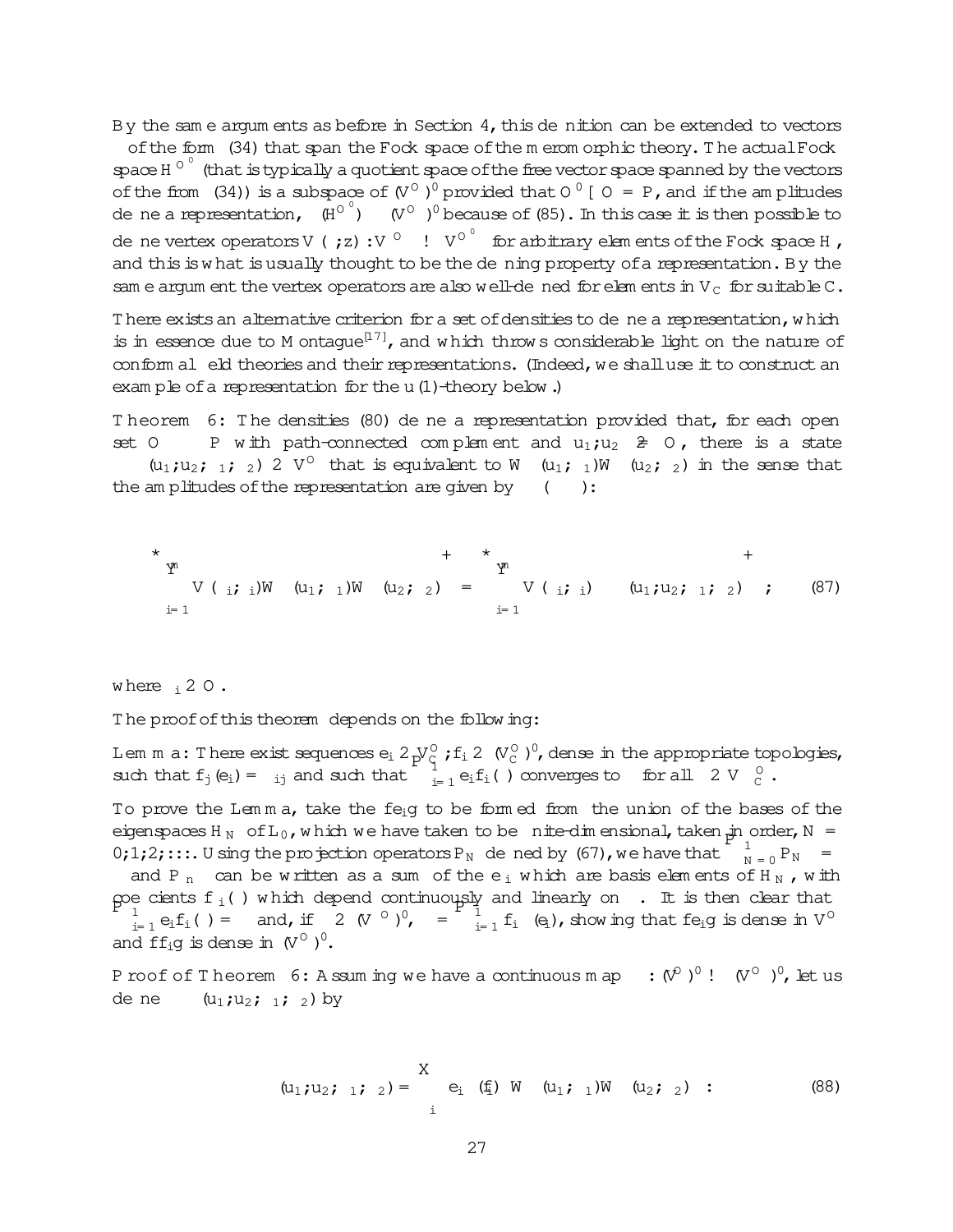Then, if 
$$
=
$$
 $\begin{array}{ccc}\n+ & & & \\
\uparrow \mathbf{m} & & & \\
\downarrow \mathbf{m} & & & \\
\downarrow \mathbf{m} & & & \\
\downarrow \mathbf{m} & & & \\
\downarrow \mathbf{m} & & & \\
\downarrow \mathbf{m} & & & \\
\downarrow \mathbf{m} & & & \\
\downarrow \mathbf{m} & & & \\
\downarrow \mathbf{m} & & & \\
\downarrow \mathbf{m} & & & \\
\downarrow \mathbf{m} & & & \\
\downarrow \mathbf{m} & & & \\
\downarrow \mathbf{m} & & & \\
\downarrow \mathbf{m} & & & \\
\downarrow \mathbf{m} & & & \\
\downarrow \mathbf{m} & & & \\
\downarrow \mathbf{m} & & & \\
\downarrow \mathbf{m} & & & \\
\downarrow \mathbf{m} & & & \\
\downarrow \mathbf{m} & & & \\
\downarrow \mathbf{m} & & & \\
\downarrow \mathbf{m} & & & & \\
\downarrow \mathbf{m} & & & & \\
\downarrow \mathbf{m} & & & & \\
\downarrow \mathbf{m} & & & & \\
\downarrow \mathbf{m} & & & & \\
\downarrow \mathbf{m} & & & & \\
\downarrow \mathbf{m} & & & & \\
\downarrow \mathbf{m} & & & & \\
\downarrow \mathbf{m} & & & & \\
\downarrow \mathbf{m} & & & & \\
\downarrow \mathbf{m} & & & & \\
\downarrow \mathbf{m} & & & & \\
\downarrow \mathbf{m} & & & & \\
\downarrow \mathbf{m} & & & & \\
\downarrow \mathbf{m} & & & & \\
\downarrow \mathbf{m} & & & & \\
\downarrow \mathbf{m} & & & & \\
\downarrow \mathbf{m} & & & & \\
\downarrow \mathbf{m} & & & & \\
\downarrow \mathbf{m} & & & & \\
\downarrow \mathbf{m} & & & & \\
\downarrow \mathbf{m} & & & & & \\
\downarrow \mathbf{m} & & & & & \\
\downarrow \mathbf{m} & & & & & \\
\downarrow \mathbf{m} & & & & & \\
\downarrow \mathbf{m} & & & & & \\
\downarrow \mathbf{m} & & & & & \\
\downarrow \mathbf{m} & & & & & \\
\downarrow \mathbf{m} & & & & & \\
\downarrow \mathbf{m} & & & & & \\
\downarrow \mathbf{m} & & & & & \\
\downarrow \mathbf{m} & & & & & \\
\downarrow \mathbf{m} &$ 

and the convergence of (88) can be deduced from this.

Conversely, suppose that (87) holds; then

$$
Y^{n} \t V \t (i, i)W \t (u_{1}, i)W \t (u_{2}, 2) ! \t Y^{n} \t V \t (i, i) \t (u_{1}, u_{2}, 1, 2) \t (89)
$$

de nes a continuous m ap  $V^0$  !  $V^0$  (where  $i \cdot i u_1 \cdot u_2 \ncong 0$ ), and this induces a dualm ap :  $({\mathcal V}^{\partial})^0$ !  $({\mathcal V}^{\partial})^0$ , continuous in the weak topology, satisfying () = , i.e. (85) holds.

The m ap (89) de nes an isomorphism of  $V^0$  onto  $V^0$ : it is onto for otherw ise its image would de ne an invariant subspace of  $V^0$  and the argum ent of P roposition 5 shows that this must be the whole space; and  $\pm$  is an injection because if  $\pm$  m aps a vector X to zero,

(X) must vanish for all  $2 B_0$ , implying  $X = 0$ .

## 9. M obius covariance, Fock spaces and the Equivalence of R epresentations

We shall now assume that each density in the collection R is invariant under the action of the M obius transform ations, i.e. that the am plitudes satisfy

$$
\begin{array}{llll}\nY^n & & \text{if } V \text{ ( } i \text{ is } z_1 \text{)} \text{ with } V \text{ ( } i \text{ is } z_1 \text{)} \text{ with } V \text{ ( } i \text{ is } z_1 \text{)} \text{ with } V \text{ ( } i \text{ is } z_1 \text{)} \text{ with } V \text{ ( } i \text{ is } z_1 \text{)} \text{ with } V \text{ ( } i \text{ is } z_1 \text{)} \text{ with } V \text{ ( } i \text{ is } z_1 \text{)} \text{ with } V \text{ ( } i \text{ is } z_1 \text{)} \text{ with } V \text{ ( } i \text{ is } z_1 \text{)} \text{ with } V \text{ ( } i \text{ is } z_1 \text{)} \text{ with } V \text{ ( } i \text{ is } z_1 \text{)} \text{ with } V \text{ ( } i \text{ is } z_1 \text{)} \text{ with } V \text{ ( } i \text{ is } z_1 \text{)} \text{ with } V \text{ ( } i \text{ is } z_1 \text{)} \text{ with } V \text{ ( } i \text{ is } z_1 \text{)} \text{ with } V \text{ ( } i \text{ is } z_1 \text{)} \text{ with } V \text{ ( } i \text{ is } z_1 \text{)} \text{ with } V \text{ ( } i \text{ is } z_1 \text{)} \text{ with } V \text{ ( } i \text{ is } z_1 \text{)} \text{ with } V \text{ ( } i \text{ is } z_1 \text{)} \text{ with } V \text{ ( } i \text{ is } z_1 \text{)} \text{ with } V \text{ ( } i \text{ is } z_1 \text{)} \text{ with } V \text{ ( } i \text{ is } z_1 \text{)} \text{ with } V \text{ ( } i \text{ is } z_1 \text{)} \text{ with } V \text{ ( } i \text{ is } z_1 \text{)} \text{ with } V \text{ ( } i \text{ is } z_1 \text{)} \text{ with } V \text{ ( } i \text{ is } z_1 \text{)} \text{ with } V \text{ ( } i \text{ is } z_1 \text{)} \text{ with } V \text{ ( } i \text{ is } z_1 \text{)} \text{ with } V \text{ ( } i \text{ is } z_1 \text{)} \text{ with } V \text{ ( } i \text{ is } z_1 \text{)} \text{
$$

where  $r_1$  are the real numbers which appear in the dention of the densities, and  $h_i$  is the grade of  $\,$ <sub>i</sub>.

In this case, we can de ne operators U(), m apping  $V^0$  to  $V^0$ ; on the total subset B<sub>C</sub>, where  $C \setminus 0 = ?$ , these operators are dened by

$$
U ( ) = V ( _{1}; (z_{1}) ) \qquad V_{n} ( (z_{n}) ) W ( ; (u) ) \qquad V^{n} (z_{1}) )^{h_{1} \ 0} (u)^{r_{1}} ; (91)
$$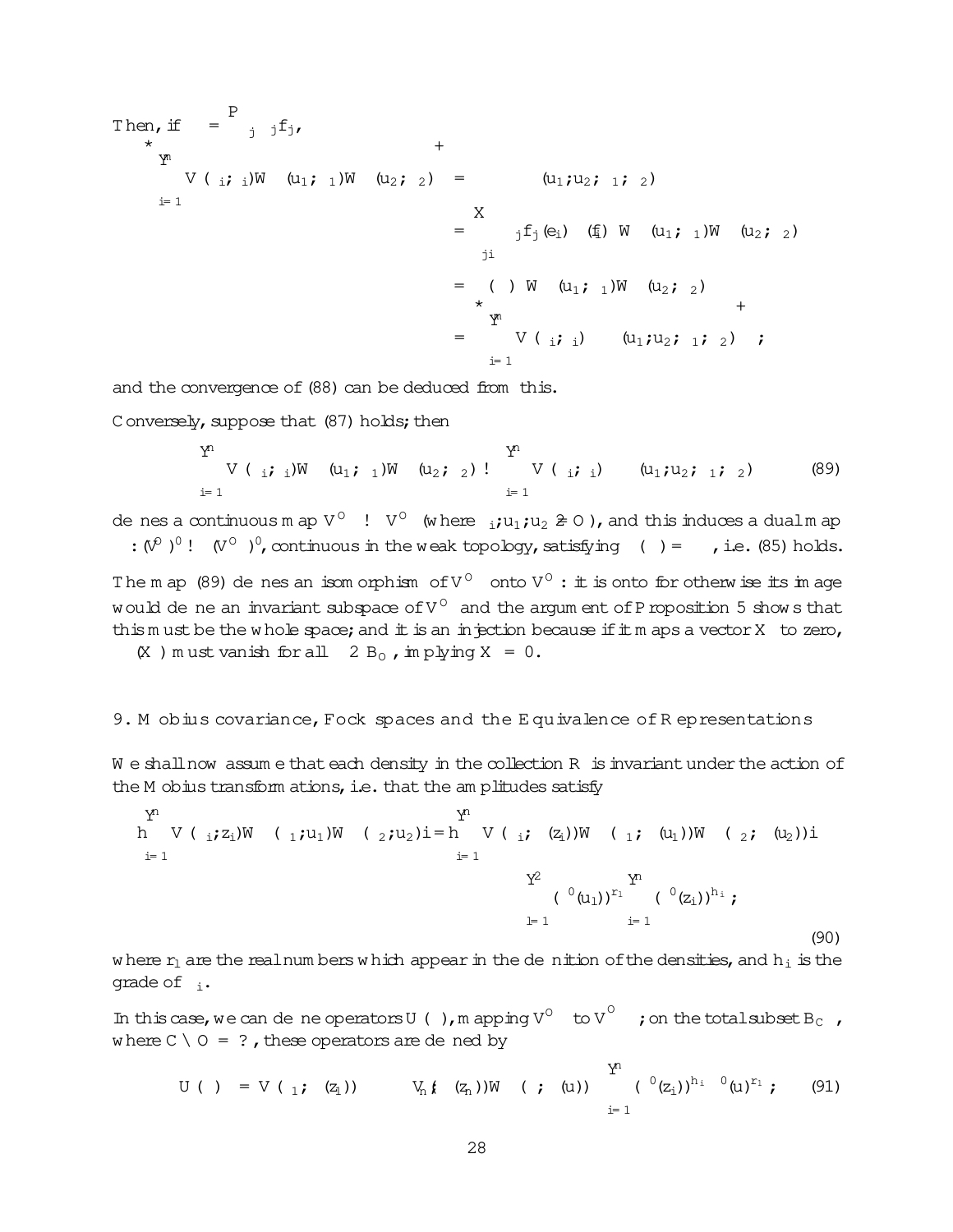where is de ned as in (86), and h<sub>i</sub> is the grade of  $i, i = 1; \ldots; n$ . This de nition extends by linearity to operators being de ned on  $V_c$ , and by analogous argum ents to those in Section 3, this extends to a well-de ned map V  $^{\circ}$   $\,$  !  $\,$  V  $^{\circ}$   $\,$  . If we choose two points  $z_1$  and  $z_0$  as before, we can introduce the M obius generators  $L^M_{\hskip 0.5pt 0}$  ; $L^M_{\hskip 0.5pt 1}$  which are well-dened on these spaces.

We denethe Fock space H  $^{\circ}$  v  $^{\circ}$  to be the space spanned by inite linear combinations ofvectors ofthe form

$$
= V_{n_1} (1) \t n_N V(N) W (i0); \t(92)
$$

where  $\frac{1}{1}$  2 V, 2 W and  $n_1$  2 Z, 1 j N. Here the m odes V<sub>n</sub> () are de ned as before in (32) w here the contour encircles the point  $0\ 2\ C$ , and this still m akes sense since the amplitudes R are not branched about  $u_i = z_j$ . It is clear that H  $^{\circ}$  is a dense subspace of  $V^{\circ}$  , and that it is independent of O ; w here no am biguity arises we shall therefore denote it by H. By construction, W. H. We can also dene W. H. in the same way.

A s before it is then possible to extend the am plitudes R to am plitudes being dened for  $_1$  2 H and  $_2$  2 H (rather than  $_1$  2 W and  $_2$  2 W), and for the subset of quasiprimary states in H and H (i.e. for the states that are annihilated by  $L_1^M$  de ned above), the M obius properties are analogous to those in  $(90)$ .

As in the case of the merom orphic theory we can then de ne the equivalence of two representations. Let us suppose that for a given merom orphic eld theory specied by V and  $A = ffg$ , we have two collections of densities, one specied by  $W$ ;  $W$  with the am plitudes given by R = fgg, and one specied by  $\hat{W}$ ,  $\hat{W}$  and  $\hat{R}$ . We denote the corresponding Fock spaces by H,  $\mu$  in the case of the form er densities, and by  $\hat{H}$  and  $\hat{H}$  in the case of the latter. We say that the two densities de ne equivalent representations if there exist graded in jections

$$
:W \quad \text{!} \quad \text{if} \quad \text{:}W \quad \text{!} \quad \text{if} \quad \text{;} \tag{93}
$$

and

$$
\hat{\mathbf{w}} : \hat{\mathbf{w}} \quad \text{if} \quad \mathbf{w} \quad \hat{\mathbf{w}} : \hat{\mathbf{w}} \quad \text{if} \quad \mathbf{w} \quad \text{if} \quad \mathbf{w} \tag{94}
$$

that m ap am plitudes to am plitudes. We similarly denie two representations to be conjugate to one another if instead of (93) and (94) the am plitudes are m apped to each other under

$$
:\mathbf{W} \quad \vdots \quad \hat{H} \qquad \qquad : \mathbf{W} \quad \vdots \quad \hat{H} \quad \mathbf{F} \tag{93}^0
$$

and

 $\hat{W}$  :  $\hat{W}$  ! H  $\hat{W}$  :  $\hat{W}$  ! H : (94<sup>0</sup>)

A representation is called highest weight, if the equivalence class of collections of densities contains a representative w hich has the highest weight property: for each density g and each choice of  $_1$  2 W ;  $_2$  2 W and  $_1$  2 V<sub>h</sub>, the pole in (z<sub>i</sub> u<sub>1</sub>) is bounded by h<sub>i</sub>. This de nition is slightly m ore general than the denition which is often used, in that it is not assum ed that the highest weight vectors transform in any way under the zero m odes of the m erom orphic elds.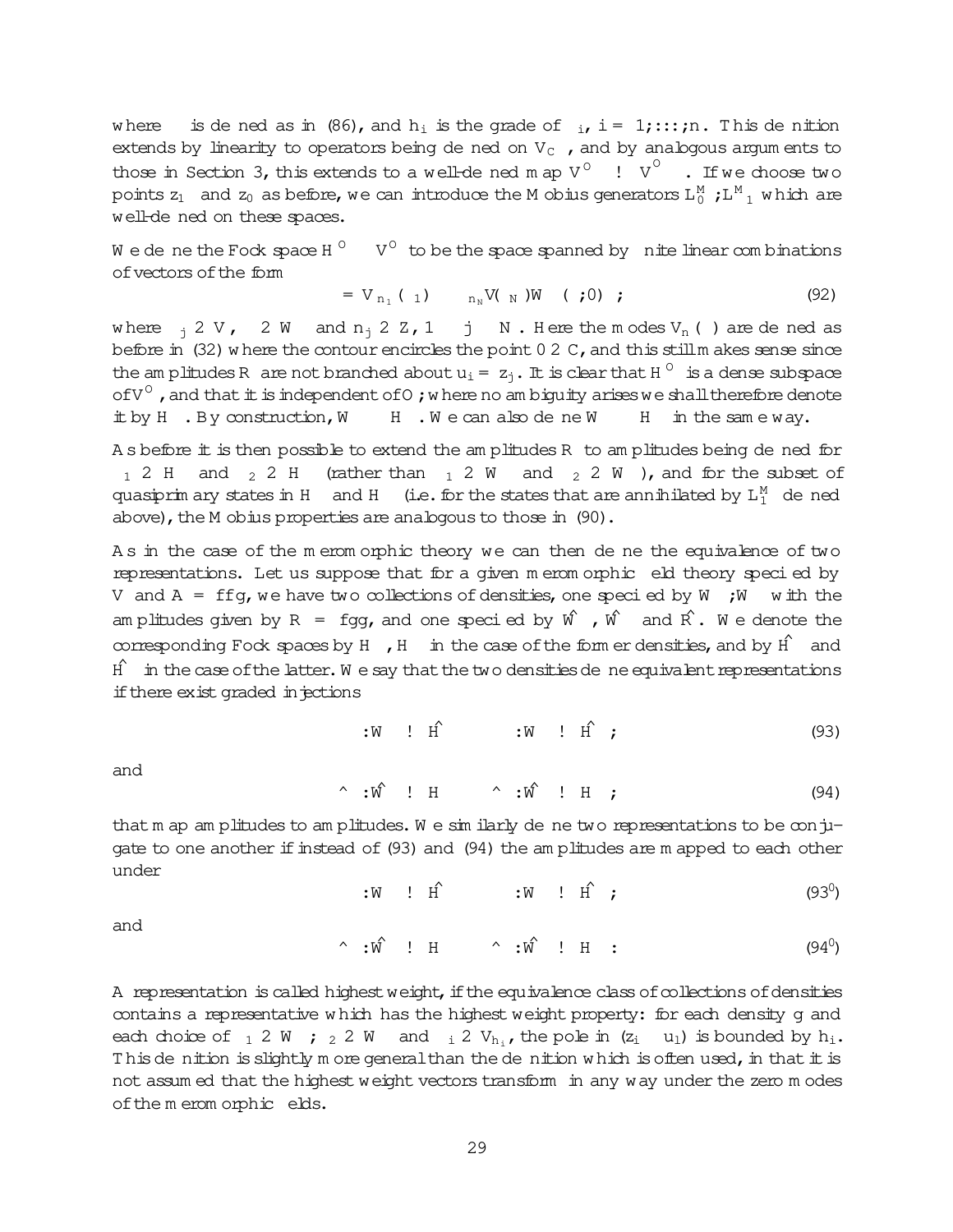In Section  $6$ , we showed, using the cluster property, that the m erom orphic conform al eld theory does not have any proper ideals. T his im plies now

P roposition 7: Every non-trivial representation is faithful.

P roof: Suppose that V ( ;z), where  $-$  2 V  $_{\rm C}^{\rm O}$  , C \ O  $^{\rm O}$  =  $\,$  ?  $\,$  and C $_{\rm z}$   $-$  O , acts trivially on the representation  $V^{\circ}$  , i.e. that

$$
V ( ; z) = 0 \tfor every 2 V0 : \t(95)
$$

Then, for any 2 V and 2  $0^0$  for which  $+ z 2 0$  we have

$$
V (V ( ; ) ; z) = V ( ; + z) V ( ; z) = 0 ; \qquad (96)
$$

and thus V ( ; ) also acts trivially on  $V^{\circ}$  . This implies that the subspace of states in  $\rm{V_C^0}$  that act trivially on  $\rm{V^O}\;$  is an ideal. Since there are no non-trivial ideals in  $\rm{V_C^O}$  , this im plies that the representation is faithful.

10. A n E xam ple of a R epresentation

Let us now consider the exam ple of the U (1) theory w hich was rst introduced in Section 5(a). In this section we want to construct a fam ily of representations for thism erom orphic conform al eld theory.

Let us rst de ne the state

$$
T_{n} = \begin{pmatrix} Z_{b} & Z_{b} \\ dw_{1} & dw_{n} : J(w_{1}) & J_{n}w; \end{pmatrix}
$$
 (97)

w here  $a$ ;b 2 C  $C$ , the integrals are chosen to lie in C, and the norm alordering prescription : : means that all poles in  $w_i$  w<sub>i</sub> for i $\theta$  j are subtracted. We can deduce from the de nition of the am plitudes (48) and (97) that the am plitudes involving  $n$  are of the form

\* 
$$
\Psi
$$
 +  
\n $\Psi$   $J(\ )$  =  $k^{n}$   $\Psi$   $\Phi$   $a)$   $Y$   
\n $j=1$   $J(\ )$  =  $k^{n}$   $\frac{1}{i_{1} \cdots i_{n} 2 f 1, \cdots, N g} \Big|_{i=1}^{n} \frac{1}{i_{1} \cdots i_{n} g} \Big|_{i=1}^{n} \frac{1}{i_{1} \cdots i_{n} g} \Big|_{i=1}^{n} \cdots \Big|_{i=1}^{n} \frac{1}{j_{1} \cdots j_{n} g} \Big|_{i=1}^{n} \cdots \Big|_{i=1}^{n} \Big|_{i=1}^{n} \Big|_{i=1}^{n} \Big|_{i=1}^{n} \Big|_{i=1}^{n} \Big|_{i=1}^{n} \Big|_{i=1}^{n} \Big|_{i=1}^{n} \Big|_{i=1}^{n} \Big|_{i=1}^{n} \Big|_{i=1}^{n} \Big|_{i=1}^{n} \Big|_{i=1}^{n} \Big|_{i=1}^{n} \Big|_{i=1}^{n} \Big|_{i=1}^{n} \Big|_{i=1}^{n} \Big|_{i=1}^{n} \Big|_{i=1}^{n} \Big|_{i=1}^{n} \Big|_{i=1}^{n} \Big|_{i=1}^{n} \Big|_{i=1}^{n} \Big|_{i=1}^{n} \Big|_{i=1}^{n} \Big|_{i=1}^{n} \Big|_{i=1}^{n} \Big|_{i=1}^{n} \Big|_{i=1}^{n} \Big|_{i=1}^{n} \Big|_{i=1}^{n} \Big|_{i=1}^{n} \Big|_{i=1}^{n} \Big|_{i=1}^{n} \Big|_{i=1}^{n} \Big|_{i=1}^{n} \Big|_{i=1}^{n} \Big|_{i=1}^{n} \Big|_{i=1}^{n} \Big|_{i=1}^{n} \Big|_{i=1}^{n} \Big|_{i=1}^{n} \Big|_{i=1}^{n} \Big|_{i=1}^{n} \Big|_{i=1}^{n} \Big|_{i=1}^{n} \Big|_{i=1}^{n} \Big|_{i=1}^{n$ 

where  $j \, 2 \, 0$  C and  $C \setminus 0 = ?$  . By analytic continuation of (98) we can then calculate the contour integral  $\frac{1}{C_a}$  J (z)dz  $\frac{1}{n}$ , w here  $C_a$  is a contour in C encircling a but not b, and we nd that  $\qquad \qquad$   $\qquad \qquad$   $\qquad$   $\qquad$   $\qquad$   $\qquad$   $\qquad$   $\qquad$   $\qquad$   $\qquad$   $\qquad$   $\qquad$   $\qquad$   $\qquad$   $\qquad$   $\qquad$   $\qquad$   $\qquad$   $\qquad$   $\qquad$   $\qquad$   $\qquad$   $\qquad$   $\qquad$   $\qquad$   $\qquad$   $\qquad$   $\qquad$   $\qquad$   $\qquad$   $\qquad$   $\qquad$   $\qquad$   $\qquad$ 

$$
J(z)dz_n = nk_{n-1};
$$
 (99)

and I

$$
\begin{array}{cccc}\n (z & a)^n J (z) dz & n = 0 & \text{for } n = 1; \\
 c_a & (100)\n \end{array}
$$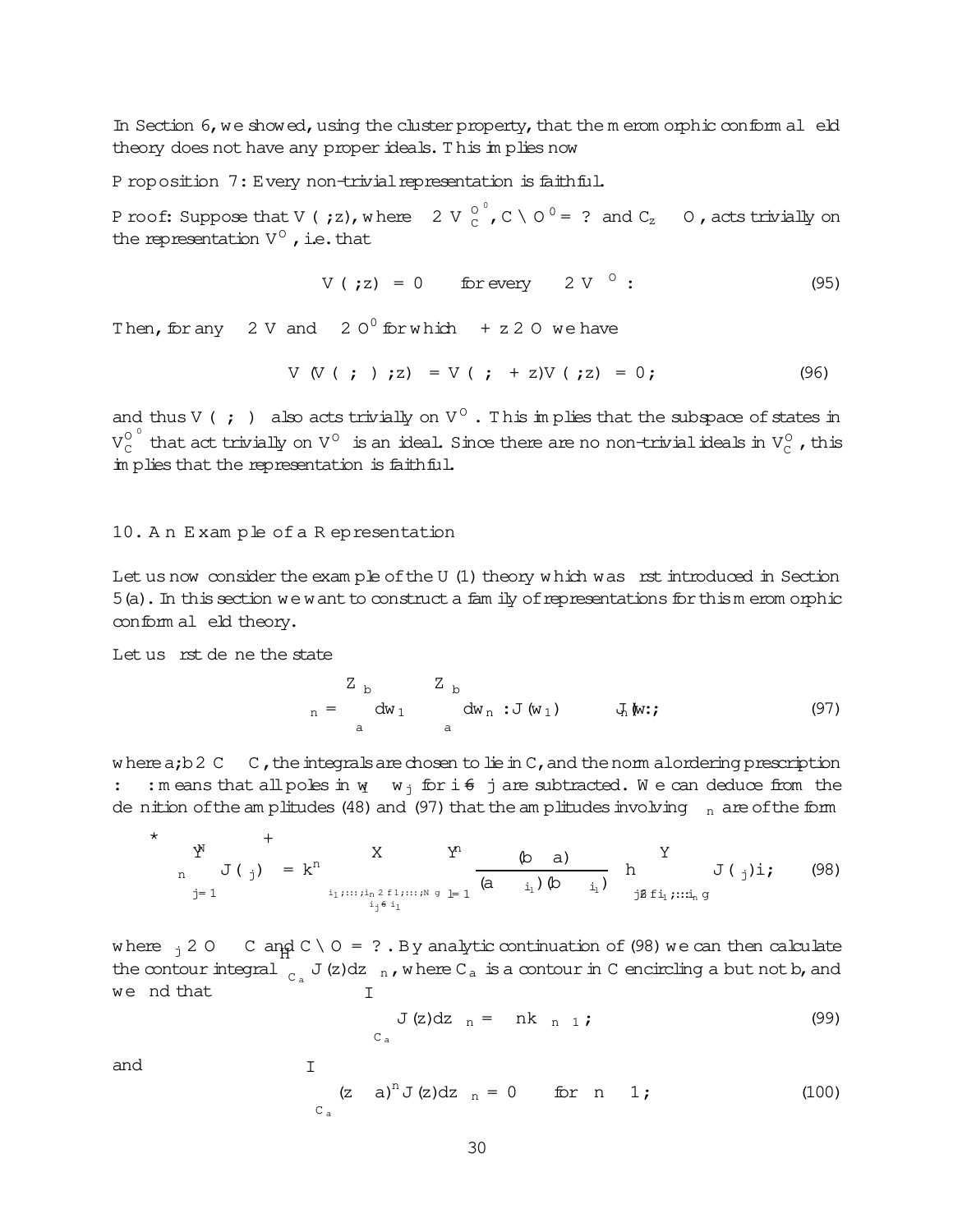where the equality holds in  $\texttt{V}^\texttt{O}$  . Sim ilar statem ents also hold for the contour integral around b, I

$$
J(z)dz_n = nk_{n-1}; \qquad (101)
$$

!

and I

C <sup>b</sup> (z b)<sup>n</sup> J(z)dz <sub>n</sub> = 0 for n 1: (102)

Next we de ne

$$
= \frac{\dot{x}^{1}}{n!k^{n}} \Big|_{n=0}^{n=1} = :\exp \frac{Z_{b}}{k} \frac{1}{a} J(w)dw ; \qquad (103)
$$

where  $\;$  is any (real) number. This series converges in V  $^{\circ}$  , since for any am plitude of the form

h  $J(1)$   $J(1)$ 

only the term s in  $(103)$  with n N contribute, as follow s from  $(98)$ .

 $W$  e can use to de ne am plitudes as in  $(87)$ , and in order to show that these form a representation, it su ces (because of T heorem 6) to dem onstrate that the functions so de ned have the appropriate analyticity properties. The only possible obstruction arises from the singularity for  $_i$ ! a and  $_i$ ! b, but it follow s from (99-102) that

$$
J()
$$
  $\frac{}{(-a)} + O(1)$  as ! a;

and

J( ) ( b)  $+ O (1)$  as  $! b;$ 

and thus that the singularities are only simple poles. This proves that the amplitudes de ned by  $(87)$  give rise to a representation of the U  $(1)$  theory. From the point of view of conventional conform al eld theory, this representation (and its conjugate) is the highest weight representation that is generated from a state of U (1)-charge

It m ay be worthw hile to point out that we can rescale all am plitudes of a representation ofa m erom orphic eld theory by

$$
g \mathbf{T} \quad C \left( u_1 \quad u_2 \right)^2 \mathbf{g} \tag{104}
$$

where  $C$  and are xed constants (that are the same for allg), w ithout actually violating any of the conditions we have considered so far. (The only e ect is that  $r_1$  and  $r_2$  are replaced by  $f_1 = r_1$ ,  $l = 1;2$ .) For the representation of a m erom orphic conform al eld theory, the am biguity in can how ever be canonically xed: since the m erom orphic elds contain the stress-energy eld L (w hose m odes satisfy the V irasoro algebra  $L_n$ ), we can require that

$$
L_n = L_n^M
$$
 for  $n = 0; 1;$  (105)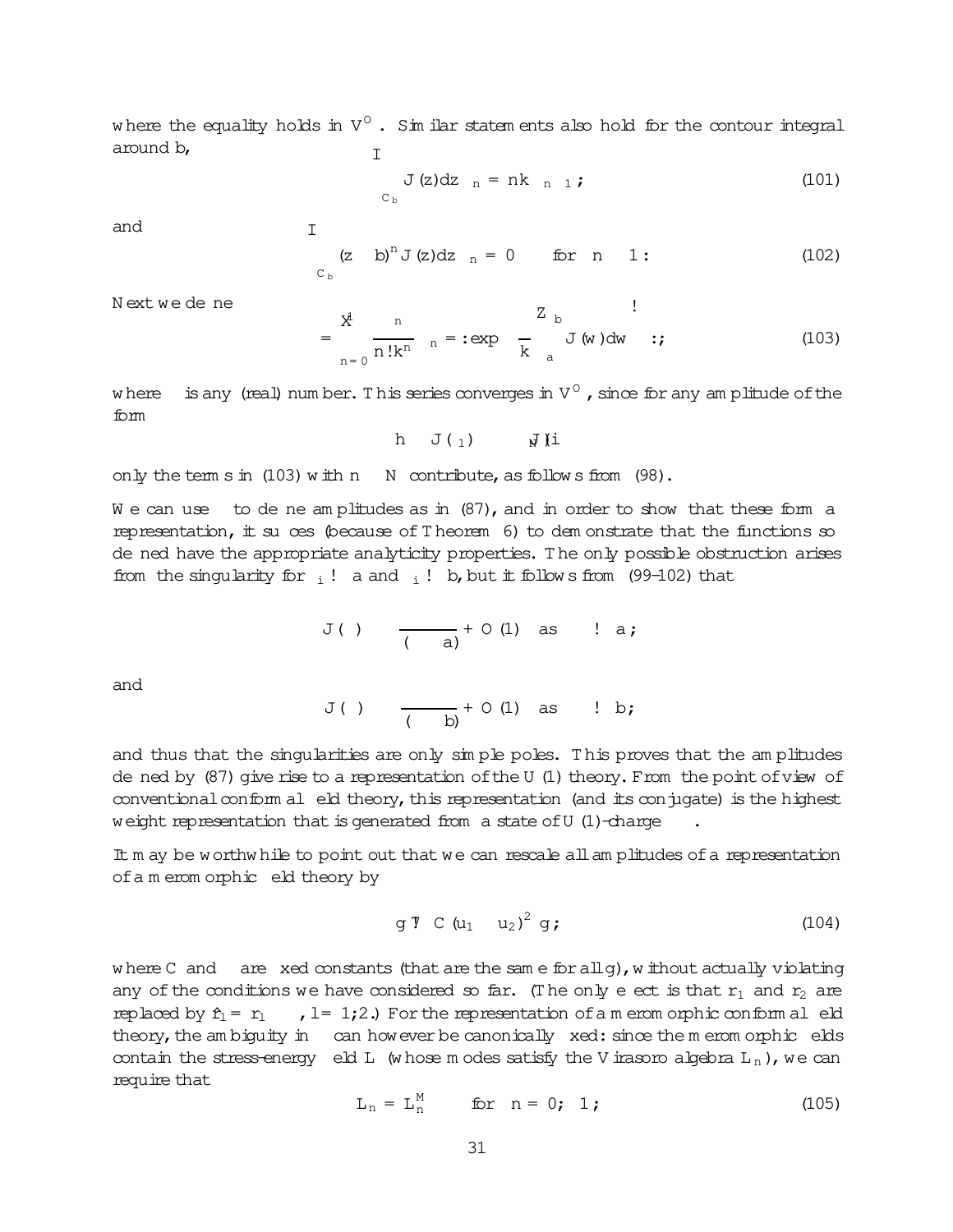when acting on H  $\cdot$  The action of L<sub>0</sub> on H is not m odied by (104), but since  $\hat{r}_1 = r_1$ the action of  $L_0^M$  is, and (105) therefore xes the choice of in (104).

In the above exam ple, in order to obtain a representation of the m erom orphic conform al eld theory (with  $L^0$  being given by (79)), we have to modify the amplitudes as in (104) with  $=$   $2=2k$ . This can be easily checked using (99-102).

## 11. Zhu's A lgebra

T he description of representations in term sofcollections of densities has a large redundancy in that m any dierent collections of densities de ne the same representation. Typically we are only interested in highest weight representations, and for these we m ay restrict our attention to the representatives for w hich the highest weight property holds. In this  $\epsilon$  section we want to analyse the conditions that characterise the corresponding states  $\epsilon$ ; this approach is in essence due to  $Zhu^{[18]}$ .

Suppose we are given a highest weight representation, i.e. a collection of am plitudes that are described in term s of the states  $(u_1; u_2; 1; 2)$  2 V<sup>o</sup>, where  $u_1$   $\beta$  0. Each such state de nes a linear functional on the Fock space H  $^\circ$  , where O [O  $^\circ$  = P. But, for given  $u_1; u_2$ , the states  $(u_1; u_2; 1; 2)$ , associated w ith the various possible representations, satisfy certain linear conditions: they vanish on a certain subspace O  $_{\sf u_1,\mu_2}$  (H  $^\circ$  ) . Thus they de ne, and are characterised by, linear functionals on the quotient space H  $^\circ$   $^\circ$   $=$ O  $_{\rm u_{1},u_{2}}$  (H  $^\circ$   $^\circ$  )  $.$ This is a crucial realisation, because it turns out that, in cases of interest, this quotient is nite-dim ensional. Further the quotient has the structure of an algebra, rst identi ed by Zhu<sup>[18]</sup>, in term s of which the equivalence of representations, de ned by these linear functionals, can be characterised.

Let us consider the case where  $u_1 = 1$  and  $u_2 = -1$ , for which we can choose 0 and 0  $^0$ so that  $0.2$  O and  $0.8$  O<sup>0</sup>. We want to characterise the subspace of H = H<sup>o</sup><sup>o</sup> on which the linear functional de ned by  $(1 ; 1; 1; 2)$  vanishes identically. G iven and in H , we de ne the state V  $^{(\text{N}^{-})}$  ( ) in H by

$$
V^{(N)}( ) = \frac{I}{\omega W} \frac{dw}{W^{N+1}} V h u + 1)^{L_0} jw \qquad (106)
$$

w here N is an arbitrary integer, and the contour is a sm all circle (with radius less than one) around  $w = 0$ . If has the highest weight property then

h (1 ; 1; 
$$
_{1}
$$
;  $_{2}$ )V <sup>(N )</sup> ( ) i = 0 for N > 0. (107)

T his follow s directly from the observation that the integrand in (107) does not have any poles at  $w = 1$  or  $w = 1$ .

Let us denote by  $O$  (H ) the subspace of H that is generated by states of the form (106) w ith  $N > 0$ , and de ne the quotient space A (H ) = H = O (H ). Then it follow s that every highest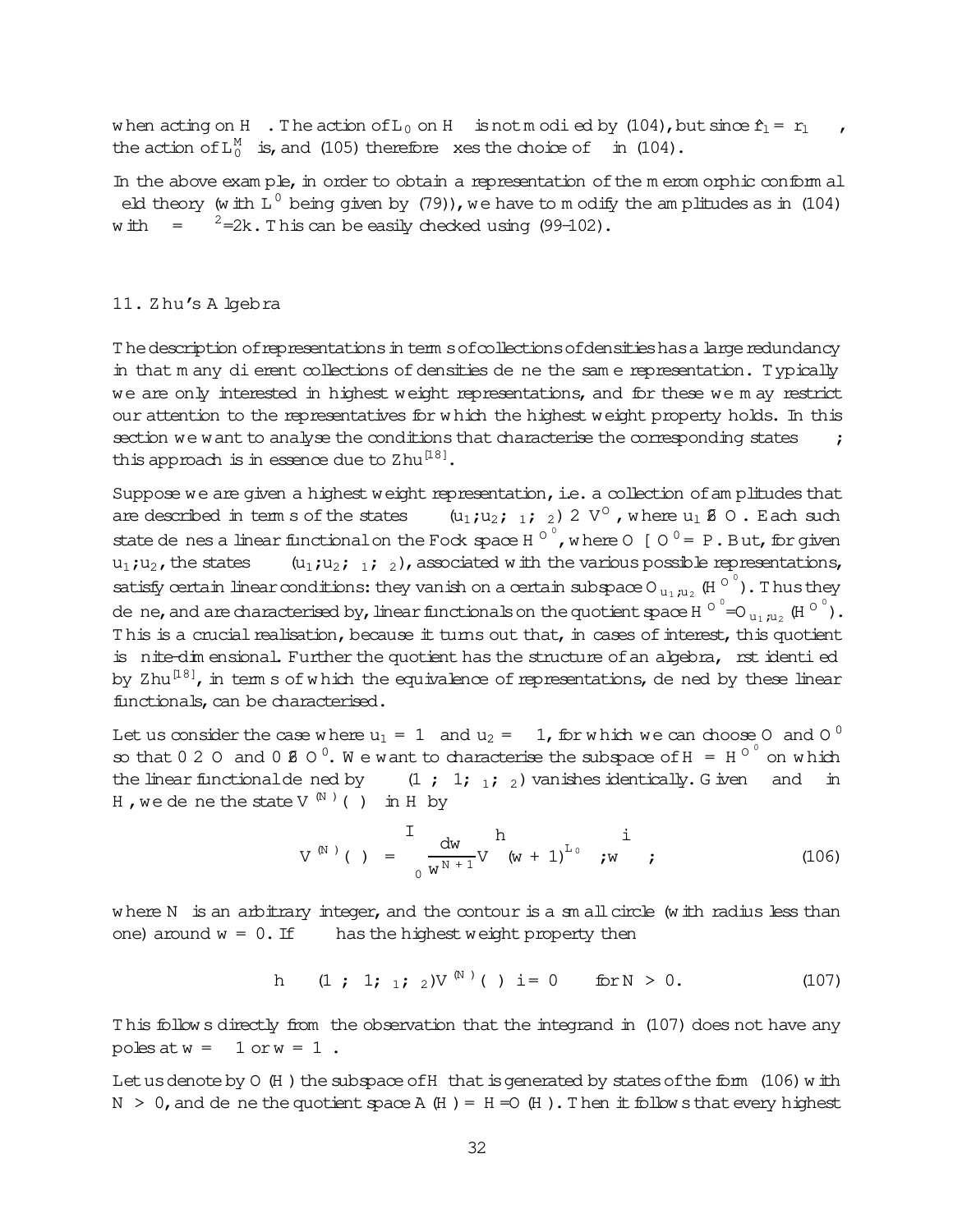weight representation de nes a linear functional on  $A(H)$ . If two representations induce the same linear functional on  $A$  (H), then they are actually equivalent representations, and thus the number of inequivalent representations is always bounded by the dimension of A (H). In fact, as we shall show below, the vector space A (H) has the structure of an associative algebra, where the product is de ned by (106) with  $N = 0$ . In term s of the states this product corresponds to

h (1 ; 1; 
$$
_{1}
$$
;  $_{2}$ )V <sup>(0)</sup> ( ) i = h (1 ; 1;V<sub>0</sub>( )  $_{1}$ ;  $_{2}$ ) i: (108)

One m ay therefore expect that the di erent highest weight representations of the m erom orphic conform al eld theory are in one-to-one correspondence with the di erent representations of the algebra A  $(H)$ , and this is indeed true<sup>[18]</sup>. M ost conform al eld theories of interest have the property that A (H) is a nite-dim ensional algebra, and there exist therefore only nitely m any inequivalent highest weight representations of the corresponding merom orphic conform al eld theory; we shall call a merom orphic conform al eld theory for which this is true nite.

In the above discussion the two points,  $u_1 = 1$  and  $u_2 = 1$  were singled out, but the de nition of the quotient space (and the algebra) is in fact independent of this choice. Let us consider the M obius transform ation which maps 1 7  $u_1$ , 17  $u_2$  and 0 7 0 (where  $u_1 \n\in 0$ ); it is explicitly given as

$$
( ) = \frac{u_1 u_2}{u_2 ( + 1)} \quad \text{and} \quad u_1 u_2 \quad \text{and} \quad u_2 u_1 \quad \text{and} \quad u_3 u_2 \quad \text{and} \quad u_4 u_3 \quad \text{and} \quad u_5 u_2 \quad \text{and} \quad u_6 u_3 \quad \text{and} \quad u_7 u_4 \quad \text{and} \quad u_8 u_5 \quad \text{and} \quad u_9 u_1 \quad \text{and} \quad u_1 u_2 \quad \text{and} \quad u_1 u_2 \quad \text{and} \quad u_2 u_3 \quad \text{and} \quad u_3 u_4 \quad \text{and} \quad u_3 u_4 \quad \text{and} \quad u_4 u_5 \quad \text{and} \quad u_4 u_5 \quad \text{and} \quad u_5 u_6 \quad \text{and} \quad u_6 u_7 \quad \text{and} \quad u_7 u_8 \quad \text{and} \quad u_8 u_9 \quad \text{and} \quad u_9 u_9 \quad \text{and} \quad u_9 u_9 \quad \text{and} \quad u_9 u_9 \quad \text{and} \quad u_9 u_9 \quad \text{and} \quad u_9 u_9 \quad \text{and} \quad u_9 u_9 \quad \text{and} \quad u_9 u_9 \quad \text{and} \quad u_9 u_9 \quad \text{and} \quad u_9 u_9 \quad \text{and} \quad u_9 u_9 \quad \text{and} \quad u_9 u_9 \quad \text{and} \quad u_9 u_9 \quad \text{and} \quad u_9 u_9 \quad \text{and} \quad u_9 u_9 \quad \text{and} \quad u_9 u_9 \quad \text{and} \quad u_9 u_9 \quad \text{and} \quad u_9 u_9 \quad \text{and} \quad u_9 u_9 \quad \text{and} \quad u_9 u_9 \quad \text{and} \quad u_9 u_9 \quad \text{and} \quad u_9 u_9 \quad \text{and} \quad u_9 u_9 \quad \text{and} \quad u_9 u_9 \quad \text{and} \quad u_9 u_9 \quad \text{and} \quad u_9 u_9 \quad \text{and} \quad u_9 u_9 \quad \text{and} \quad u_9 u_9 \quad \text{and} \quad u_9 u_9 \quad \text{and} \quad u_9 u_9 \quad \text
$$

w ith inverse

$$
1(z) = \frac{u_1}{u_2} \frac{u_2}{(z - u_1)} \quad \text{§} \qquad \begin{array}{ccc} u_1 & u_2 & 0 \\ u_2 & u_1 u_2 & \end{array} \quad \text{?}
$$

W riting  $0 = U($ ) and  $0 = U($ ) we then nd (see Appendix F)

$$
V_{u_1, u_2}^{(N)} \left( \begin{array}{c} 0 \end{array} \right) \quad 0 = U \quad (\gamma V^{(N)}) \quad (\gamma) \quad ; \tag{109}
$$

where  $V_{u_1,u_2}^{(N)}$  ( ) is dened by

$$
V_{u_1, u_2}^{(N)}( ) = \frac{1}{\omega} \frac{dw}{w} \frac{u_1}{(u_1 - w)} \frac{u_2}{\omega} \frac{(u_1 - w)}{u_2} \frac{w}{w} + \frac{w}{u_1 u_2} \frac{u_2}{(u_1 - w)} \frac{u_2}{u_1 u_2} \frac{w}{w} + \frac{w}{u_1 u_2} \frac{w}{w} + \frac{w}{w} \tag{110}
$$

and the contour encloses  $w = 0$  but not  $w = u_1$ . We can then also de ne O<sub>u,  $u_2$ </sub> (H) to be the space that is generated by states of the form (110) with N > 0, and A<sub>u<sub>1</sub>,u<sub>2</sub> (H) =</sub>  $H = O_{u_1, u_2}$  (H).

 $\text{As } z = 0 \text{ is a } x \in \text{point of } U() : H : H, \text{ and because of } (109), U() : O(H) !$  $O_{u_1, u_2}$  (H). It also follows from (109) with  $N = 0$  that the product is covariant, and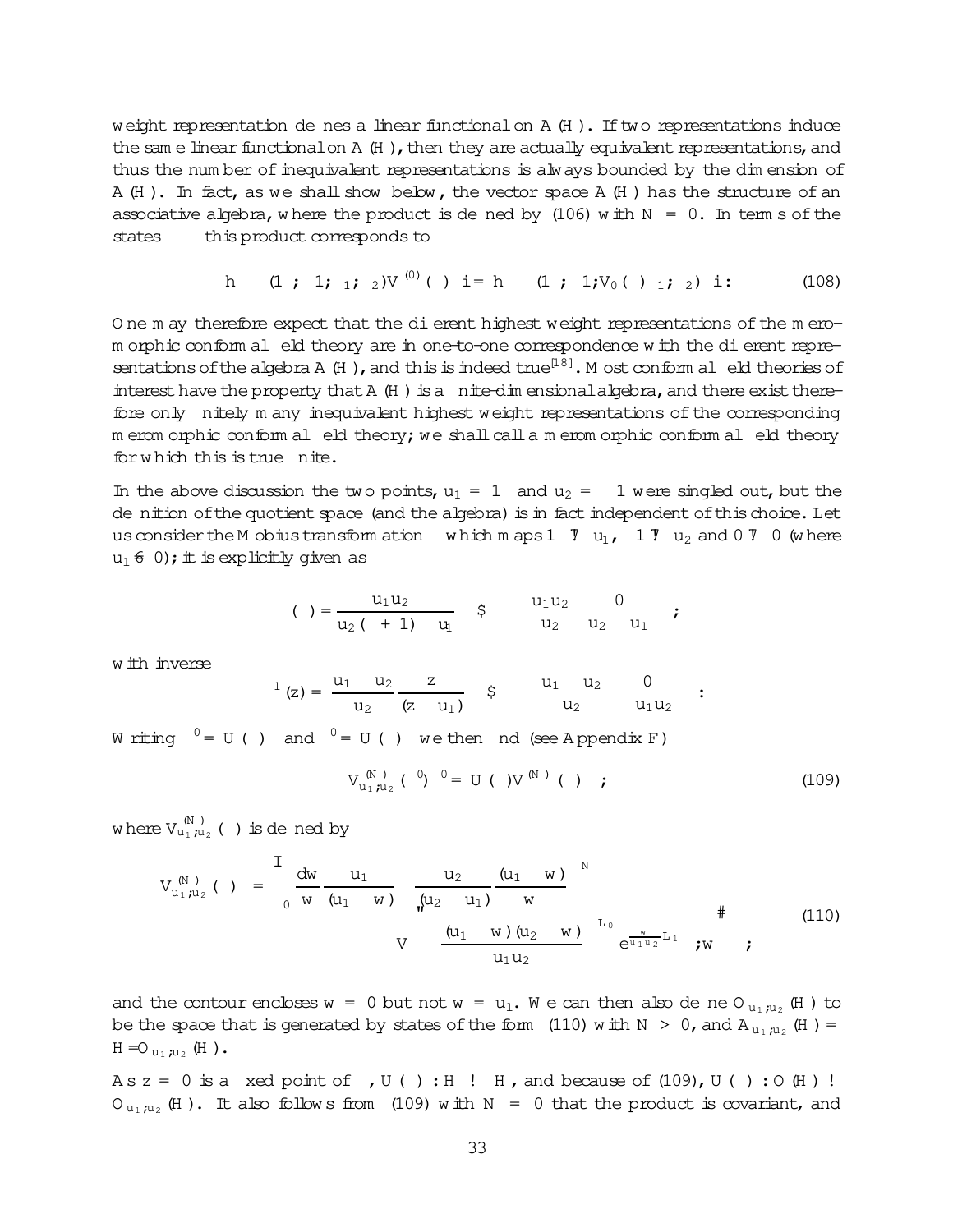this im plies that the dierent algebras A<sub>u1</sub>,<sub>u2</sub> (H) for dierent choices of u<sub>1</sub> and u<sub>2</sub> are isom orphic. To establish that the algebra action is well-de ned and associative, it is therefore sucient to consider the case corresponding to u  $_1 = 1$  and u<sub>2</sub> = 1. In this  $case we write V<sup>(0)</sup>$  ( ) also as  $.$ 

Let us rst show that  $O_{u_1,u_2}$  (H ) =  $O_{u_2,u_1}$  (H ). Because of the M obius covariance it is sucient to prove this for the special case, w here  $u_1 = 1$  and  $u_2 = 1$ . For this case we have V $_1^{(\mathbb{N}^{-})}$   $_1$  (  $\ )$  = V  $^{(\mathbb{N}^{-})}$  ( ) as before, and

$$
V_{1,1}^{(N)}( )\qquad V_C^{(N)}( ) = ( 1 )^N \left[\begin{array}{cc} 1 & \frac{1}{(W+1)} & \frac{N+1}{W} \end{array}\right]^N \quad V (W+1)^{L_0} \quad W ; \qquad (111)
$$

The result then follow s from the observation that, for  $N = 1$ 

$$
\frac{(w + 1)^{N-1}}{w^N} = \sum_{l=1}^{X^N} \begin{array}{ccc} N & 1 & w^{-1} \\ 1 & 1 & \end{array}
$$

and

$$
\frac{1}{w^N} = \frac{X^N}{1} (1)^N 1 N 1 \frac{1}{1} \frac{(w+1)^{1}}{w^1}:
$$

In particular, it follows from this calculation that (107) also holds if V  $(N)$  () is replaced by Vc $^{\text{\tiny{(N)}}}$  ( ). Because of the de nition of Vc $^{\text{\tiny{(N)}}}$  ( ) it is clear that the analogue of (108) is now

h (1; 1; 1; 2)V<sub>c</sub><sup>(0)</sup>( ) i= h (1; 1; 1;V<sub>0</sub>( ) 2) i: (112)

O ne should therefore expect that for N  $=0$ , the action of V  $^{(0)}$  () and V<sub>c</sub><sup>(N)</sup> () commute up to elements of the form  $V_c^{(M)}$  ( ) where M  $>$  0 w hich generate states in 0 (H ). To prove this, it is sucient to consider the case, where and are eigenvectors of L<sub>0</sub> w ith eigenvalues h and h , respectively; then the commutator  $\text{N}^{^{(0)}}$  ( ); $\text{V_c}^{^{(\mathbb{N}^+)}}$  ( )] equals (up to the constant  $(1)^N$  in  $(111)$ )

$$
= \frac{I I}{\int_{\substack{j \to jw \ j}}^{j \to jw \ j}} \frac{d}{w (w + 1)} \left( 1 + \frac{1}{w} \frac{1}{w} \frac{1}{w} \frac{1}{w} \frac{1}{w} \frac{1}{w} \frac{1}{w} \frac{1}{w} \frac{1}{w} \frac{1}{w} \frac{1}{w} \frac{1}{w} \frac{1}{w} \frac{1}{w} \frac{1}{w} \frac{1}{w} \frac{1}{w} \frac{1}{w} \frac{1}{w} \frac{1}{w} \frac{1}{w} \frac{1}{w} \frac{1}{w} \frac{1}{w} \frac{1}{w} \frac{1}{w} \frac{1}{w} \frac{1}{w} \frac{1}{w} \frac{1}{w} \frac{1}{w} \frac{1}{w} \frac{1}{w} \frac{1}{w} \frac{1}{w} \frac{1}{w} \frac{1}{w} \frac{1}{w} \frac{1}{w} \frac{1}{w} \frac{1}{w} \frac{1}{w} \frac{1}{w} \frac{1}{w} \frac{1}{w} \frac{1}{w} \frac{1}{w} \frac{1}{w} \frac{1}{w} \frac{1}{w} \frac{1}{w} \frac{1}{w} \frac{1}{w} \frac{1}{w} \frac{1}{w} \frac{1}{w} \frac{1}{w} \frac{1}{w} \frac{1}{w} \frac{1}{w} \frac{1}{w} \frac{1}{w} \frac{1}{w} \frac{1}{w} \frac{1}{w} \frac{1}{w} \frac{1}{w} \frac{1}{w} \frac{1}{w} \frac{1}{w} \frac{1}{w} \frac{1}{w} \frac{1}{w} \frac{1}{w} \frac{1}{w} \frac{1}{w} \frac{1}{w} \frac{1}{w} \frac{1}{w} \frac{1}{w} \frac{1}{w} \frac{1}{w} \frac{1}{w} \frac{1}{w} \frac{1}{w} \frac{1}{w} \frac{1}{w} \frac{1}{w} \frac{1}{w} \frac{1}{w} \frac{1}{w} \frac{1}{w} \frac{1}{w} \frac{1}{w} \frac{1}{w} \frac{1}{w} \frac{1}{w} \frac{1}{w} \frac{1}{w} \frac{1}{w} \frac{1}{w} \frac{1
$$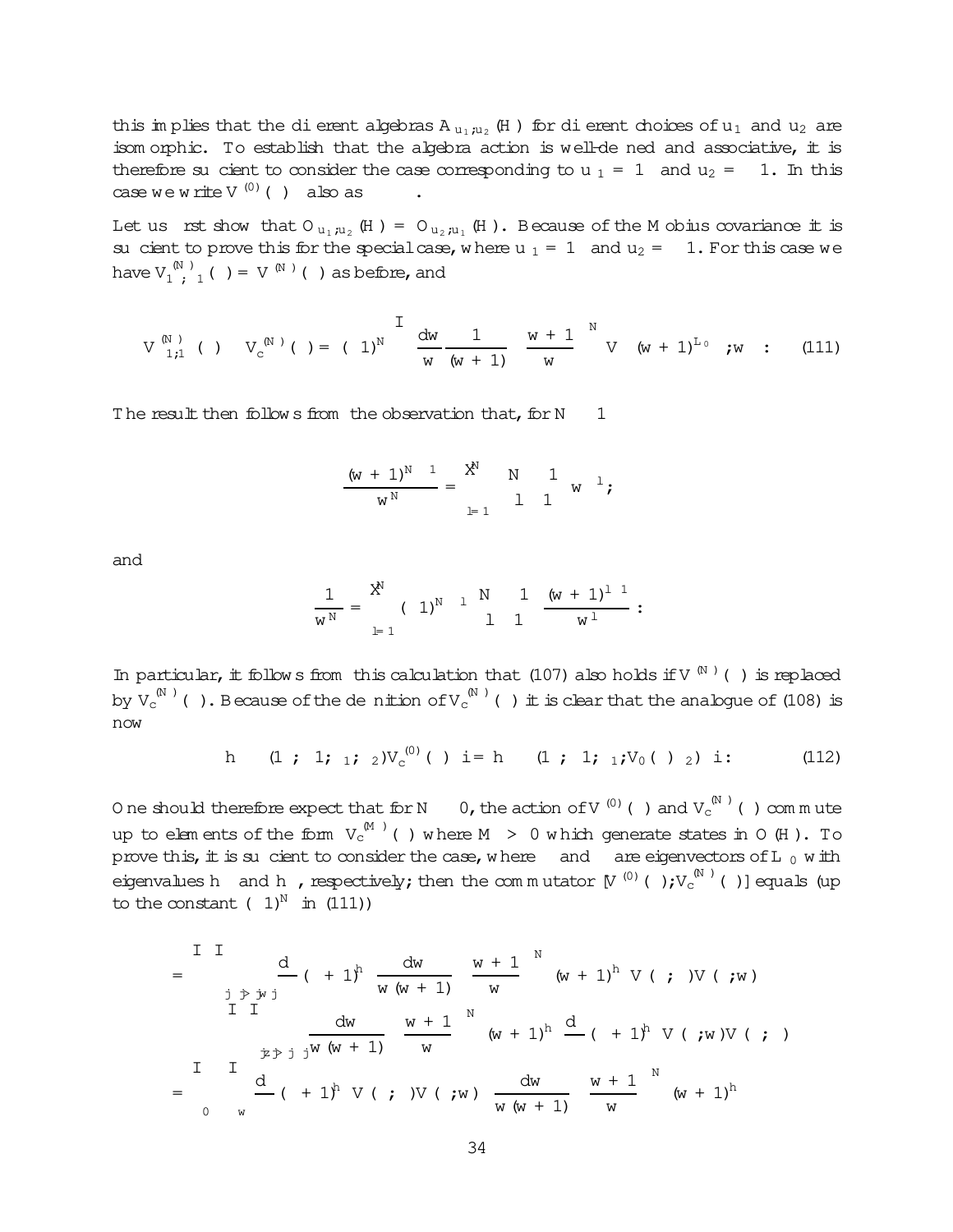$$
= \sum_{n=0}^{N} \frac{1}{w} \frac{1}{(w+1)^{n}} \frac{1}{(w+1)^{n}} \left( \frac{1}{w} \right)^{n} \frac{1}{w} \frac{1}{(w+1)^{n}}
$$
\n
$$
= \sum_{n=0}^{N} \frac{n + k}{(w+1)^{n}} \frac{1}{w+1} \frac{1}{(w+1)^{n}} \frac{1}{(w+1)^{n}} \frac{1}{(w+1)^{n}} \frac{1}{(w+1)^{n}} \frac{1}{(w+1)^{n}} \frac{1}{(w+1)^{n}} \frac{1}{(w+1)^{n}} \frac{1}{(w+1)^{n}} \frac{1}{(w+1)^{n}} \frac{1}{(w+1)^{n}} \frac{1}{(w+1)^{n}} \frac{1}{(w+1)^{n}} \frac{1}{(w+1)^{n}} \frac{1}{(w+1)^{n}} \frac{1}{(w+1)^{n}} \frac{1}{(w+1)^{n}} \frac{1}{(w+1)^{n}} \frac{1}{(w+1)^{n}} \frac{1}{(w+1)^{n}} \frac{1}{(w+1)^{n}} \frac{1}{(w+1)^{n}} \frac{1}{(w+1)^{n}} \frac{1}{(w+1)^{n}} \frac{1}{(w+1)^{n}} \frac{1}{(w+1)^{n}} \frac{1}{(w+1)^{n}} \frac{1}{(w+1)^{n}} \frac{1}{(w+1)^{n}} \frac{1}{(w+1)^{n}} \frac{1}{(w+1)^{n}} \frac{1}{(w+1)^{n}} \frac{1}{(w+1)^{n}} \frac{1}{(w+1)^{n}} \frac{1}{(w+1)^{n}} \frac{1}{(w+1)^{n}} \frac{1}{(w+1)^{n}} \frac{1}{(w+1)^{n}} \frac{1}{(w+1)^{n}} \frac{1}{(w+1)^{n}} \frac{1}{(w+1)^{n}} \frac{1}{(w+1)^{n}} \frac{1}{(w+1)^{n}} \frac{1}{(w+1)^{n}} \frac{1}{(w+1)^{n}} \frac{1}{(w+1)^{n}} \frac{1}{(w+1)^{n}} \frac{1}{(w+1)^{n}} \frac{1}{(w+1)^{n}} \frac{1}{(w+1)^{n
$$

where we denote by equality in H up to states in  $O(H)$ . Because of the M obius covariance, it then also follows that  $N^{(N)}$  (e); $V_c^{(0)}$  (e)] 0 for N = 0,

As O  $_{\sf u_1,\frak u_2}$  (H ) = O  $_{\sf u_2,\frak u_1}$  (H ), this calculation implies that the action of V  $^{(0)}$  ( ) is wellde ned on the quotient space. To prove that the action de nes an associative algebra, we observe that in the same way in which  $V$  ( ; z) is uniquely characterised by the two properties (28a) and (28b), V  $^{(0)}$  ( ) is uniquely determ ined by the two properties

$$
V^{(0)}( ) =
$$
  
\n
$$
[V^{(0)}( );V_c^{(N)}( )] =
$$
 for N 0. (113)

Indeed, if V<sup>(0)</sup>( $_1$ ) and V<sup>(0)</sup>( $_2$ ) both satisfy these properties for the same, then

$$
V^{(0)}(1) = V^{(0)}(1)V_c^{(0)}(1)
$$
  
\n
$$
V_c^{(0)}(1)V^{(0)}(1)
$$
  
\n
$$
= V_c^{(0)}(1)
$$
  
\n
$$
= V_c^{(0)}(1)V^{(0)}(2)
$$
  
\n
$$
= V_c^{(0)}(114)
$$
  
\n
$$
= V_c^{(0)}(2)V_c^{(0)}(1)
$$
  
\n
$$
= V_c^{(0)}(2);
$$
  
\n(114)

where we have used that V $_{\rm c}^{(0)}$  ( )  $\,$  =  $\,$  , as follow s directly from the de nition of V  $_{\rm c}^{(0)}$  ( ). This therefore implies that V<sup>(0)</sup> ( $_1$ ) = V<sup>(0)</sup>( $_2$ ) on A(H).

It is now im m ediate that

$$
V^{(0)} (V^{(0)}(1)) V^{(0)}(1) V^{(0)}(1); \qquad (115)
$$

since both operators commute with  $V_c^{(0)}$  () for arbitrary , and since

$$
V^{(0)}(V^{(0)}(1)) = V^{(0)}(1) = V^{(0)}(1) V^{(0)}(1); \qquad (116)
$$

 $W$  e have thus shown that  $($   $)$   $($   $)$ . Sim ilarly,

 $V^{(0)}(V^{(N)}(t)) = V^{(N)}(V^{(0)}(t));$  (117)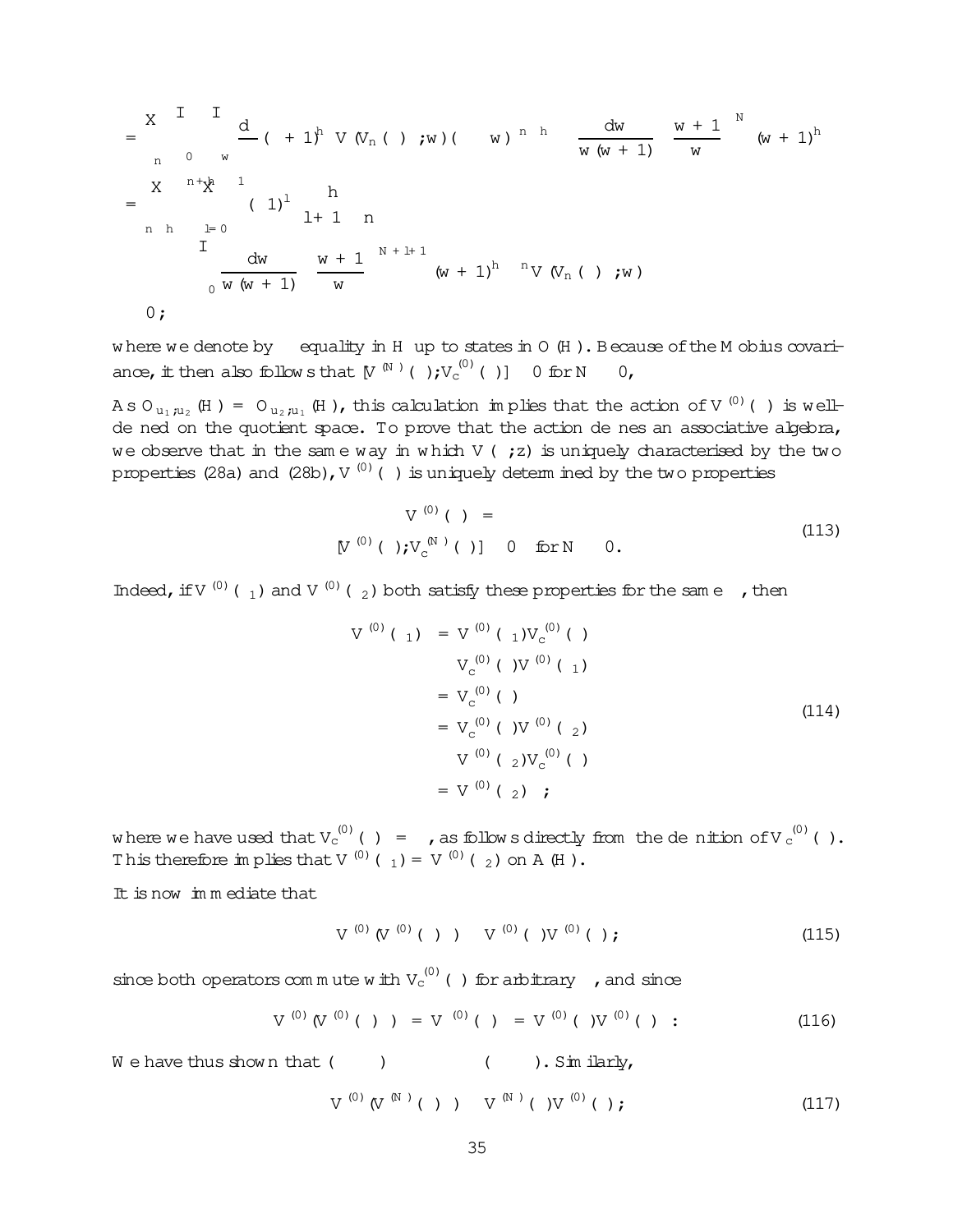and this im plies that  $1 \t 0$  if  $1 \t 0$ . This proves that A (H) form s an associative algebra.

The algebraic structures on  $A_{u_1;u_2}$  (H ) and  $A_{u_2;u_1}$  (H ) are related by

$$
A_{u_1, u_2} (H) = A_{u_2, u_1} (H) \bigg|_F^{\circ}
$$
 (118)

where  $A^{\circ}$  is the reverse algebra as explained in Appendix G. Indeed, it follow s from (111) and  $(113)$  that

$$
V^{(0)}(1)V^{(0)}(2) = V^{(0)}(1)V_c^{(0)}(2)
$$
  
=  $V_c^{(0)}(2)V_c^{(0)}(1)$   
=  $V_c^{(0)}(2)V_c^{(0)}(1)$  ;

and this im plies (118).

By a simular calculation to the above, we can also deduce that for  $h > 0$ 

$$
N^{(0)}( );V^{(0)}( )]
$$
\n
$$
N^{(0)}( );V^{(0)}( )]
$$
\n
$$
N^{(0)}( W_{m+1 h} ( ) )
$$
\n
$$
N^{(0)}( W_{m+1 h} ( ) )
$$
\n
$$
N^{(0)}( W_{m+1 h} ( ) )
$$
\n
$$
N^{(0)}( W_{m+1 h} ( ) )
$$
\n
$$
N^{(0)}( W_{m+1 h} ( ) )
$$
\n
$$
N^{(0)}( W_{m+1 h} ( ) )
$$
\n
$$
N^{(0)}( W_{m+1 h} ( ) )
$$
\n
$$
N^{(0)}( W_{m+1 h} ( ) )
$$
\n
$$
N^{(0)}( W_{m+1 h} ( ) )
$$
\n
$$
N^{(0)}( W_{m+1 h} ( ) )
$$
\n
$$
N^{(0)}( W_{m+1 h} ( ) )
$$
\n
$$
N^{(0)}( W_{m+1 h} ( ) )
$$
\n
$$
N^{(0)}( W_{m+1 h} ( ) )
$$
\n
$$
N^{(0)}( W_{m+1 h} ( ) )
$$
\n
$$
N^{(0)}( W_{m+1 h} ( ) )
$$
\n
$$
N^{(0)}( W_{m+1 h} ( ) )
$$
\n
$$
N^{(0)}( W_{m+1 h} ( ) )
$$
\n
$$
N^{(0)}( W_{m+1 h} ( ) )
$$
\n
$$
N^{(0)}( W_{m+1 h} ( ) )
$$
\n
$$
N^{(0)}( W_{m+1 h} ( ) )
$$
\n
$$
N^{(0)}( W_{m+1 h} ( ) )
$$
\n
$$
N^{(0)}( W_{m+1 h} ( ) )
$$
\n
$$
N^{(0)}( W_{m+1 h} ( ) )
$$
\n
$$
N^{(0)}( W_{m+1 h} ( ) )
$$
\n
$$
N^{(0)}( W_{m+1 h} ( ) )
$$
\n
$$
N^{(0)}( W_{m+1 h} ( ) )
$$
\n
$$
N^{(0)}( W_{m+1 h} ( ) )
$$
\n
$$
N^{(0)}( W
$$

and

$$
V^{(1)}( ) = \begin{array}{c} I \\ V( ; ) \end{array} ( + 1)^{\frac{1}{2}} \frac{d}{2}
$$
  

$$
= \begin{array}{c} \frac{1}{2} \\ h \\ n = 0 \\ m = 0 \end{array} V_{n h} 1( )
$$
  

$$
= V_{h} 1( ) + h V_{h} ( )
$$
  

$$
= (L_1 + L_0)V_{h} ( ) :
$$

In particular, this im plies that  $(L_1 + L_0)$  0 for every 2 H. For the V irasoro eld L(z) = V  $(L; z)$  (119) becomes

$$
[V^{(0)} (L);\nabla^{(0)} (L)] = \sum_{m=0}^{X^1} \frac{1}{m} V^{(0)} (V_{m-1} (L))
$$
  
=  $(L_{1} + L_0) \qquad 0;$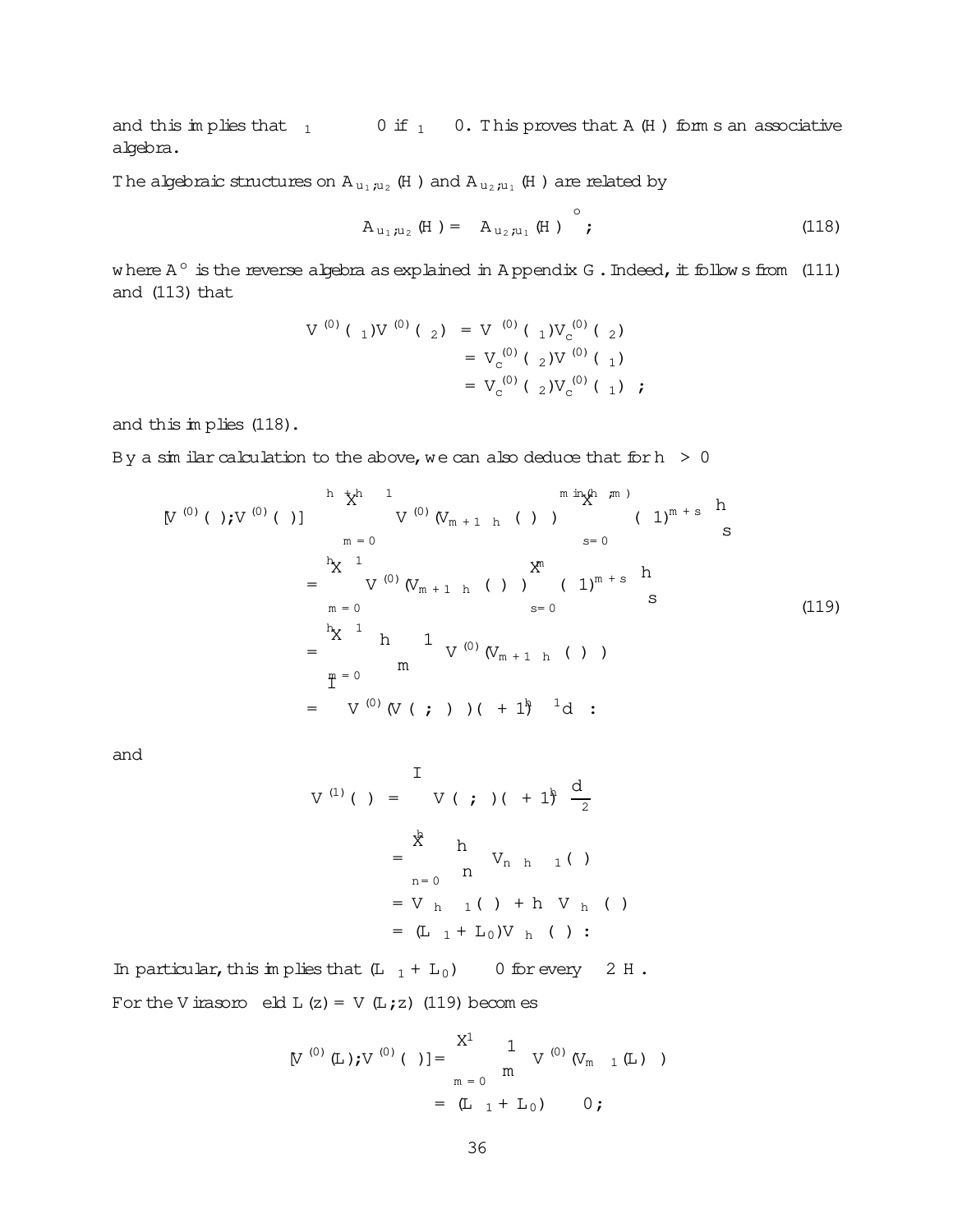which thus im plies that  $L$  is central in Zhu's algebra.

So far our considerations have been in essence algebraic, in that we have considered the conditions has to satisfy in term s of the linear functional  $\pm$  denes on the Fock space H. If, however, we w ish to reverse this process, and proceed from a linear functional on A (H) to a representation of the conform alleld theory, we need to be concerned about the analytic properties of the resulting am plitudes. To this end, we note that we can perform an analytic version of the construction as follow s.

In fact, since is indeed an element of  $V^0$  for a suitable 0, it actually de nes a linear functional on the whole dual space  $\overline{V_0}$   $\qquad$   $(V^0)^0$  (of which the Fock space is only a dense subspace). Let us denote by  $\overline{O(N_0)}$  the completion (in  $\overline{V_0}$ ) of the space that is generated by states of the form (110) with N > 0 w here now 2 H and 2  $\overline{V_0}$ . By the same argum ents as before, the linear functional associated to vanishes then on  $O$  (V<sub>O</sub>), and thus de nes a linear functional on the quotient space

$$
A \quad \overline{V_0} = \overline{V_0} = 0 \quad (V_0)
$$

It is not dicult to show (see [19] for further details) that a prioriA  $\overline{V_0}$  is a quotient space of A  $(H)$ ; the m ain content of Zhu's T heorem [18] is equivalent to:

T heorem 8 [Zhu's T heorem ]:T he two quotient spaces are isom orphic vector spaces

$$
\mathtt{A} \ \overline{\mathtt{V}_\mathtt{O}} \ \cdot \mathtt{A} \ (\mathtt{H}) : \quad
$$

P roof. It follow s from the proof in ref. [18] that every non-trivial linear functional on A (H) (that is de ned by (a) =  $\hbar w$ ; aw i w here w is an element of a representation of  $A(H)$ , and w is an elem ent of the corresponding dual space) de nes a non-trivial state 2  $V^0$  , and therefore a non-trivialelem ent in the dualspace of A  $V_0$ .

The m ain im portance of this result is that it relates the analytic properties of correlation functions (which are in essence encoded in the de nition of the space  $V^0$ , etc.) to the purely algebraic Fock space H .

Every linear functional on A  $\overline{(V_{\Omega})}$  de nes a highest weight representation of the m erom orphic conform al eld theory, and two such functionals de ne equivalent representations if they are related by the action of Zhu's algebra as in (108). Because of Zhu's T heorem there is therefore a one-to-one correspondence between highest weight representations of the m erom orphic conform alleld theory whose Fock space is  $H$ , and representations of the algebra A  $(H)$ ; this (or som ething closely related to it) is the form in w hich Zhu's Theorem is usually stated.

M uch of the structure of the m erom orphic conform al eld theory (and its representations) can be read o from properties of  $A(H)$ . For example, it was shown in ref. [21] (see also A ppendix  $G$ ) that if A  $(H)$  is sem isimple, then it is necessarily nite-dim ensional, and therefore there exist only nitely m any irreducible representations of the m erom orphic eld theory.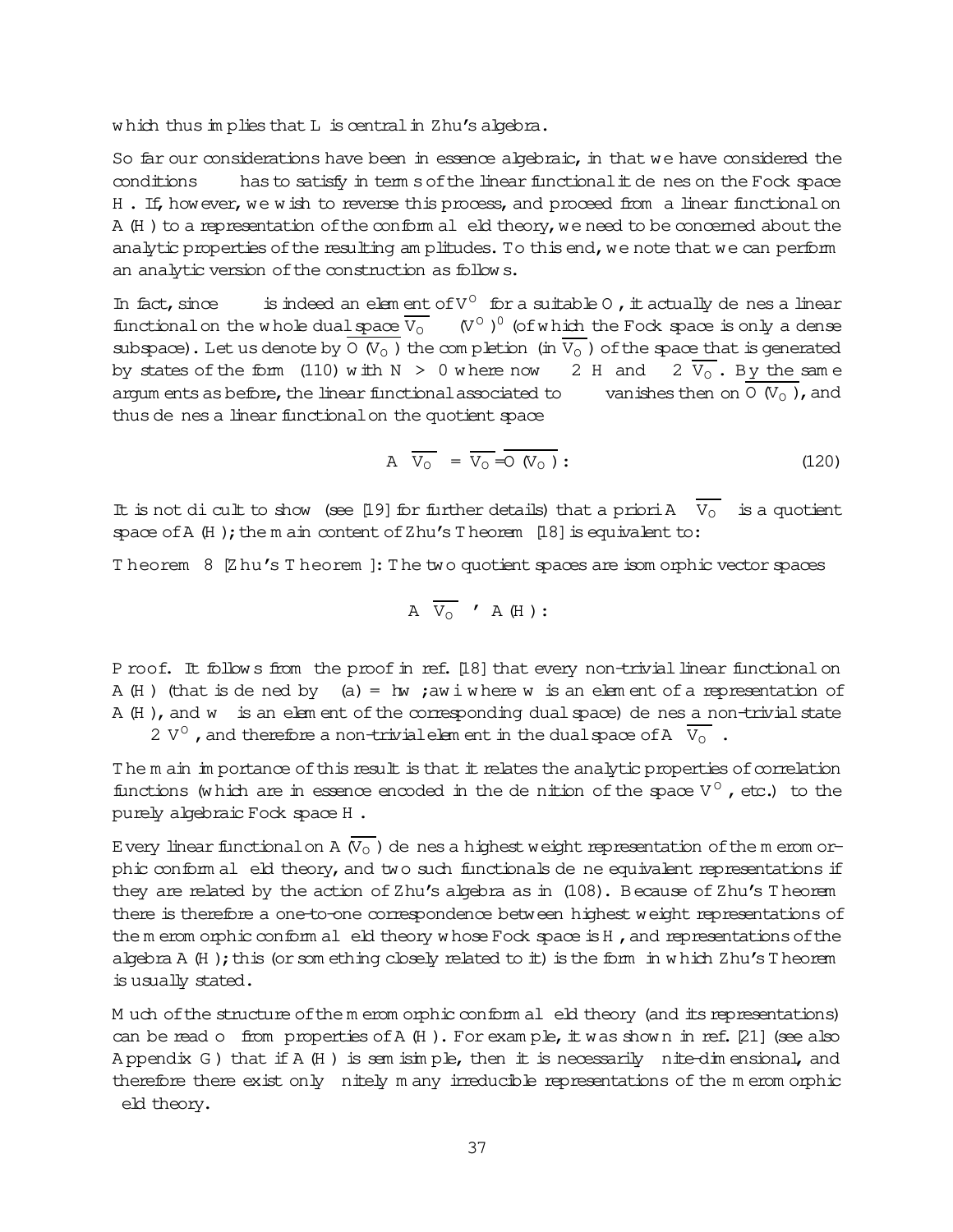### 12. Further D evelopm ents

In this paper we have introduced a rigorous approach to conform al eld theory taking the am plitudes ofm erom orphic elds as a starting point. W e have show n how the paradigm exam ples of conform al eld theories, i.e. lattice theories, a ne Lie algebra theories and the V irasoro theory, all twithin this approach. We have shown how to introduce the concept of a representation of such a m erom orphic conform al eld theory by a using a collection of am plitudes w hich involve two non-m erom orphic  $eks$ , so that the am plitudes m ay be branched at the corresponding points. W e showed how this led naturally to the introduction of Zhu's algebra and why the condition that this algebra benite-dim ensional is a criticalone in distinguishing interesting and tractable theories from those that appear to be less so.

To complete a treatm ent of the fundam ental aspects of conform al eld theory we should discuss subtheories, coset theories and orbifolds, all of which can be expressed naturally w ithin the present approach  $[19]$ . It is also clear how to m odify the axiom s for theories involving ferm ions.

It is relatively straightforward to generalise the discussion of representations to correlation functions involving  $N > 2$  non-merom or phic elds. The only dierence is that in this case, there are m ore than two points  $u_1$ ,  $l= 1$ ;::;N, at which the am plitudes are allowed to have branch cuts. The condition that a collection of such am plitudes de nes an N -point correlation function of the m erom orphic conform alleld theory can then be described analogously to the case of  $N = 2$ : we consider the vector space  $V_C$  (where

 $=$  ( 1;:::; N ) denotes the indices of the N vector spaces W i that are associated to the N points  $u_1$ ;::; $u_N$ ), whose elem ents are nite linear combinations of vectors of the form

$$
V (1; z_1) \t V_n (z_n) W_1 (1; u_1) \t W (N; u_N) : \t (121)
$$

We complete this space (and cut it down to size) using the standard construction with respect to B<sub>0</sub> and the above set of am plitudes, and we denote the resulting space by  $V_C^O$  . The relevant condition is then that  $B_0$  induces a continuous m ap

$$
(V^{\circ})^0: (V^{\circ})^0: (122)
$$

There also exists a formulation of this condition analogous to  $(87)$ : a collection of am plitudes de nes an N -point correlation function if there exists a fam ily of states

(u<sub>1</sub>;:::;u<sub>N</sub>; 1;:::; <sub>N</sub>) 2 V<sub>C</sub> for each 0;C with 0 \ C = ? that is equivalent to  $W_{1}$  ( 1;u<sub>1</sub>)  $W_{N}$  (  $_{N}$  ;u<sub>N</sub> ) in the sense that

$$
D_{Y^{n}} \nabla (\cdot_{i}; z_{i}) W_{1} (\cdot_{i}; u_{1}) \nabla \wedge (\cdot_{i}; z_{i}) W_{2} (\cdot_{i}; u_{1}) \nabla \wedge (\cdot_{i}; z_{i}) \nabla \wedge (\cdot_{i}; z_{i}) (\cdot_{i}; z_{i}; u_{N}; \cdot_{i}; \dots; \cdot_{N}) ;
$$
\n
$$
= \nabla (\cdot_{i}; z_{i}) (\cdot_{i}; z_{i}; u_{N}; \cdot_{i}; \dots; \cdot_{N}) ;
$$
\n
$$
= 1 \nabla \cdot (\cdot_{i}; z_{i}) (\cdot_{i}; z_{i}; u_{N}; \cdot_{i}; \dots; \cdot_{N}) ;
$$
\n
$$
(123)
$$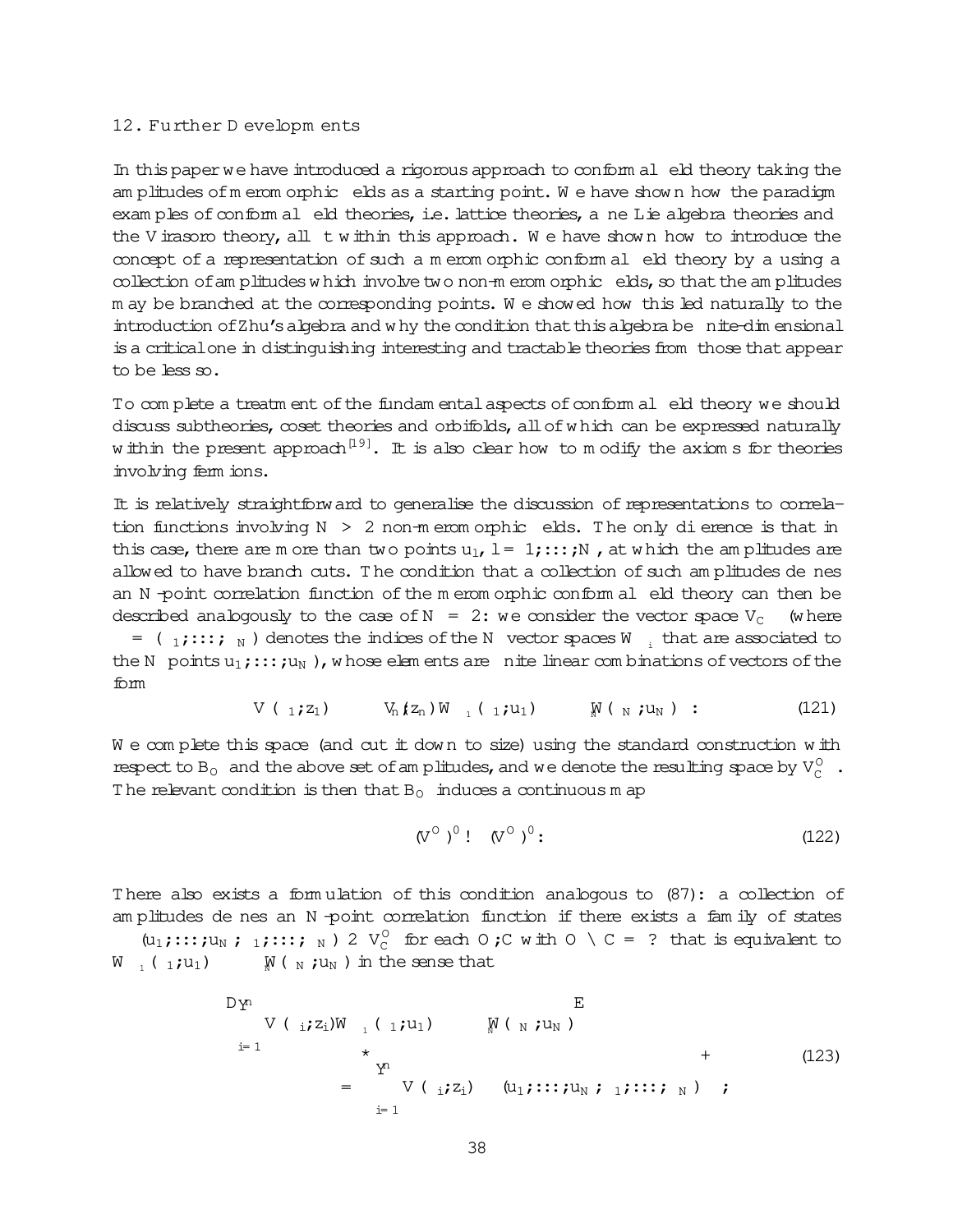w here  $z_i$  2 O. A n argum entanalogous to T heorem 6 then im plies that (122) is equivalent to (123).

In the case of the two-point correlation functions (or representations) we introduced a quotient space (120) of the vector space  $\overline{V_0} = (V^0)^0$  that classi ed the dierent highest weight representations. We can now perform an analogous construction. Let us consider the situation where the N highest weight states are at  $u_1 = 1$ ;u<sub>2</sub>;:::;u<sub>N</sub>, and de ne

$$
V_{N}^{(M)}( ) = \frac{I}{0} \frac{d}{1+M} \frac{Q_{N}}{\frac{j=2}{N} \frac{j}{2}} \frac{1}{N} N \quad ( ; ) \qquad (124)
$$

where M is an integer, 2 H, 2  $\overline{V_0}$ , and the contour encircles 0, but does not encircle  $u_1$ ;::; $u_N$ . We denote by  $\overline{O_N (V_O)}$  the completion of the space (in  $\overline{V_O}$ ) that is spanned by states of the form (124) with M  $>$  0, and we denote by  $A_N$   $\overline{(V_O)}$  the quotient space  $V_0 = O_N$  (V<sub>O</sub>). (In this term inology, Zhu's algebra is the space A<sub>2</sub>(V<sub>O</sub>).) By the same argum ents as in  $(107)$  is is easy to see that every state that corresponds to an N -point function of N highest weights (where the highest weight property is de ned as before) de nes a functional on  $\overline{V_0}$  that vanishes on O<sub>N</sub> ( $V_0$ ), and thus de nes a linear functional on  $A_N$  ( $V_Q$ ).

O ne can show (see [19] for m ore details) that the space  $A_N$  ( $\overline{V_0}$ ) carries N commuting actions of Zhu's algebra A  $(H)$  w hich are naturally associated to the N non-m erom orphic points  $u_1$ ;::; $u_N$ . For exam ple the action corresponding to  $u_1$  is given by (124) with  $M = 0$  and  $2 H$ ,  $\chi^{(0)}_{\textrm{N}}$  ( ) . This action is actually well-de ned for  $\,$  2 A (H )  $since we have for L  $0$$ 

$$
V_N^{(0)}
$$
 V<sup>(L)</sup> (1) 2  $V_N^{(L)}$  (1)  $V_N^{(0)}$  (2) ; (125)

where we denote by equality in  $\overline{V_0}$  up to states in  $\overline{O_N$  ( $V_0$ ). A pplying (125) for L = 0 im plies that the algebra relations of  $A$  (H) are respected, i.e. that

$$
\begin{pmatrix} 1 & 2 \end{pmatrix} = 1 \begin{pmatrix} 2 & 1 \end{pmatrix}; \tag{126}
$$

w here denotes the m ultiplication of A (H). Every N -point correlation function determ ines therefore N representations of Zhu's algebra, and because of Zhu's Theorem, we can associate N representations of the m erom orphic conform aller theory to  $\pm$ . C onversely, every linear functional on  $A_N$  (V<sub>O</sub>) de nes an N -point correlation function, and two functionals de ne equivalent such functions if they are related by the actions of Zhu's algebra; in this way the dierent  $N$  -point correlation functions of the  $m$  erom orphic conform aleld theory are classi ed by  $A_N$  (V<sub>O</sub>).

There exists also an 'algebraic' version of this quotient space,  $A_N$  (H ) = H =O <sub>N</sub> (H), w here  $O_N$  (H) is generated by the states of the form (124) where now and are in H. This space is much m ore am enable for study, and one m ay therefore hope that in analogy to Zhu's T heorem, the two quotient spaces are isom orphic vector spaces,

$$
A_N \, \overline{(V_O)} \, \prime \, A_N \, (H) \, ;
$$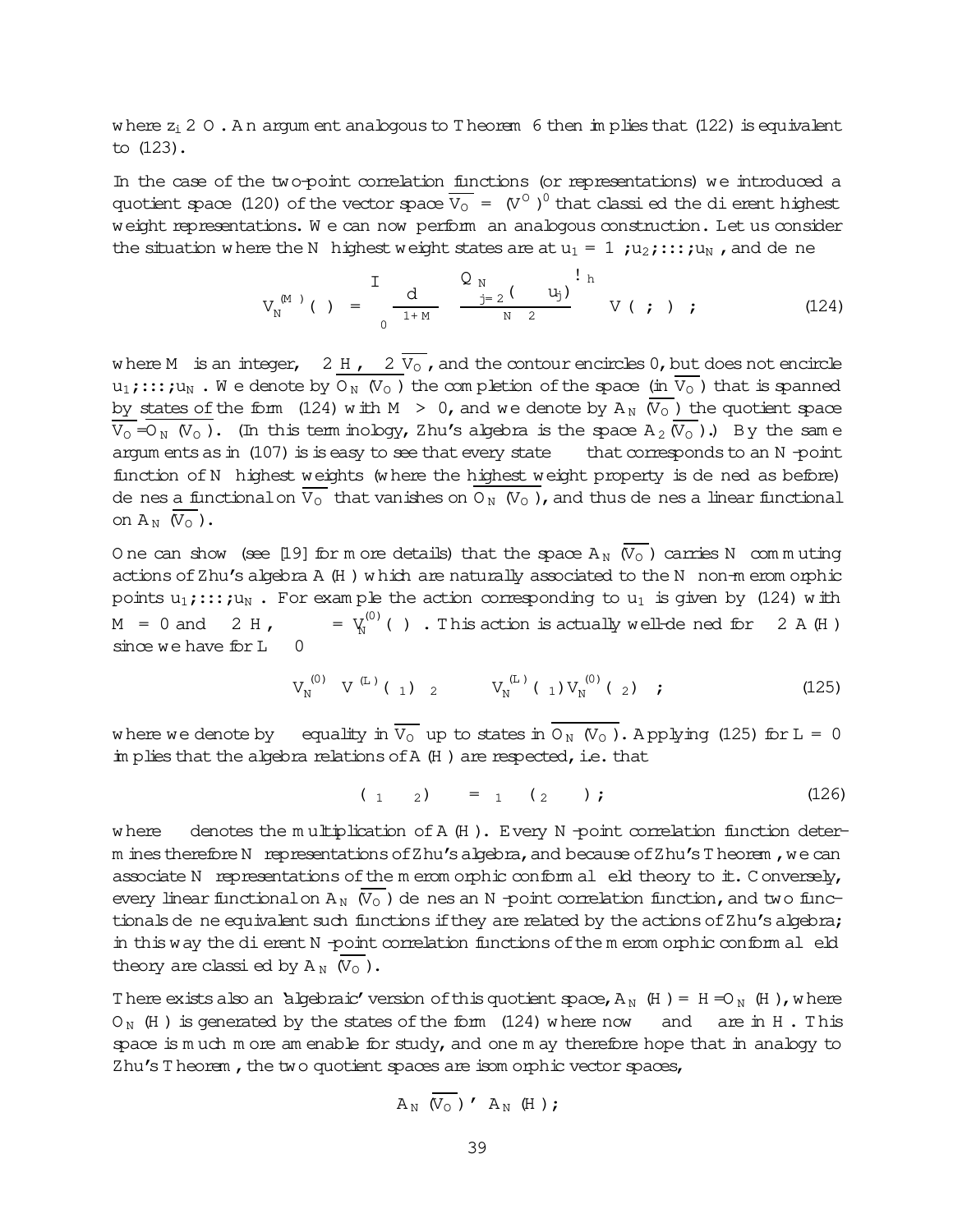it would be interesting if this could be established.

It is also rather straightforward to apply the above techniques to an analysis of correlation functions on higher genus R iem ann surfaces. A gain, it is easy to see that the correlation functions on a genus g surface can be described in term s of a state of the m erom orphic conform al eld theory on the sphere, in very m uch the same way in w hich  $N$  -point correlation functions can be de ned by (87). The corresponding state induces a linear functional on  $V_0$  (or H), and since it vanishes on a certain subspace thereof, de nes a linear functionalon a suitable quotient space. For the case of the genus  $q = 1$  surface, the torus, the corresponding quotient space is very closely related to Zhu's algebra, and one m ay expect that sim ilar relations hold m ore generally.

# A cknow ledgem ents

W e would like to thank Ben G arling, Terry G annon, G raem e Segal and A nthony W asserm ann for useful conversations.

M R G . is gratefulto Jesus College, C am bridge, for a R esearch Fellow ship and to H arvard U niversity for hospitality during the tenure of a N AT O Fellow ship in 1996/97. P.G .is gratefulto the M athem atische Forschungsinstitut O berwolfach and the A spen C enter for Physics for hospitality in January 1995 and A ugust 1996, respectively.

A ppendix A :Sequences of holom orphic functions

A sequence of functions  $ff_n g = f_1; f_2; f_3; \ldots$ ; each de ned on a dom ain D C, is said to be uniform  $\frac{1}{2}$  bounded on D if there exists a realnum ber M such that  $\dot{\mathbb{F}}_n$  (z)j< M for all n and z 2 D. The sequence is said to be locally uniform ally bounded on D if, given  $z_0$  2 D, ff<sub>n</sub> g is uniform ly bounded on N  $(z_0;D) = fz 2 D : \dot{z}$  z<sub>0</sub>j< g for some  $\langle z \rangle > 0$ .

A sequence of functions  $ff_n g$  de ned on D is said to be uniform  $\frac{1}{2}$  convergent to f: D ! C if, given  $> 0.9$  N such that  $f_n(z)$  f(z)  $i < \text{for all } z \geq D$  and  $n > N$ . We write  $f_n$ ! f uniform ly in D. The sequence is said to be locally uniform ly convergent to f: D! C if, given  $z_0$  2 D,  $f_n$  ! f uniform ally in N  $(z_0;D)$  for some  $(z_0)>0$ .

C learly, by the H eine-B orel T heorem , a sequence is locally uniform ly bounded on  $D$  if and only if  $#$  is uniform ally bounded on every compact subset of  $D$ , and locally uniform  $\frac{1}{2}$ convergent on D if and only if it is uniform ly convergent on every com pact subset of D. Localuniform ity of the convergence of a sequence of continuous functions quarantees continuity of the lim it and, sim ilarly, analyticity of the lim it of a sequence of analytic functions is guaranteed by local uniform ity of the convergence<sup>[22]</sup>.

The follow ing result<sup>[23]</sup> is of in portance in the approach to conform alleld theory developed in this paper:

Theorem . If D is an open dom ain and  $f_n : D \subseteq C$  is analytic for each n,  $f_n(z) \subseteq f(z)$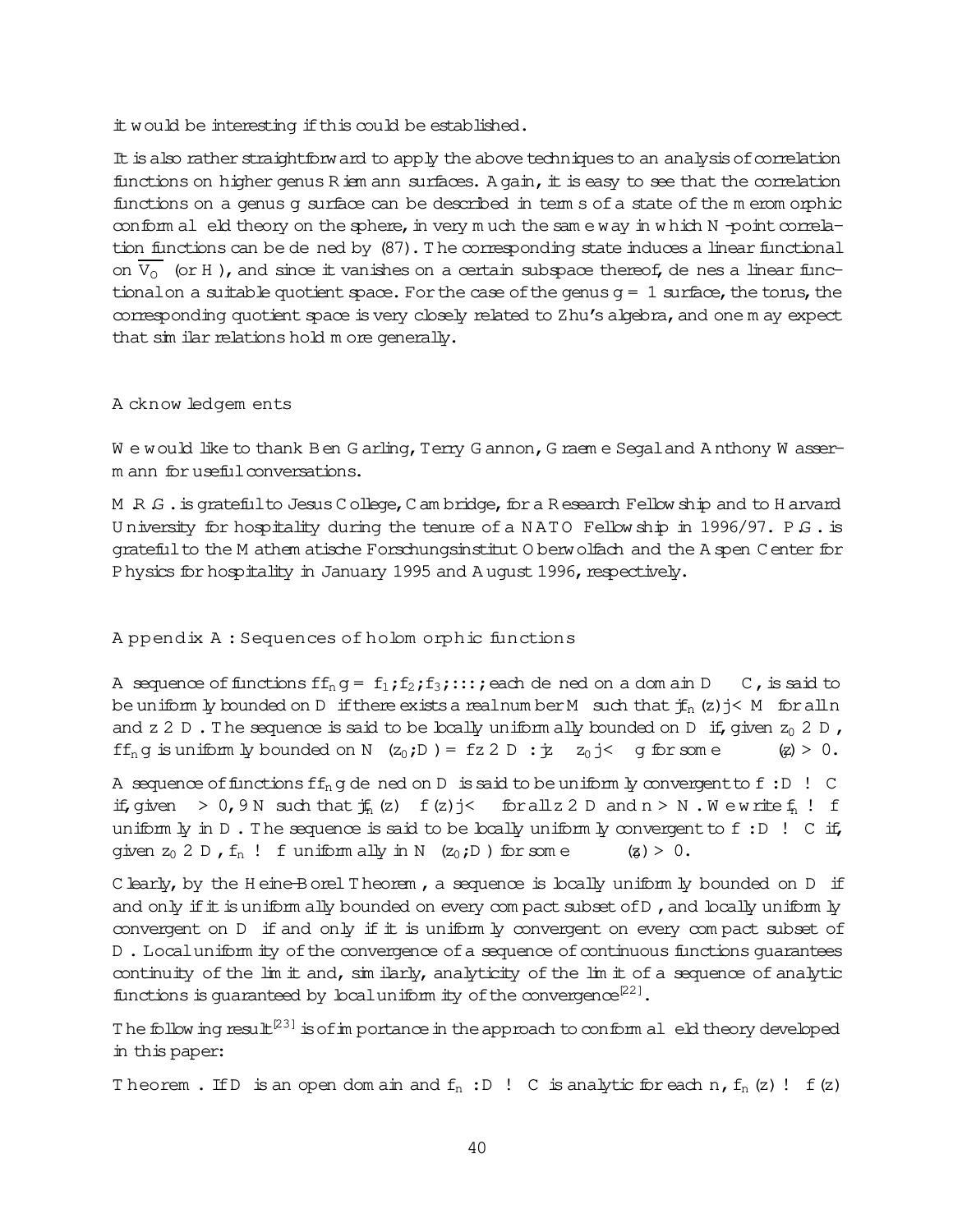at each z 2 D, and the sequence  $\text{ff}_n$  g is locally uniform ally bounded in D, then  $f_n$ ! f locally uniform ally in D and f is analytic in D .

[Proof: A gain, given  $z_0$  2 D, N  $(z_0)$  = fz 2 C :  $\dot{\tau}$   $z_0$  j g D for som e > 0 because D is open. Because N  $(z_0)$  is compact, 9M, such that  $\dot{\mathbb{F}}_n(z)$  j< M for all n and all z 2  $\overline{N}$  ( $z_0$ ). First we show that the sequence  $f_n^0$  (z) is uniform ally bounded on N ( $z_0$ ) for all < . For

$$
\oint_{n}^{0} (z) j = \frac{1}{2i} \int_{C_{(z_0)}}^{1} \frac{f_n(\theta) d}{(\theta - z)^2} \frac{M}{(\theta - z)^2} = M_1(\theta); \text{ say.}
$$

 $\mathbf{I}$ 

Thus for xed , given  $\rightarrow$  0,9  $_{1}$   $>$  0 such that  $\texttt{if}_{\texttt{n}}$  (z)  $\texttt{f}_{\texttt{n}}$  (z<sup>0</sup>)j<  $\frac{1}{3}$  $\frac{1}{3}$  for all values of n provided that z;z<sup>0</sup> 2 N (z<sub>0</sub>) are such that  $\dot{p}$   $z^0$ j<  $_1$  ( ). Then also jf (z)  $f(z^0)$ j<  $\frac{1}{3}$ 3 for  $\dot{z}$   $z^0$ j< 1(). Now we can nd a nite number K of points  $z_j$  2 N  $(z_0)$ , 1 j K, such that given any point in z 2 N  $(z_0)$ ,  $\dot{z}$   $z_i$   $\dot{z}$   $\dot{z}$  for some j. N ow each  $f_n(z_i)$ !  $f(z_i)$ and so we can nd integers  $L_j$  such that  $\overline{f}(z_j)$   $f_n(z_j)$ j <  $\frac{1}{3}$  $\frac{1}{3}$  for n > L<sub>j</sub>. Now if  $n > L = m ax_{1} + K fL_{1}g$  and  $z \ge N$   $(z_{0})$ ,  $\dot{\mathbb{F}}_{n}(z)$   $f(z)$   $\dot{\mathbb{F}}_{n}(z)$   $f_{n}(z_{1})$  $\dot{\mathbb{F}}_{n}(z_{1})$ f(z<sub>i</sub>)  $\#$   $f(z_i)$  f(z)  $\neq$  , establishing uniform convergence on N (z<sub>0</sub>) and so localuniform convergence. This is sucient to deduce that  $f$  is analytic.

Appendix B:Completeness of  $\rm V^O_C$ 

We prove that, if a sequence  $\frac{1}{3}$  2  $\frac{V^{\text{O}}_{\text{C}}}$  ,  $\frac{1}{3}$  = 1;2;::;,  $\frac{1}{3}$  converges on each subset of of the form (6) (where the convergence is uniform on (7)), the lim it lim  $_{j!1}$  ( $_{j}$ ) necessarily equals ( ) for some  $2 V_C^0$ .

To see this, note that uniform convergence in this sense is im plied by the (uniform ) convergence on a countable collection of such sets, taken by considering =  $1=$ N, N a positive integer, K one of a collection of compact subsets of O and the  $_i$  to be elem ents of some countable basis. Taken togetherwe obtain in thisway a countable num ber of conditions for the uniform convergence. Dening  $\exists j_{n} = m \text{ ax } m \text{ ax } j$  ( ) j where ranges over the rst n of these countable conditions for each 0 and the m aximum is taken over  $j$  within (7), we have a sequence of sem inorm s, jj jj<sub>n</sub>, on  $V_c$ , w ith jj jj<sub>n</sub> jj jj<sub>n+1</sub>. G iven such a sequence of sem inom s, we can de ne a C auchy sequence  $\left(\begin{array}{cc} 1 \end{array}\right)$ ,  $\begin{array}{cc} 1 \end{array}$  2 V<sub>C</sub>, by the requirem entthat  $j_{i}$  ind  $j_{i}$  asi;j! 1 for each xed n. This requirem entisequivalent to uniform convergence on each set of the form (6). M oreover, the space  $\rm V_{C}^{O}$  is obtained by adding in the lim its of these C auchy sequences (identifying points zero distance apart w ith respect to all of the sem i-norm s). This space is necessarily complete because if  $j_1$  2  $V_C^0$ is Cauchy, i.e.  $\overrightarrow{jj}$  i  $\overrightarrow{jj}$  ! 0 as i; j ! 1 for each xed n, and  $\frac{m}{i}$  !  $\overrightarrow{i}$  as  $m$  ! 1,  $\frac{m}{i}$  2 V<sub>C</sub>, then selecting  $I_N$  so that  $\dot{J}$  i  $\frac{1}{i}$  j $\dot{J}$   $\dot{J}$   $\dot{J}$  = 1=3N for  $i$ ;  $j$   $I_N$ , and  $I_{N+1}$   $I_N$ , we can nd an integer  $m_N$  such that  $j_j \frac{m_N}{r_N}$   $i_N \frac{1}{N}$  < 1=3N, and if  $N = \frac{m_N}{r_N}$  $\begin{array}{cc} m_N \\ I_N \end{array}$  /

jj <sup>M</sup> <sup>N</sup> jj<sup>p</sup> jj <sup>M</sup> <sup>I</sup><sup>M</sup> jj<sup>p</sup> + jj <sup>I</sup><sup>M</sup> <sup>I</sup><sup>N</sup> jj<sup>p</sup> + jj <sup>I</sup><sup>N</sup> <sup>N</sup> jj<sup>p</sup> jj <sup>M</sup> <sup>I</sup><sup>M</sup> jj<sup>M</sup> + jj <sup>I</sup><sup>M</sup> <sup>I</sup><sup>N</sup> jj<sup>N</sup> + jj <sup>I</sup><sup>N</sup> <sup>N</sup> jj<sup>N</sup> 1=N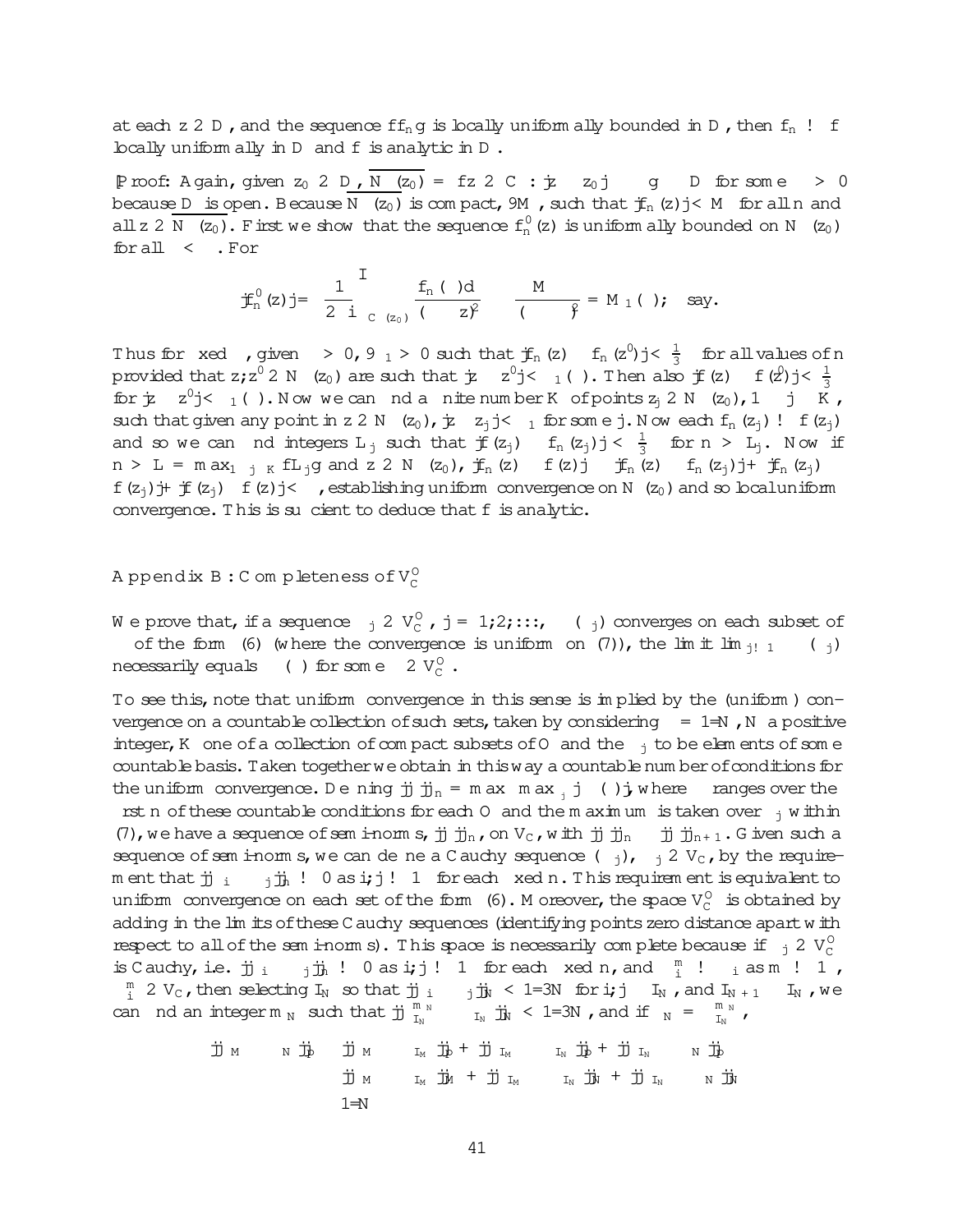provided that M  $\parallel$  N p, im plying that  $\parallel$  is C auchy. It is easy to see that its lim it is the lim it of  $j$ , show ing that  $V^0_C$  is complete. The completeness of this space is equivalent to the condition  $(11)$ .

Appendix C:P roof that  $V_C^0$  is independent of C (T heorem 1)

P roof: To prove that  $\mathfrak{F}_{\mathbb{C}}^{\mathbb{O}}$  is independent of C,  $\;$  rst note that we m ay identify a vector  $2 \, \mathcal{C}^0$  with =  $\overset{\text{na}}{\mathsf{Q}}_{\mathsf{n}}$  $\sum_{i=1}^{n}V(i_i; z_i)$  (where  $z_i \ge 0$  for 1 i n but it is not necessarily the case that  $z_i$  2 C for each i) if ( ) = ( ), for all 2  $B_0$ , i.e. the value of ( ) is given by (5) for all 2 B<sub>0</sub>. Consider then the set Q of values of  $z = (z_1; z_2; \ldots; z_n)$  for  $y$  which  $z = \int_{x}^{n}$  $\int_{i=1}^{n} V(\iota_i; z_i)$  is a member of  $\mathfrak{P}_C^0$ . Then  $D^0$  Q D, where  $D^0 = fz$ :  $z_i$ ; $z_j$  2 C; $z_i$   $\neq$   $z_j$ ;1 i< j ng and D = fz : $z_i$ ; $z_j$  2 O  $\circ$ ; $z_i$   $\neq$   $z_j$ ;1 i< j ng, where  $0<sup>c</sup>$  is the complement of 0 in P. We shall show that  $Q = D$ .

If  $z_b$  is in D<sup>o</sup>, the interior of D, but not in Q, choose a point  $z_a$  2 D<sup>0</sup> Q and join it to  $z_b$  by a path C inside D<sup>o</sup>, fz (t) : 0 t 1g with z(0) =  $z^a$  and z(1) =  $z^b$ . (There is such a point  $z^a$  because  $C^{\circ}$   $\theta$  ?; the path C exists because the interior of 0<sup>c</sup> is connected, from which it follows that  $D^{\circ}$  is.) Let  $t_c$  be the suprem um of the values of  $t_0$  for w hich fz(t) : 0 t  $t_0g$  Q<sup>o</sup>, the interior of Q, and let  $z^c = z(t_c)$ . Then  $z^c = (z_1^c, z_2^c, \ldots, z_n^c)$  is inside the open set D<sup>o</sup> and so we can nd a neighbourhood of the form  $N_1 = fx : \dot{x}$   $z^c$  j< 4 g which is contained inside  $D^{\circ}$ . Let  $z^d$ ,  $z^e$  be points each distant less than from  $z^c$ , with  $z^d$  outside Q and  $z^e$  inside Q<sup>o</sup>. (There m ust be a point  $z<sup>d</sup>$  outside Q in every neighbourhood of  $z<sup>c</sup>$ .) Then the set  $N_2 = f z<sup>e</sup> + (z<sup>d</sup> - z<sup>e</sup>)!$ : j! j< 1g is inside N<sub>1</sub> but contains points outside Q. We shall show that N<sub>2</sub> Q establishing a contradiction to the assum ption that there is a point  $z_b$  in D<sup>o</sup> but not in Q, so that we m ust have  $D^{\circ}$  Q D.

The circle  $f z^e + (z^d z^e)! : j! j < g$  is inside Q for some in the range  $0 < < 1$ . Now, we can form the integral Z

> = S (z)  $(z)$   $(d^r z)$

of  $(z)$  over any compact r-dim ensional sub-m anifold  $S$   $Q$ , with continuous weight function (z), to obtain an element 2  $\mathcal{P}_C^O$ , because the approximating sum s to the integralw ill have the necessary uniform convergence property. So the Taylor coe cients

$$
N = \sum_{j! \ j \neq j}^{Z} (z^{e} + (z^{d} z^{e})!)! \cdot N^{-1} d! \cdot 2 \cdot \mathcal{F}_{C}^{O}
$$

and, since the  $\frac{P}{N}$  $N_{N=0}$  (  $N$  )!<sup>N</sup> converges to (  $(z^{e} + (z^{d} z^{e})!)$  for j! j< 1 and all 2 B<sub>0</sub>, we deduce that N<sub>2</sub> Q, hence proving that D<sup>o</sup> Q D. Finally, if z<sub>j</sub> is a sequence of points in Q convergent to  $z_0$  2 D, it is straightforward to see that  $(z_i)$  w ill converge to  $(z_0)$ , so that Q is closed in D, and so m ust equal D.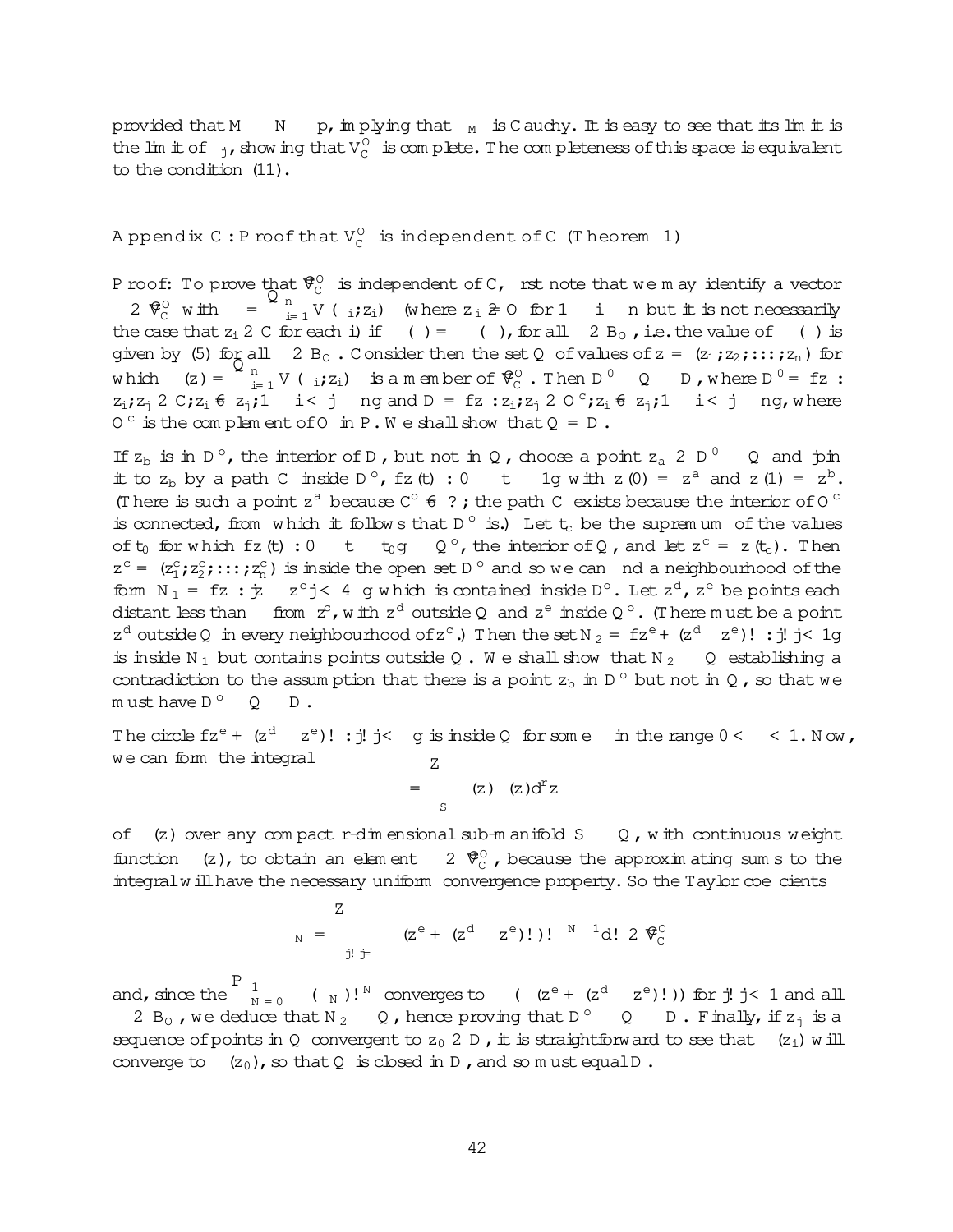Appendix D.M obius Transform ation of Vertices

By virtue of the Uniqueness Theorem we can establish the transform ation properties

$$
e^{L_{1}} V ( ; z)e^{-L_{1}} = V ( ; z + )
$$
 (D.1)

$$
e^{L_0}V
$$
 ( ;z)  $e^{L_0} = e^{h}V$  ( ;e z) (D 2)

$$
e^{L_1}V
$$
 ( ;z) $e^{L_1} = (1 \t z)^{2h}V$  (exp ( (1  $z)L_1$ ) ;z=(1  $z$ )) ; (D 3)

where we have used the relation

$$
\begin{array}{ccccccccc}\n1 & 0 & 1 & z & = & 1 & \frac{z}{1-z} & 1 & 0 & \frac{1}{1-z} & 0 \\
1 & 0 & 1 & 0 & 1 & 0 & 1 & 0 & 1 & z\n\end{array} \qquad \qquad \begin{array}{ccccccccc}\n\frac{1}{1-z} & 0 & 0 & 0 & 0 & 0 & 0 & 0 \\
0 & 0 & 0 & 0 & 0 & 0 & 0 & 0 & 0\n\end{array}
$$

From these if follows that

$$
hV \t(z) = 0 \t(D.5)
$$

$$
hV ( ; z)V ( ; )i = \frac{'}{(z - )^{h + h}} ; \qquad (p : 6)
$$

where  $L_0 = h$ ,  $L_0 = h$  and  $h \neq 0$ . The bilinear form '(; ), de ned as being the constant of proportionality in  $(D.6)$ , has the symmetry property

$$
f(t; y) = (1)^{h + h} f(t; y); \tag{D.7}
$$

If, in addition,  $L_1 = L_1 = 0$ , it follows from (D .3) applied to (D .6) that '(; ) = 0 unless  $h = h$ .

It follows from  $(D 3)$  that, if  $2 H_1$ ,

$$
hV ( ; z) i = (1 z) {^{2}}hV ( ; z = (1 z))i + \frac{1}{(1 z)}hV (L_{1} ; z = (1 z))i ; (D .3)
$$

and from  $(D 5)$  that both the left hand side and the rst term on the right hand side of  $(D 0.8)$ vanish, in plying that the second term on the right hand side also vanishes. But  $L_1$  2 H  $_0$ and, if we assume cluster decomposition, so that the vacuum is unique,  $L_1 =$  for some 2 C. We deduce that =  $W(L_1; j) = 0$ , so that is quasi-primary, i.e.  $H_1 = H_1^Q$ .

We can show inductively that H<sub>h</sub> is the direct sum of spaces  $L^n{}_{1}H^Q_{h-n}$  where 0  $n < h$ , i.e. H is composed of quasi-prim ary states and their descendants under the action of L  $_1$ . Given  $2$  H<sub>h</sub>, we can nd  $2$  L<sub>1</sub>H<sub>h 1</sub> such that L<sub>1</sub>(  $) = 0;$  then is the sum of the quasi-prim ary state and which, by an inductive hypothesis, is the sum of descendants of quasi-prim ary states. To nd , note

$$
L_1( + \sum_{n=1}^{X^h} a_n L^n {}_1 L_1^n ) = \sum_{n=1}^{X^h} (a_{n-1} + a_n (2nh + n(n+1)) L^n {}_1^1 L_1^n ;
$$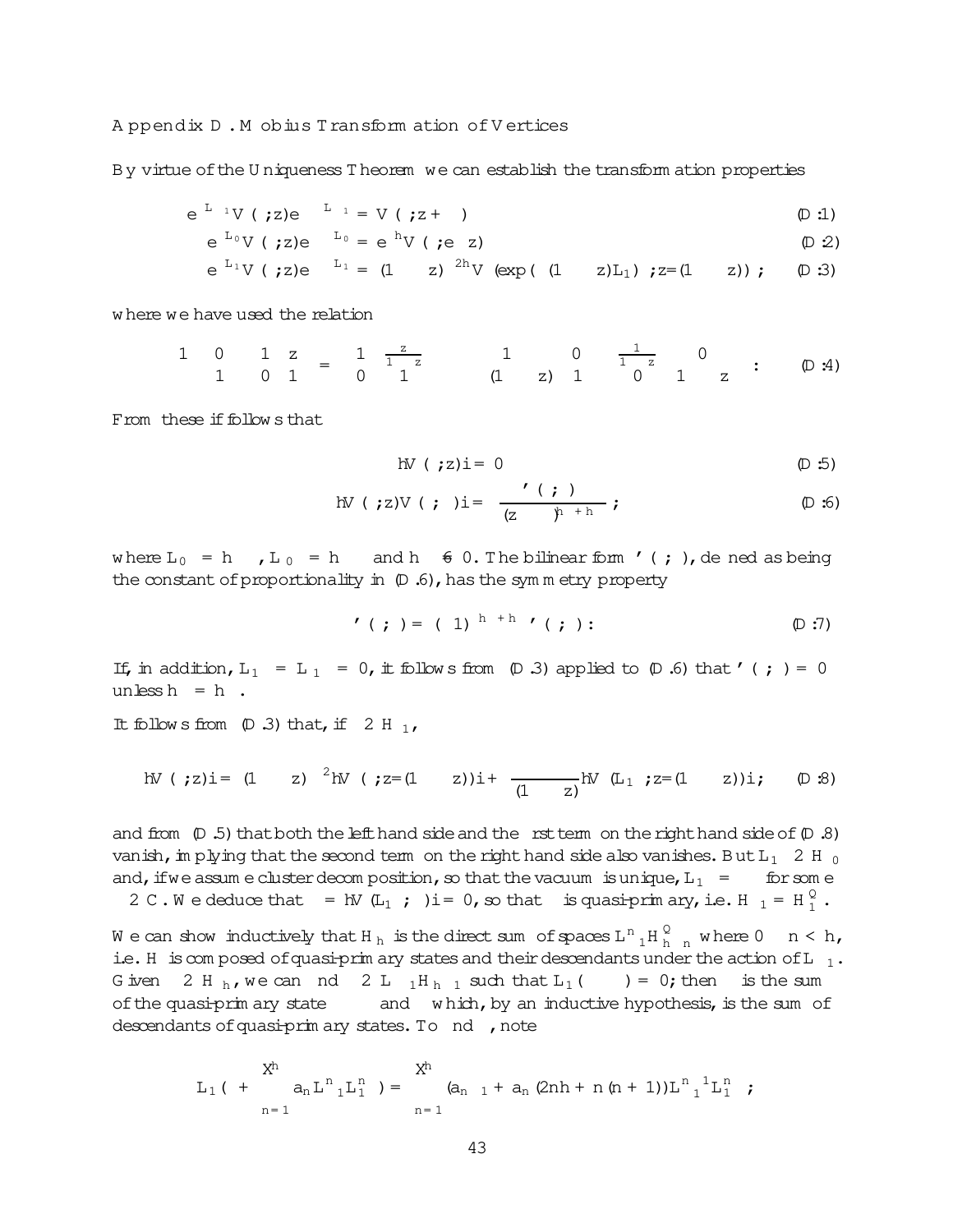where  $a_0 = 1$ . So choosing  $a_n = a_{n-1} = (2nh + n(n+1))$ , 1 n  $h$ , we have  $L_1$  ( ) = 0 where  $a_0 - p^2$ .<br>
for  $=$   $p^2$  $_{n=1}^{h}$  a<sub>n</sub> L<sup>n</sup><sub>1</sub> L<sup>n</sup><sub>1</sub> 2 L<sub>1</sub>H<sub>h<sub>1</sub></sub> establishing the result.

A ppendix  $E : P$  roof that the extended am plitudes  $A^{\hat{}}$  satisfy the axiom s

An alternative description of the extended am plitudes can be given as follows: we de ne the am plitudes involving vectors in  $\hat{V}$  recursively (the recursion being on the num ber of tim es L appears in an am plitude) by

$$
hL(w) i = 0 \qquad (E:1)
$$

hL (w) 
$$
\begin{aligned} Y^n & V \left( i, z_i \right) i = \frac{X^n}{[w - z_1)^4} \begin{cases} \n\frac{C_1}{[w - z_1)^4} & \text{if } V \left( i, z_i \right) i \\ \n\frac{1}{[w - z_1)^2} & \text{if } V \left( i, z_i \right) i \n\end{cases} \quad \text{if } V \left( i, z_i \right) i \\
& \text{if } V \left( i, z_i \right) i \\
& \text{if } V \left( i, z_i \right) i \\
& \text{if } V \left( i, z_i \right) i \\
& \text{if } V \left( i, z_i \right) i \\
& \text{if } V \left( i, z_i \right) i \\
& \text{if } V \left( i, z_i \right) i \\
& \text{if } V \left( i, z_i \right) i \\
& \text{if } V \left( i, z_i \right) i \\
& \text{if } V \left( i, z_i \right) i \\
& \text{if } V \left( i, z_i \right) i \\
& \text{if } V \left( i, z_i \right) i \\
& \text{if } V \left( i, z_i \right) i \\
& \text{if } V \left( i, z_i \right) i \\
& \text{if } V \left( i, z_i \right) i \\
& \text{if } V \left( i, z_i \right) i \\
& \text{if } V \left( i, z_i \right) i \\
& \text{if } V \left( i, z_i \right) i \\
& \text{if } V \left( i, z_i \right) i \\
& \text{if } V \left( i, z_i \right) i \\
& \text{if } V \left( i, z_i \right) i \\
& \text{if } V \left( i, z_i \right) i \\
& \text{if } V \left( i, z_i \right) i \\
& \text{if } V \left( i, z_i \right) i \\
& \text{if } V \left( i, z_i \right) i \\
& \text{if } V \left( i, z_i \right) i \\
& \text{if } V \left( i, z_i \right) i \\
& \text{if } V \left( i, z_i \right) i \\
& \text{if } V \left( i, z_i \right) i \\
& \text{if } V \left( i, z_i \right) i \\
& \text{if } V \left( i, z_i \right) i \\
& \text{if } V \left( i,
$$

and

hL (w) L (w<sub>j</sub>) V (i, z<sub>i</sub>)i = 
$$
\frac{X^n}{k-1} \frac{2}{(w - w_k)^2} h
$$
 L (w<sub>j</sub>) V (i, z<sub>i</sub>)i  
\nj=1  
\n $\frac{X^n}{k-1} \frac{h_1}{(w - z_1)^2} h$  L (w<sub>j</sub>) V (i, z<sub>i</sub>)i  
\n $\frac{1}{k-1} \frac{X^n}{(w - z_1)^2} h$  L (w<sub>j</sub>) V (i, z<sub>i</sub>)i  
\n $\frac{X^n}{k-1} \frac{1}{(w - w_k)} \frac{d}{dw_k} h$  L (w<sub>j</sub>) V (i, z<sub>i</sub>)i  
\n $\frac{X^n}{k-1} \frac{1}{(w - z_1)} \frac{d}{dz_1} h$  L (w<sub>j</sub>) V (i, z<sub>i</sub>)i  
\n $\frac{d}{dz_1} \frac{Y^n}{j-1} \frac{Y^n}{j-1}$  E: 3)  
\n $\frac{X^n}{k-1} \frac{1}{(w - z_1)} \frac{d}{dz_1} h$  L (w<sub>j</sub>) V (i, z<sub>i</sub>)i  
\n $\frac{k}{k-1} \frac{X^n}{(w - w_k)^4} h$  L (w<sub>j</sub>) V (i, z<sub>i</sub>)i  
\n $\frac{X^n}{(w - z_1)^4} h$  L (w<sub>j</sub>) V (i, z<sub>i</sub>)i  
\n $\frac{X^n}{(w - z_1)^4} h$  L (w<sub>j</sub>) V (i, z<sub>i</sub>)i:  
\n $\frac{X^n}{(w - z_1)^4} h$  L (w<sub>j</sub>) V (i, z<sub>i</sub>)i:  
\n $\frac{1}{(w - z_1)^4} h$  L (w<sub>j</sub>) V (i, z<sub>i</sub>)i

H ere  $h_i$  is the grade of the vector  $i \in I$  V, c is an arbitrary (real) number, and c is zero unless is of grade two. It is not dicult to see that the functions dened by  $(E.1)$  { $(E.3)$ } agree w ith those de ned in the m ain part of the text: for a given set of elds, the dierence between the two am plitudes does not have any poles in  $w_j$ , and therefore is constant as a function of  $w_j$ ; this constant is easily determ ined to be zero.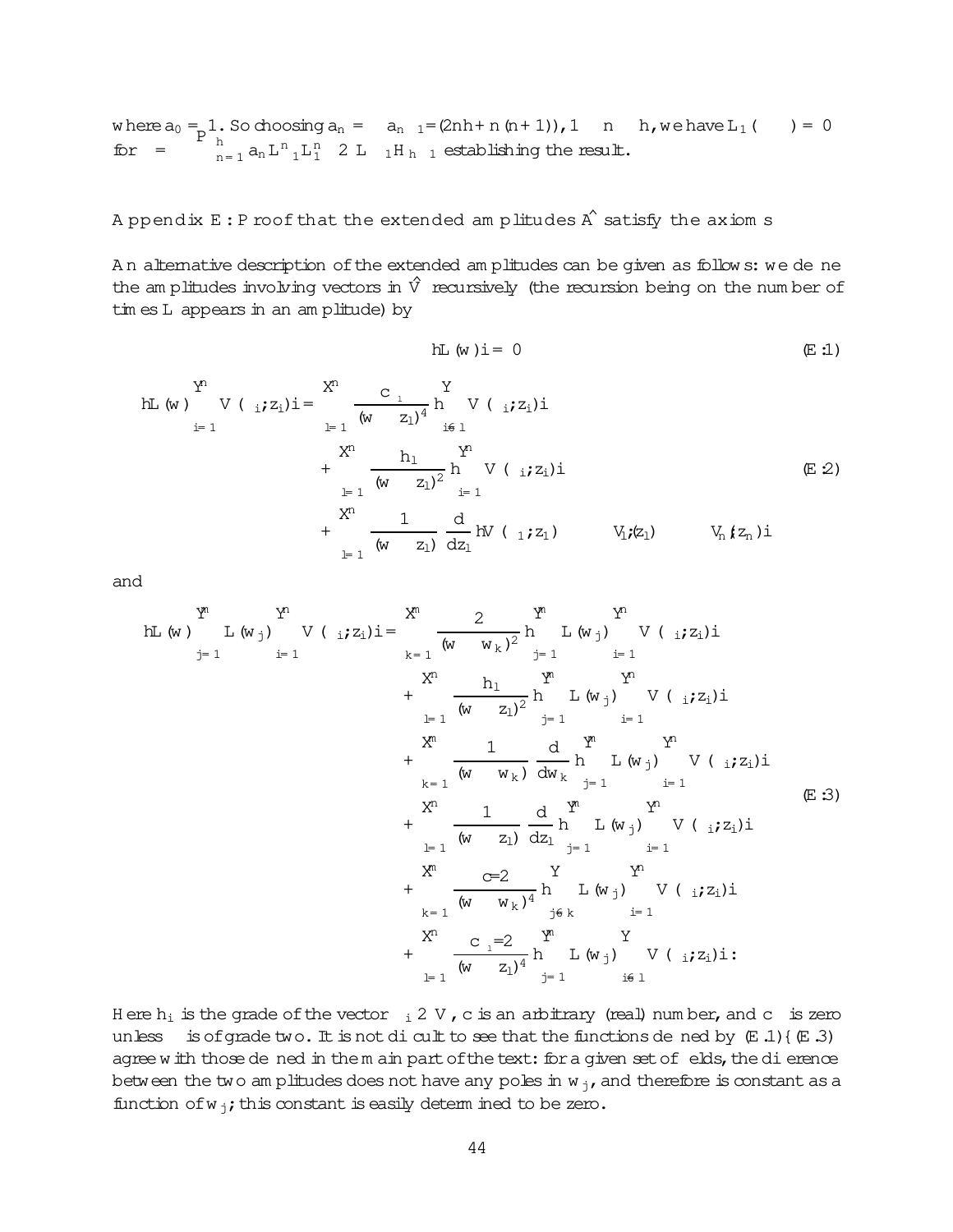The diagram m atical description of the am plitudes im m ediately im plies that the am plitudes are local. We shall now use the form ulae  $(E.1)$  { $(E.3)$  to prove that they are also M obius covariant. T he M obius group is generated by translations, scalings and the inversion  $z$   $\overline{y}$  1=z. It is im m ediate from the above form ulae that the am plitudes (w ith the grade of L being 2) are covariant under translations and scalings, and we therefore only have to check the covariance under the inversion z  $7 \quad 1=x$ . First, we calculate (setting for the  $m$  om entc = 0 for all of grade two)

hL (1=w) 
$$
\begin{aligned} Y^n & \text{if } (1=w) \\ Y & \text{if } (1=w) \end{aligned}
$$
\n
$$
Y^n = \frac{1}{(1=w)1-z_1} \begin{aligned} Y^n & \text{if } (1=w) \\ Y & \text{if } (1=w) \\ Y^n & \text{if } (1=w) \end{aligned}
$$
\n
$$
Y^n = \frac{1}{(1=w)1-z_1} \begin{aligned} Y^n & \text{if } (1=w) \\ Y^n & \text{if } (1=w) \\ Y^n & \text{if } (1=w) \end{aligned}
$$
\n
$$
Y^n = \frac{1}{(1=w)1-z_1} \begin{aligned} Y^n & \text{if } (1=w) \\ Y^n & \text{if } (1=w) \\ Y^n & \text{if } (1=w) \end{aligned}
$$
\n
$$
Y^n = \frac{1}{(1=w)1-z_1} \begin{aligned} Y^n & \text{if } (1=w) \\ Y^n & \text{if } (1=w) \\ Y^n & \text{if } (1=w) \end{aligned}
$$

U sing the M obius covariance of the original am plitudes, we nd

$$
\frac{d}{dz_1}W (i, i=z_1) \t V_1(z_1) \t V_2(z_2) \t V_3(z_1) \t V_4(z_1) \t V_5(z_1) \t V_6(z_1) \t V_7(z_1) \t V_8(z_1) \t V_9(z_1) \t V_1(z_1) \t V_1(z_1) \t V_1(z_1) \t V_1(z_1) \t V_1(z_1) \t V_1(z_1) \t V_1(z_1) \t V_1(z_1) \t V_1(z_1) \t V_1(z_1) \t V_1(z_1) \t V_1(z_1) \t V_1(z_1) \t V_1(z_1) \t V_1(z_1) \t V_1(z_1) \t V_1(z_1) \t V_1(z_1) \t V_1(z_1) \t V_1(z_1) \t V_1(z_1) \t V_1(z_1) \t V_1(z_1) \t V_1(z_1) \t V_1(z_1) \t V_1(z_1) \t V_1(z_1) \t V_1(z_1) \t V_1(z_1) \t V_1(z_1) \t V_1(z_1) \t V_1(z_1) \t V_1(z_1) \t V_1(z_1) \t V_1(z_1) \t V_1(z_1) \t V_1(z_1) \t V_1(z_1) \t V_1(z_1) \t V_1(z_1) \t V_1(z_1) \t V_1(z_1) \t V_1(z_1) \t V_1(z_1) \t V_1(z_1) \t V_1(z_1) \t V_1(z_1) \t V_1(z_1) \t V_1(z_1) \t V_1(z_1) \t V_1(z_1) \t V_1(z_1) \t V_1(z_1) \t V_1(z_1) \t V_1(z_1) \t V_1(z_1) \t V_1(z_1) \t V_1(z_1) \t V_1(z_1) \t V_1(z_1) \t V_1(z_1) \t V_1(z_1) \t V_1(z_1) \t V_1(z_1) \t V_1(z_1) \t V_1(z_1) \t V_1(z_1) \t V_1(z_1) \t V_1(z_1) \t V_1(z_1) \t V_1(z_1) \t V_1(z_1) \t V_1(z_1) \t V
$$

Inserting this form ula in the above expression, we get

hL (1=w) V ( ;1=z<sub>1</sub>)  
\ni=1  
\n
$$
= \frac{1}{w^{2}} \sum_{i=1}^{2} \frac{Y^{n}}{z_{i}^{2}} \frac{1}{z_{i}^{2}} h_{1} \frac{z_{1}^{2}}{w^{2} (w - z_{1})^{2}} + \frac{2z_{1}^{2}}{w^{3} (w - z_{1})} h_{1} V ( ;z_{1})\n+ \sum_{l=1}^{X^{n}} \frac{z_{1}^{3}}{w^{3} (w - z_{1})} \frac{d}{dz_{1}} h V ( ;z_{1}) \qquad V_{1}(z_{1}) \qquad V_{n}(z_{n})\n= 1
$$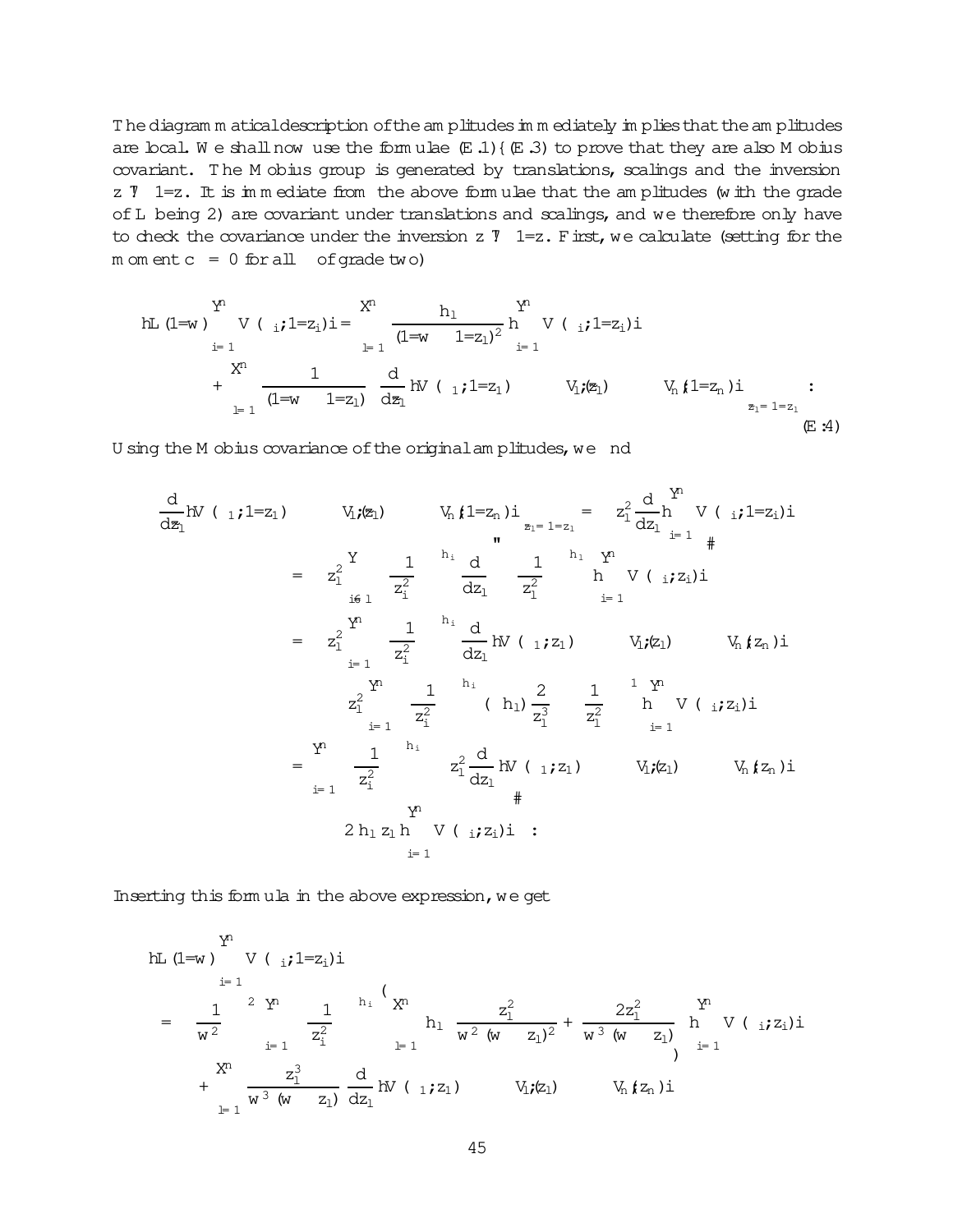$$
= \frac{1}{w^{2}} \sum_{i=1}^{2} \frac{Y^{n}}{z_{i}^{2}} \frac{1}{z_{i}^{2}} \frac{h_{i} \kappa^{N}}{h_{1} \frac{3 z_{i}^{2} w}{w^{3} (w - z_{l})^{2}} h_{i} V (i, z_{i}) i}{h_{1} \frac{3 z_{i}^{2} w}{w^{3} (w - z_{l})^{2}} h_{i} V (i, z_{i}) i + \frac{X^{n}}{w^{3} (w - z_{1})} \frac{d}{dz_{1}} h V (i, z_{1}) \qquad V_{1} \mathbf{z}_{1} \qquad V_{n} \mathbf{z}_{n} \qquad i
$$

 $\mathbf{r}$ 

It rem ains to show that the expression in brackets actually agrees with  $(E.4)$ . To prove this, we observe, that because of M obius invariance of the am plitudes we have

$$
X^{n} \frac{d}{dz_{1}} MV (i, z_{1}) \t V_{1}(z_{1}) \t V_{n}(z_{n})i = 0 ;
$$
  
\n
$$
X^{n} \frac{Y^{n}}{h_{1}h} V (i, z_{1})i + \sum_{l=1}^{X^{n}} \frac{d}{dz_{1}}hV (i, z_{1}) \t V_{l}(z_{1}) \t V_{n}(z_{1}) i = 0
$$

and

Xn l= 1 2 h<sup>l</sup> zlh Yn i= 1 V ( <sup>i</sup>;zi)i+ Xn l= 1 z 2 l d dz<sup>l</sup> hV ( <sup>1</sup>;z1) Vl;z( <sup>l</sup>) Vn(;z<sup>n</sup> )i= 0:

T he claim then follow s from the observation that

$$
X^{n} \t\t\t\t\frac{1}{(w - z_{1})^{2}} \t\t\t\frac{3 z_{1}^{2} w}{w^{3} (w - z_{1})^{2}} \t\t\t\frac{1}{h} V (\t i; z_{i}) i
$$
\n
$$
+ \t\t\t\frac{X^{n}}{(w - z_{1})} \t\t\t\frac{1}{w^{3} (w - z_{1})} \t\t\t\frac{z_{1}^{3}}{dz_{1}} \t\t\t\frac{d}{dz_{1}} hV (\t i; z_{1}) \t\t\tV_{1}; z_{1}) \t\t\tV_{n}; z_{n}) i
$$
\n
$$
= \frac{1}{w^{3}} w^{2} \t\t\t\frac{d}{dz_{1}} h V (\t i; z_{1}) i
$$
\n
$$
+ \t\t\t\t\frac{X^{n}}{w} \t\t\t\frac{1}{dz_{1}} i
$$
\n
$$
+ \t\t\t\t\frac{X^{n}}{h} \t\t\t\frac{Y^{n}}{k} \t\t\t\t\frac{X^{n}}{k^{2}} \t\t\t\frac{1}{dz_{1}} i
$$
\n
$$
+ \t\t\t\t\frac{X^{n}}{h} \t\t\t\frac{Y^{n}}{k^{2}} \t\t\t\frac{1}{dz_{1}} i
$$
\n
$$
+ \t\t\t\t2 h_{1} z_{1} h V (\t i; z_{1}) i + \t\t\t\t\frac{X^{n}}{k^{2}} \t\t\t\frac{1}{dz_{1}} h V (\t i; z_{1}) i
$$
\n
$$
= 0:
$$

W e have thus shown that the functions of the form  $(E 2)$  (for  $c = 0$ ) have the correct transform ation property under M obius transform ations. This implies, as L is quasiprim ary, that the functions of the form  $(E.3)$  have the right transform ation property for  $c = 0$ . H owever, the sum involving the c-term s has also (on its own) the right transform ation property, and thus the above functions have. This completes the proof.

Finally, we want to show that the am plitudes  $A^{\hat{}}$  have the cluster property provided the am plitudes A do. W e want to prove the cluster property by induction on the num ber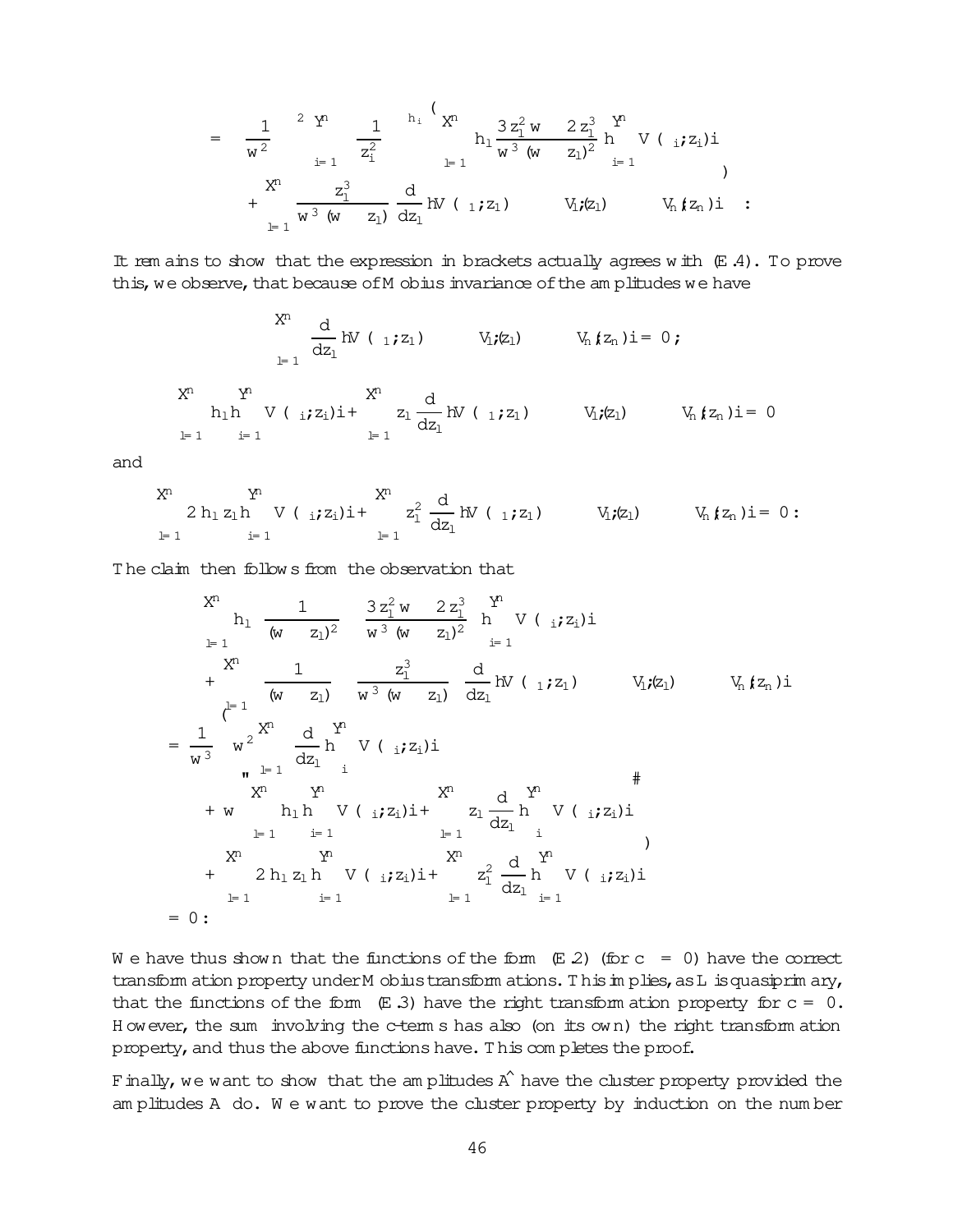$N_L$  of L-elds in the extended am plitudes. If  $N_L = 0$ , then the result follows from the assum ption about the originalam plitudes. Let us therefore assum e that the result has been proven for N<sub>L</sub> = N, and consider the am plitudes with N<sub>L</sub> = N + 1. For a given am plitude, we subdivide the elds into two groups, and we consider the  $\lim_{n \to \infty} x$ , where the param eters  $z_i$  of one group are scaled to zero, w hereas the param eters  $\frac{1}{1}$  of the other group are kept xed. Because of the M obius covariance, we m ay assume that the group whose param eters  $z_i$  are scaled to zero contain at least one  $L - eL$ ,  $L (z_1)$ , say, and we can use  $(E.2)$  (or  $(E.3)$ ) to rew rite the am plitudes involving L(z<sub>1</sub>) in term sof am plitudes w hich do not involve L( $z_1$ ) and w hich have N<sub>L</sub> N. It then follow s from (E.2) (or (E.3)) together w ith the induction hypothesis that the term s involving  $(z_1 j)^{-1}$  (where  $l=1;2$  or  $l=4$ ) are not of leading order in the lim it where the  $z_i$  are scaled to zero, whereas all term s w ith  $\rm (z_1-z_i)^{-1}$  are. This implies, again by the induction hypothesis, that the amplitudes satisfy the cluster property for  $N_L = N + 1$ , and the result follows by induction.

## A ppendix F :M obius transform ation of Zhu's m odes

W e want to prove form ula  $(110)$  in this A ppendix. W e have to show that

$$
V_{u_1, u_2}^{(N)}( ) = U ( )V^{(N)}(U( ) ^1 )U( ) ^1
$$
  
= U ( ) V ( + 1)<sup>F<sub>0</sub></sup>U( ) ^1 ;  $\frac{d}{N+1}U( ) ^1$   
= U ( ) V ( + 1)<sup>F<sub>0</sub></sup>U( ) ^1 ; U( )  $\frac{d}{N+1}$ :

W e therefore have to nd an expression for the transform ed vertex operator. By the uniqueness theorem,  $\ddot{\textbf{r}}$  is sucient to evaluate the expression on the vacuum; then we nd

$$
U()
$$
  $V$   $( + 1)^{j}$   $U()$   $( )$   $1$   $\neq$   $U()$   $( )$   $1$   $=$   $U()$   $( )$   $e$   $1$   $1$   $( )$   $+1)^{j}$   $U()$   $1$   $\neq$ 

To calculate the product of the M obiustransform ations, we write them in term sof  $2 \text{ m}$  atrices, determ ine their product and rew rite the resulting m atrix in term s of the generators  $L_0; L_{-1}$ . A fter a slightly lengthy calculation we then nd

U ( )e<sup>L<sub>1</sub></sup> (+ 1)<sup>L<sub>0</sub></sup>U ( )<sup>1</sup> =  
\n2  
\nV<sup>4</sup> 
$$
\frac{+1}{(1 - \frac{u_2}{(u_1 - u_2)})^2}
$$
 exp  $\frac{1}{u_2 + (u_2 - u_1)} L_1$  ;  $\frac{u_1 u_2}{u_2 + (u_2 - u_1)} 5$  :

In the integral for  $V^{(N)}_{u_1,u_2}$  we then change variables to

$$
w = \frac{u_1 u_2}{u_2 + (u_2 - u_1)} = (x)
$$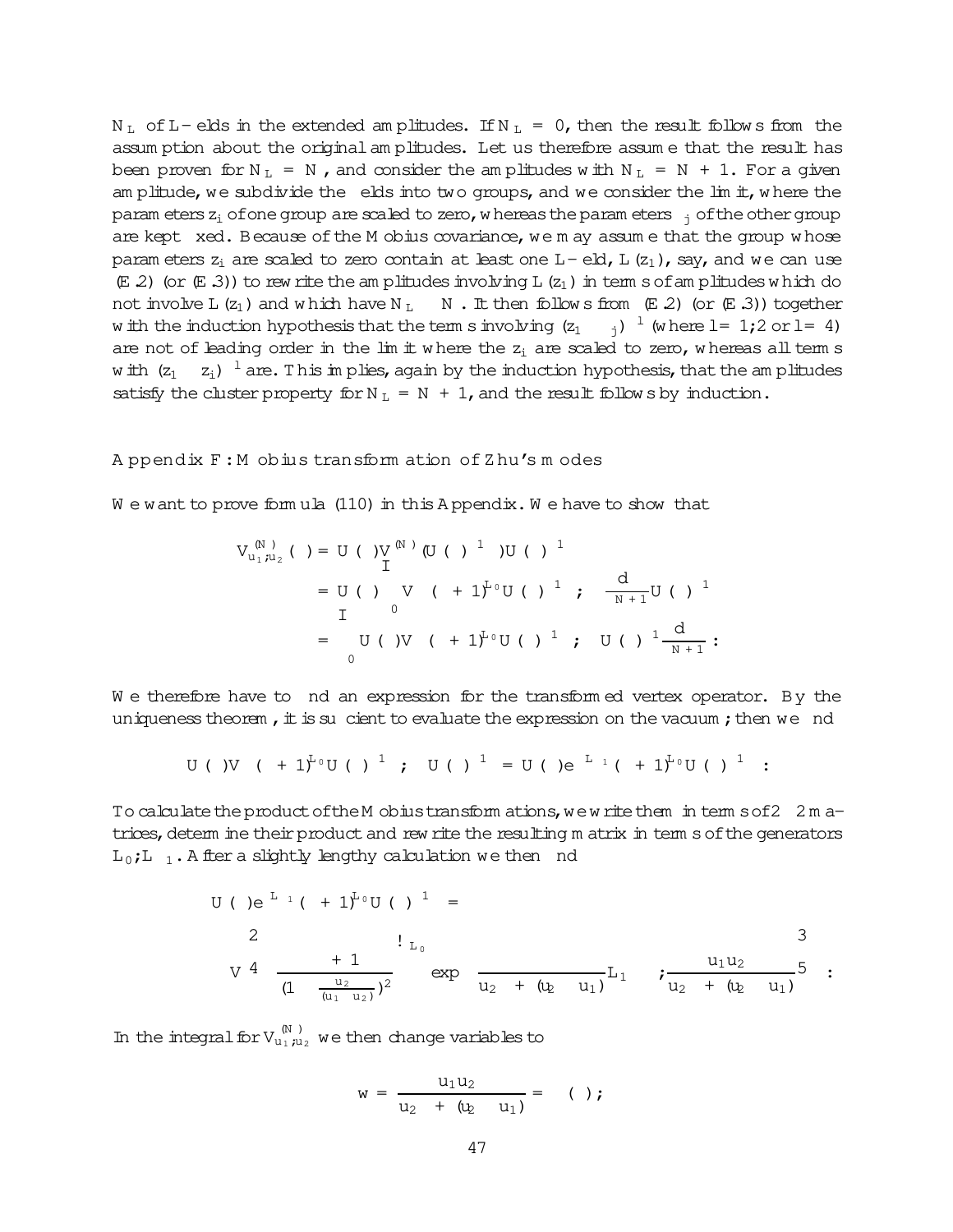in term s ofw the relevant expressions becom e

$$
1+\quad =\frac{u_1\ (w\quad u_2)}{u_2\ (w\quad u_1)}\qquad 1\quad \frac{u_2}{(u_1\quad u_2)}=\frac{u_1}{(u_1\quad w\,)}\qquad d\quad =\frac{u_1\ (u_2\quad u_1)}{u_2}\frac{dw}{(w\quad u_1)^2}:
$$

Putting everything together, we then obtain formula (110).

## A ppendix G :R ings and A lgebras

In this A ppendix we review various concepts in a ligebra; the treatm ent follow s closely the book [24].

W e restrict attention to rings, R w hich have a unit element,  $1 2 R$ . An algebra, A, over a eld F, is a ring which is also vector space over  $F$  in such a way that the structures are com patible  $[(xy) = (x)y, 2 F, x; y 2 R]$ . The dim ension of A is its dim ension as a vector space. We shall in general consider com plex algebras, i.e. algebras over C. Since 12 A we have F A.

A (left) m odule for a ring R is an additive group M with a m ap R  $M$  ! M , compatible w ith the structure of R [i.e. (rs)m =  $r$ (sm);(r + s)m = rm + sm; r;s 2 R;m 2 M ]. A m odule M for an algebra  $A$ , viewed as a ring, is necessarily a vector space over  $F$  (because F A ) and provides a representation of A as an algebra in term s of endom orphism s of the vector space M .

R provides a m odule for itself, the adjoint m odule. A subm odule N of a m odule M for R is an additive subgroup of M such that  $rN$  N for all  $r2R$ . A simple or irreducible m odule is one w hich has no proper subm odules. A (left) idealJ ofR is a subm odule of the adjoint m odule, i.e. an additive subgroup J R such that  $rj2 I$  for all  $r2 R$ ;  $j2 J$ . The direct sum  $M_1$   $M_2$  of the R m odules  $M_1$ ;  $M_2$  is the additive group  $M_1$   $M_2$  with  $r(m_1;m_2) = (m_1; m_2); r 2 R; m_1 2 M_1; m_2 2 M_2$ . The direct sum of a (possibly in nite) set M<sub>i</sub>; i 2 I, of R m odules consisted of elements  $(m_i; i 2 I)$ , with all but nitely m any  $m_i = 0$ . The module M is decomposable if it can be written as the direct sum of two non-zero m odules and com pletely reducible if it can be w ritten as the direct sum of a (possibly in nite) sum of irreducible m odules.

A representation of an algebra A is irreducible if  $\pm$  is irreducible as a module of the ring A .

An ideal J is m axim alin R if K  $J$  is another ideal in R then K = R. If M is an irreducible m odule for the ring R, then  $M = R = J$  for some m axim alideal J R. [Take  $m \nightharpoonup M$  ;  $m \nightharpoonup 0$  and consider R m M . This is a subm odule, so R m = M . The kernel of the m ap r  $\overline{Y}$  rm is an ideal,  $J$  R. So  $M = R = J$ . If  $J$  K R and K is an ideal then  $K = J$  de nes a subm odule of M, so that  $K = J = M$  and  $K = R$ , i.e. J is m axim al.] Thus an irreducible representation of a nite-dim ensional algebra A is necessarily nitedim ensional.

The coad  $\mathtt{joint}$  representation A  $^0$  of an algebra A  $\mathtt{ is}$  de ned on the dualvector space to A  $\mathtt{conn}$ sisting of linearm aps  $: A$  ! F w ith  $(r)(s) =$  (sr). If M is an n-dim ensional irreducible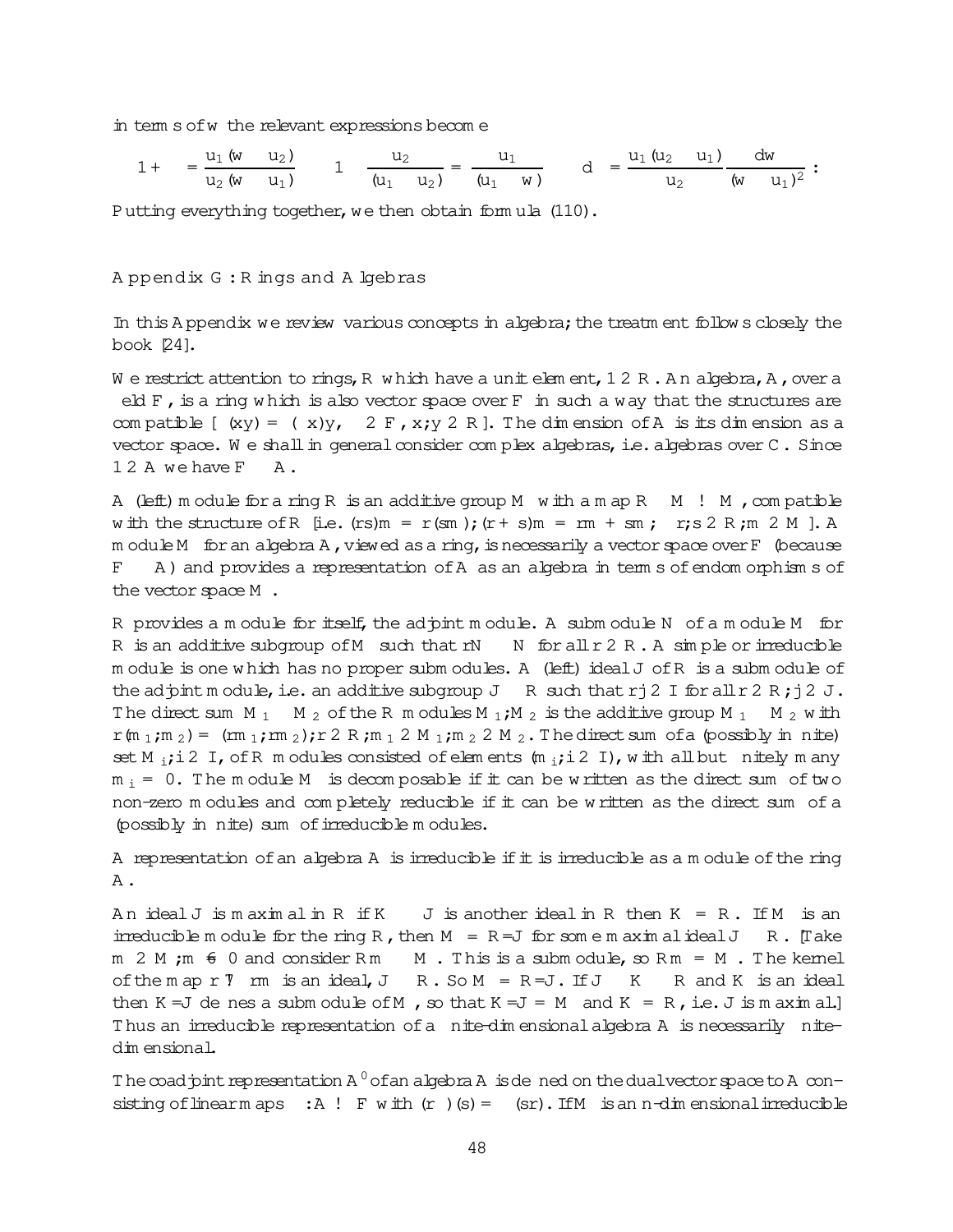representation of A and  $d_{ij}(r)$  the corresponding representation m atrices, the n elements  $d_{ij}(r)$ , 1 j n, i xed, de ne an n-dimensional invariant subspace A  $^0$  corresponding to a representation equivalent to  $M$ . So the sum of the dimensions of the inequivalent representations of A does not exceed dim A. This show s that each irreducible representation of a nite-dimensional algebra is nite-dimensional and there are only nitely many equivalence classes of such representations.

This is not such a strong statement as it seem s because A m ay have indecomposable representations. In fact A m ay have an in nite number of inequivalent representations of a given dimension even if dim  $A \leq 1$ . E g consider the three dimensional complex algebra, consisting of + x + y: ; ; 2 C, subject to  $\hat{x} = y^2 = xy = yx = 0$ , which has the faithful three dim ensional representation  $\frac{1}{2}$  0 <sup>A</sup> and the inequivalent

two-dimensional representations , for each 2 C.] The situation is more under control if the algebra is sem i-simple.

The ring R is sem i-simple if the adjoint representation is completely reducible. If R is sem is in ple, 1 is the sum of a nite number of elements of R, one in each of a number of the sum m ands in the expression of R as a sum of irreducible m odules,  $1 = \frac{1}{i} e_i$  and,  $\sum_{i=1}^{n}$  re<sub>i</sub>, it follows that there is a nite number, n, of sum m ands R<sub>i</sub> = Re<sub>i</sub> since  $\operatorname{any}_{\mathbf{L}} \mathbf{r} = \int_{\mathbf{i}=\mathbf{1}}^{\mathbf{n}} \mathbf{r} \mathbf{e}_{\mathbf{i}}$ , it follows that there is a nite number, n, of sum m ands  $R_{\mathbf{i}} = R \mathbf{e}_{\mathbf{i}}$  and  $R = \int_{\mathbf{i}=\mathbf{1}}^{\mathbf{n}} R_{\mathbf{i}}$ . If R is semi-simple, every R m odule i necessarily into a nite num ber of irreducible sum m ands). Any m odule M is the quotient  $\overline{C}_{m\ 2M}$  R<sub>m</sub>, where R<sub>pp</sub> is a copy of the adjoint module R, by the of the free module  $R =$ ideal consisting of those  $(r_m)_{m \ 2M}$  such that  $r_{m \ 2M}$   $r_m$   $m = 0$ . The result follows since R is completely reducible if R is and the quotient of a completely reducible module is itself completely reducible.]

An R m odule M is nitely-generated if  $M = f \bigg|_{i=1}^{p} r_i m_i : r_i 2 R g$  for a nite number, n, of xed elements  $m_i 2 M$ , 1 i n. If R is semi-simple, any nitely generated R module is completely reducible into a nite number of summands. [This follows because M is the quotient of  $\int_{i=1}^{n} R_{i}$ , where  $R_{i} = R$ , by the ideal f(r<sub>i</sub>):  $\int_{i=1}^{n} r_{i}m_{i} = 0$ g.

If M and N are R m odules, an R -hom om orphism  $f : M$  ! N is a m ap satisfying  $rf = fr$ . If M and N are simple modules, Schur's Lemma implies that the set of R -hom om orphisms H om R (M ; N ) = 0 if M and N are not equivalent. If M = N , H om R (M ; M ) End R (M ) is a division ring, that is every a ring in which every non-zero element has an inverse. In the case of an algebra, if dim  $M < 1$ ,  $End_A(M) = F$ , the underlying eld.

If the R-m odule M is completely decomposable into a nite number of irreducible sub-<br>module we can write M =  $\frac{N}{M}$  M is valued and M is irreducible and M and M and M m odules, we can write  $M = \int_{i=1}^{N} M_i^{n_i}$ , where each  $M_i$  is irreducible and  $M_i$  and  $M_j$  are inequivalent if  $i \in j$ . Since  $Hom_R M_i; M_j = 0$  if  $i \in j$ ,

$$
\text{End}_{R} \text{ (M)} = \sum_{i=1}^{N} \text{End}_{R} \text{ (M)}_{i}^{n_{i}} = \sum_{i=1}^{N} \text{ M}_{n_{i}} \text{ (D)}_{i};
$$

where the division algebra  $D_i = End_R (M_i)$  and  $M_n (D)$  is the ring of n n m atrices with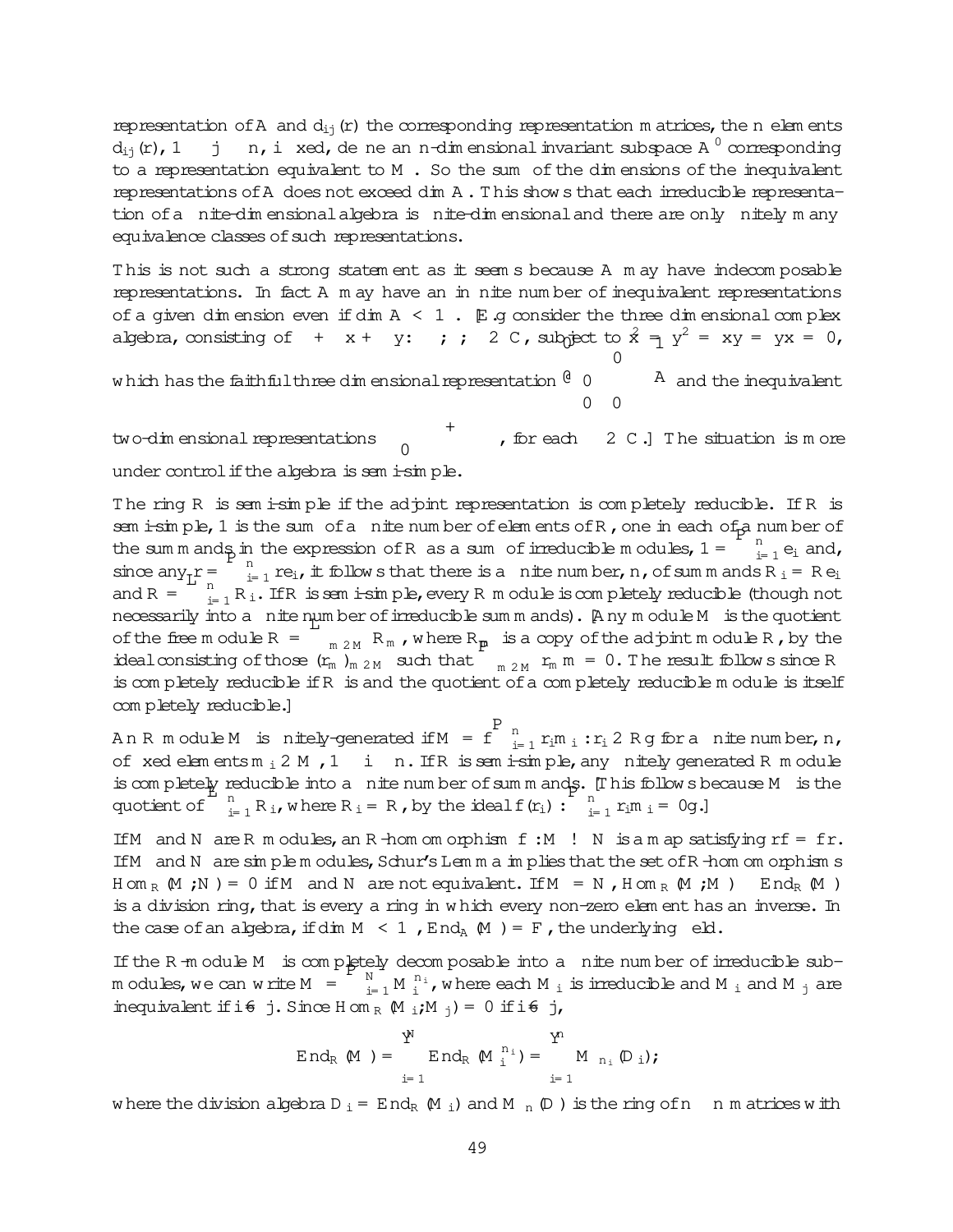entries in the division algebra D .

If R is a sem i-simple ring, we can write  $R = \frac{N}{i} \sum_{i=1}^{n} \int_{0}^{n_i}$ , where the R<sub>i</sub> are irreducible as R  $m$  as a semi-simple image, we can write  $N = \begin{bmatrix} 1 & 1 & 1 \ 1 & 1 & 1 \ 1 & 1 & 1 \end{bmatrix}$ <br>modules and inequivalent for  $i \in J$ . So End<sub>R</sub> R =  $\sum_{i=1}^{N} M_{n_i}(\text{D}_i)$ , where  $D_i = End_R(\text{R}_i)$ . But End<sub>R</sub> R = R<sup>o</sup>, the reverse ring to R de ned on the set R by taking the product of r and s to be sr rather than rs. Since, evidently,  $(\mathbb{R}^{\circ})^{\circ} = \mathbb{R}$ ,

$$
R = \begin{array}{c} \n\stackrel{\circ}{\mathbf{M}} & \mathbf{M} \ \mathbf{M} & \mathbf{M} \end{array}
$$

i.e. every sem i-sim ple ring is isom orphic to the direct product of a nite number of nitedim ensionalm atrix rings over division algebras [W edderburn's Structure T heorem ].

In the case of a sem i-simple algebra, each  $D_i = F$ , the underlying eld, so

$$
A = \begin{array}{c} Y^{N} \\ M_{n_{1}}(F); \end{array}
$$

where M  $_{n}$  (F) is the algebra of n n m atrices with entries in the eld F. In particular, any sem i-sim ple algebra is nite-dim ensional.

R E F E R E N C E S

- [1] G .Veneziano,Construction ofa crossing-sym m etric,Regge-behaved am plitude for linearly rising trajectories, N uovo C im . 57A , 190 (1968).
- $[2]$  Z.K oba and H  $\,$ B.N ielsen, M anifestly crossing-invariant param etrization of n-m eson am plitude, N ucl. Phys. B 12, 517 (1969).
- $[3]$  A  $A$  . Belavin, A  $M$  . Polyakov and A  $B$  . Zam olodchikov, In nite conform al symmetry in two-dim ensional quantum eld theory, Nucl. Phys. B 241, 333 (1984).
- [4] G .M oore and N .Seiberg,Classicaland Q uantum Conform alField Theory,C om m .M ath. Phys.123,177 (1989).
- [5] G .Segal,N otes on Conform alField Theory,unpublished m anuscript.
- [6] R E.Borcherds, Vertex algebras, K ac-M oody algebras and the m onster, P roc. N at. A cad. Sci. U SA.83,3068 (1986).
- [7] R E . Borcherds, M onstrous m conshine and m onstrous Lie algebras, Invent. M ath.  $109$ , 405 (1992).
- [8] I. Frenkel, J. Lepow sky and A . M eurm an, Vertex O perator Algebras and the M onster  $(A \text{ cadem} \text{ic P} \text{ress}, 1988)$ .
- [9] I. Frenkel, Y.-Z. Huang and J. Lepow sky, On axiom atic approaches to vertex operator abebras and m odules, M em . A m er. M ath. Soc. 104, 1 (1993).